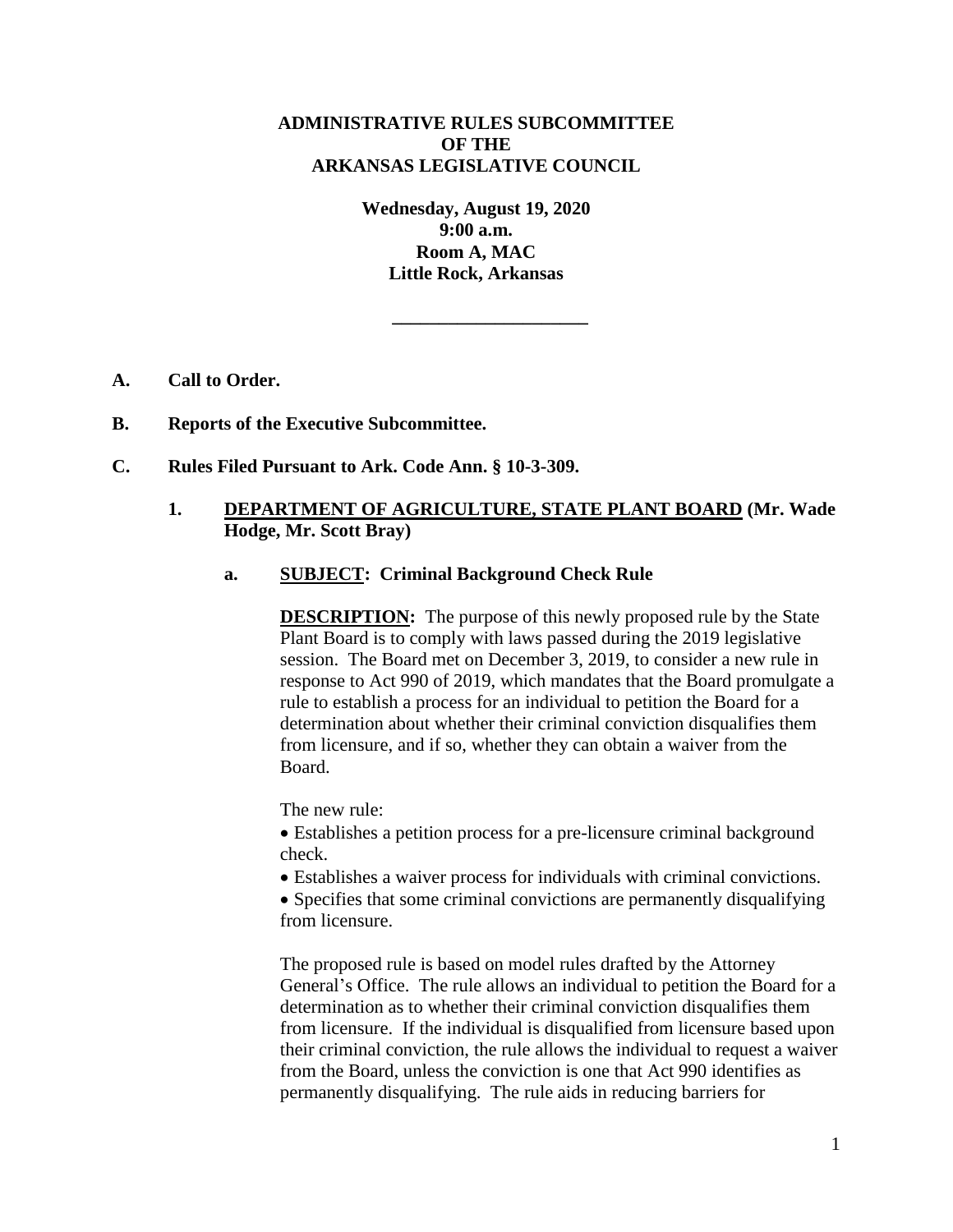individuals with criminal convictions who are trying to re-enter the workforce.

The Board issues multiple occupational licenses. Proposing multiple rules, one for each of the occupational licenses issued by the Board, could be cumbersome, time-consuming, and inefficient. Instead, the Board is proposing a rule that will contain the criminal background check provisions in one document for each occupational license that it issues.

**PUBLIC COMMENT:** No public hearing was held. The public comment period expired on June 21, 2020. The Board received no comments.

Rebecca Miller-Rice, an attorney with the Bureau of Legislative Research, asked the following questions:

(1) Section I.C. – What is contemplated by the Board as "a reasonable time"? **RESPONSE:** It depends on whether the individual has a conviction that is a permanent disqualification pursuant to 17-3-103(e). If so, staff can respond immediately following receipt of the background check. If the conviction is one for which a waiver may be requested, then it will depend on how long it takes for the individual to provide, or for the staff to gather, the information specified in 17-3-103(b). Once that information is assembled, it is contemplated that a response could follow the Board's next regularly scheduled quarterly meeting.

(2) Section I.D. – Is it the Board's position that a pre-licensure determination is not an adjudication under the Administrative Procedure Act subject to subsequent review? **RESPONSE:** That is correct.

(3) Section II.A. – Should the statutory reference be to Ark. Code Ann. § "17-3-102(a)" as now codified? **RESPONSE:** Yes.

(4) Section II.E. – Should the reference be to "Administrative Procedure Act," per Ark. Code Ann. § 25-15-201? **RESPONSE:** Yes.

The proposed effective date is pending legislative review and approval.

**FINANCIAL IMPACT:** The agency states that the proposed rule has no financial impact.

**LEGAL AUTHORIZATION:** Pursuant to Arkansas Code Annotated § 17-3-104(a), a licensing entity shall adopt or amend rules necessary for the implementation of Title 17, Chapter 3, of the Arkansas Code, concerning occupational criminal background checks. The rule implements the provisions of Act 990 of 2019, sponsored by Senator John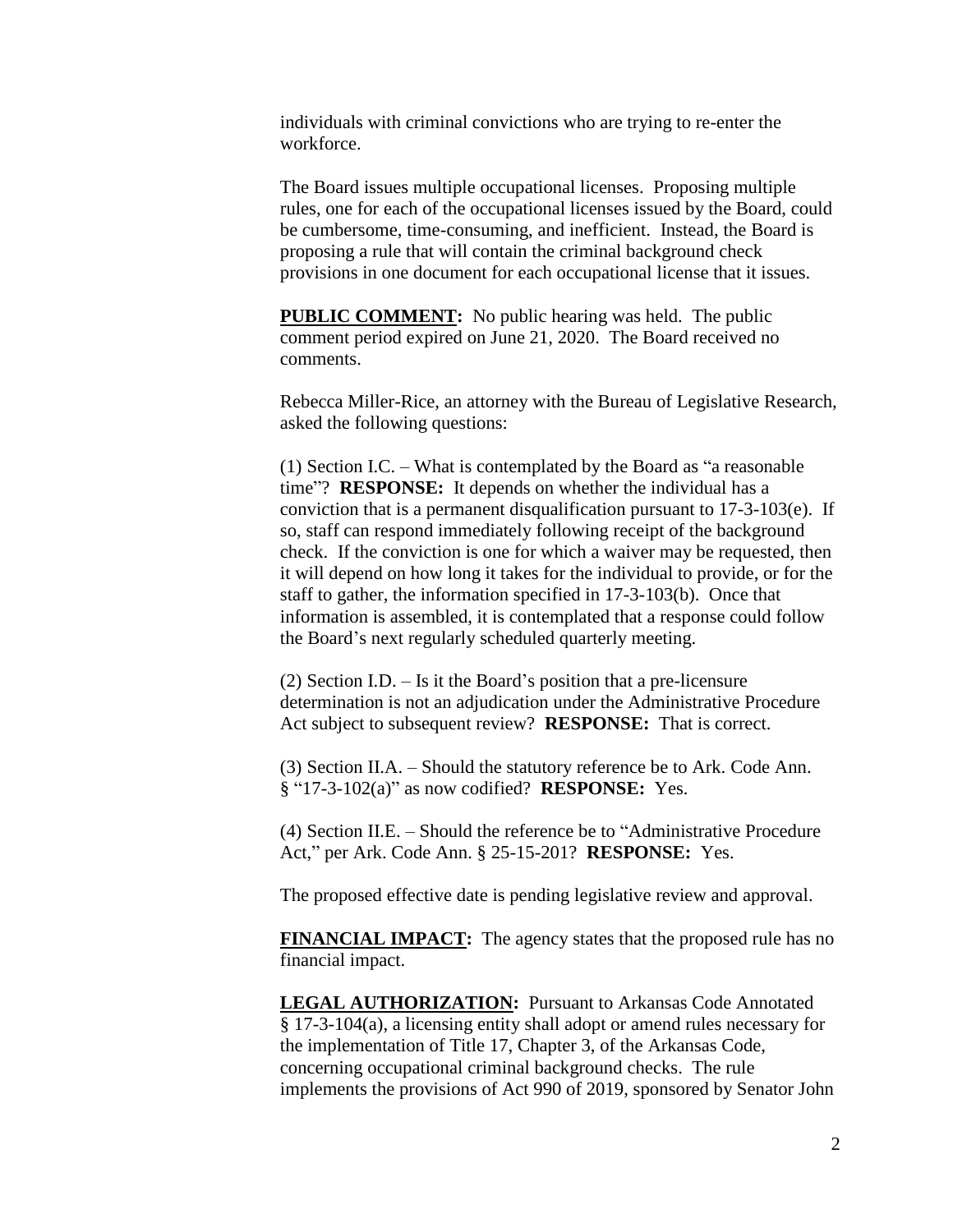Cooper, which amended the laws regarding criminal background checks for professions and occupations to obtain consistency regarding criminal background checks and disqualifying offenses for licensure.

## **2. DEPARTMENT OF AGRICULTURE, ARKANSAS WATER WELL CONSTRUCTION COMMISSION (Mr. Wade Hodge)**

## **a. SUBJECT: Arkansas Water Well Construction Commission Rules**

**DESCRIPTION:** The purpose of the proposed rule amendments by the Arkansas Water Well Construction Commission is to comply with laws passed during the 2019 legislative session. The Commission met on December 13, 2019, to consider rule changes in response to laws passed during the 2019 session that require rules for reciprocity and temporary licensure, portability of occupational licenses for military members and spouses, and criminal background checks for individuals seeking occupational licenses. Other changes were made as discussed below.

The proposed amendments are to comply with the following acts of 2019:

• Act 990 of 2019 required occupational licensing entities to promulgate a rule regarding criminal background checks.

• Act 315 of 2019 provided for the elimination of the word "regulation" in favor of the word "rule."

• Act 820 of 2019 required occupational licensing entities to promulgate a rule regarding portability of licenses for military members and spouses.

• Act 1011 of 2019 required occupational licensing entities to promulgate rules providing for reciprocity and temporary licensure.

In addition to the changes made to comply with 2019 acts, an amendment is also proposed to change a reference to "direct supervision" to "personal supervision" because personal supervision is the term defined in the rules. Additionally, an amendment is proposed to remove a provision for a late fee from the rule because the Commission does not have statutory authority to assess a late fee.

The reciprocity and temporary licensure provisions allow individuals holding similar licenses in other states to practice in this state while their credentials are being vetted to see if they are substantially similar to Arkansas's requirements. The criminal background rule allows an individual to petition the Commission for a determination as to whether their criminal conviction disqualifies them from licensure. The military licensure rule requires the Commission to grant expedited licensure to active duty military service members, returning military veterans, and their spouses, if they hold a substantially equivalent occupational license in good standing in another state, territory, or district of the United States.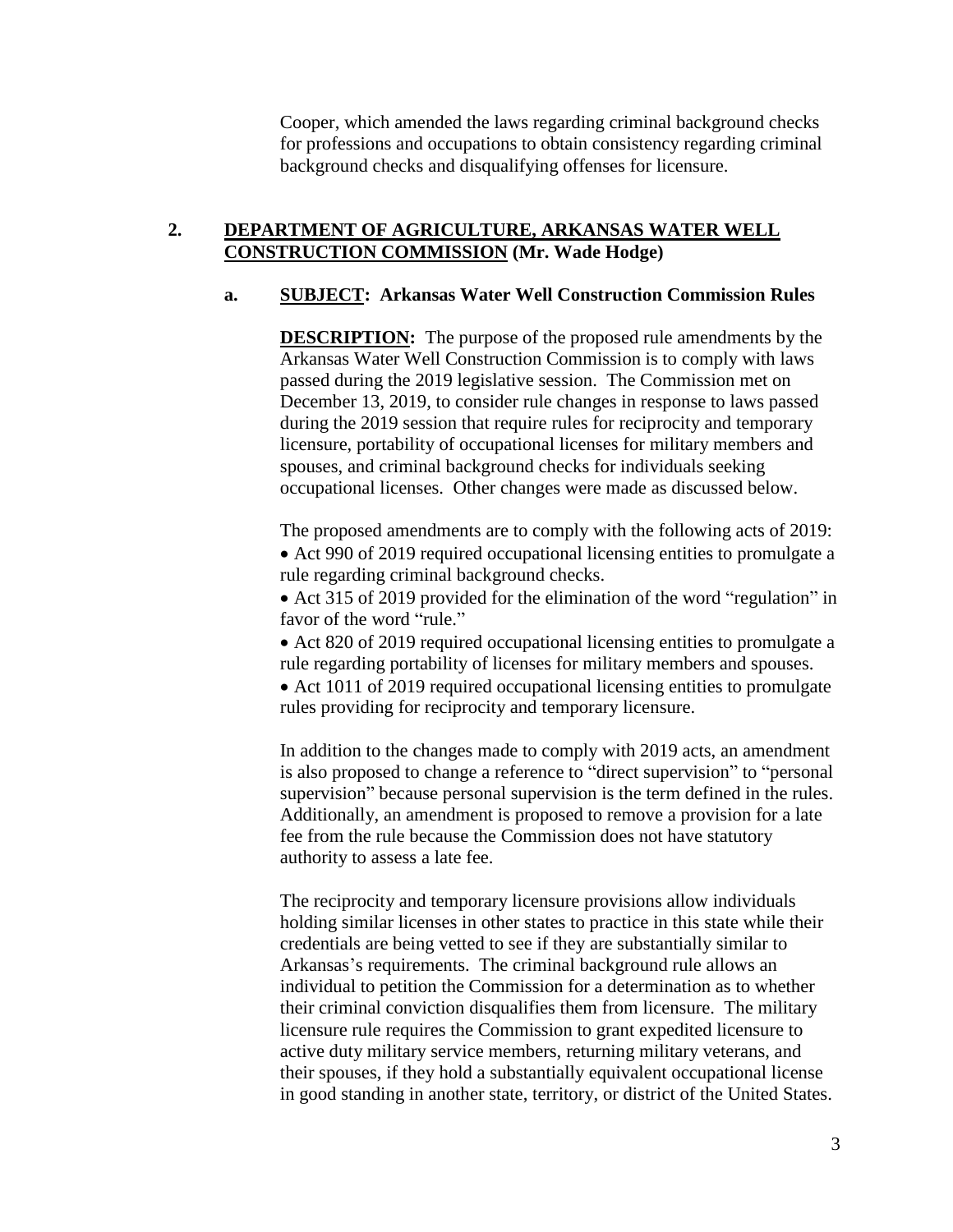The new rule additions will help to reduce any barriers individuals might face in obtaining a license in this state or when returning to the workforce.

**PUBLIC COMMENT:** The proposed rules were reviewed pursuant to Act 820 of 2019 by the Administrative Rules Subcommittee at its meeting of May 14, 2020. No public hearing was held. The public comment period expired on June 21, 2020. The Commission received no comments.

Rebecca Miller-Rice, an attorney with the Bureau of Legislative Research, asked the following questions:

(1) What is the reasoning behind the Commission's decision not to offer automatic licensure to military applicants, but instead seek approval of expedited licensure under Act 820? **RESPONSE:** Expedited licensure might offer a better path for the applicant because automatic licensure depends upon another state providing information to us that will verify that the licensure is "substantially equivalent." "Expedited" allows staff to take whatever actions necessary to speed the process along.

(2) Section  $3.12.1$  – What sort of terms are contemplated by the Commission in its reciprocity agreement? **RESPONSE:** The Commission will consider a completed, signed, and subsequently approved (by the Commission) application to be the "written agreement."

(3) Section  $3.13.1(D)$  – Is there a reason the Commission chose not to track the statutory language from Ark. Code Ann. § 17-3-102(c) and omitted the language regarding the date probation "ends" and the reference to "whichever date is the latest"? **RESPONSE:** When the statute uses the phrase that a "disqualification shall not be considered for more than" a certain amount of time, it is setting the outside limit on which an agency may consider that matter as disqualifying. The statute does not preclude the agency from shortening the period of disqualification in this instance.

(4) Section  $3.13.1(D)(3)$  – Should this language be set forth separately from the rest of that in subsection (D), as it does not appear to be limited in time and is set forth separately in the statute, Ark. Code Ann. § 17-3- 102(d)? **RESPONSE:** The Commission is comfortable with the placement of the language and will always interpret its rules in compliance with applicable law.

(5) Section  $3.13.3(F) - Is$  it the Commission's position that this decision is not an adjudication under the Administrative Procedure Act, Ark. Code Ann. § 25-15-201 et seq.? **RESPONSE:** That is correct.

The proposed effective date is pending legislative review and approval.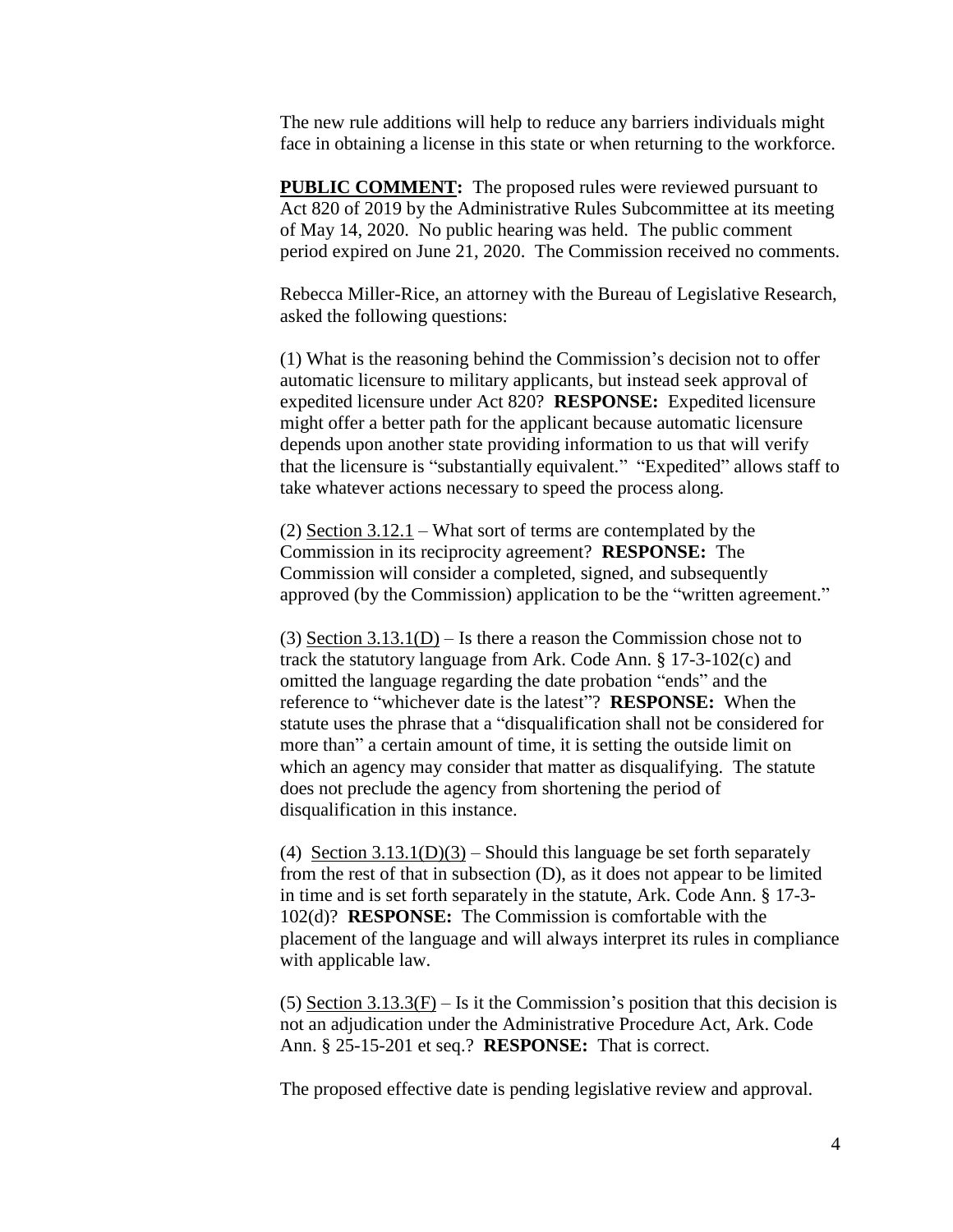**FINANCIAL IMPACT:** The agency states that the amended rules have no financial impact.

**LEGAL AUTHORIZATION:** Pursuant to Arkansas Code Annotated § 17-50-204(a), the Commission on Water Well Construction shall be responsible for the administration of the Arkansas Water Well Construction Act, Ark. Code Ann. §§ 17-50-101 through 17-50-407, and shall adopt, and from time to time amend or repeal, necessary rules governing the installation, construction, repair, and abandonment of water wells and pumping equipment. Further authority for the rulemaking can be found in Ark. Code Ann. § 17-1-106 (permitting an occupational licensing entity to submit proposed rules recommending an expedited process and procedure for occupational licensure of active duty service members, returning military veterans, and spouses, instead of automatic licensure); Ark. Code Ann. § 17-1-107 (providing that an occupational licensing entity shall by rule adopt reduced requirements for the reinstatement of a license, registration, permit, or certification of certain persons); Ark. Code Ann. § 17-1-108 (providing for expedited temporary and provisional licensure and that an occupational licensing entity shall by rule adopt the least restrictive requirements for an occupational license for certain individuals); and § 17-3-104 (providing that a licensing entity shall adopt or amend rules necessary for the implementation of Title 17, Chapter 3, of the Arkansas Code, concerning occupational criminal background checks).

The proposed changes include those made in light of Act 820 of 2019, sponsored by Senator Missy Irvin, which amended the law concerning the occupational licensure of active duty service members, returning military veterans, and their spouses, provided automatic licensure, and required review and approval of rules submitted; Act 990 of 2019, sponsored by Senator John Cooper, which amended the laws regarding criminal background checks for professions and occupations to obtain consistency regarding criminal background checks and disqualifying offenses for licensure; and Act 1011 of 2019, sponsored by Representative Jim Dotson, which amended the law concerning licensing, registration, and certification for certain professions and established a system of endorsement, recognition, and reciprocity for licensing.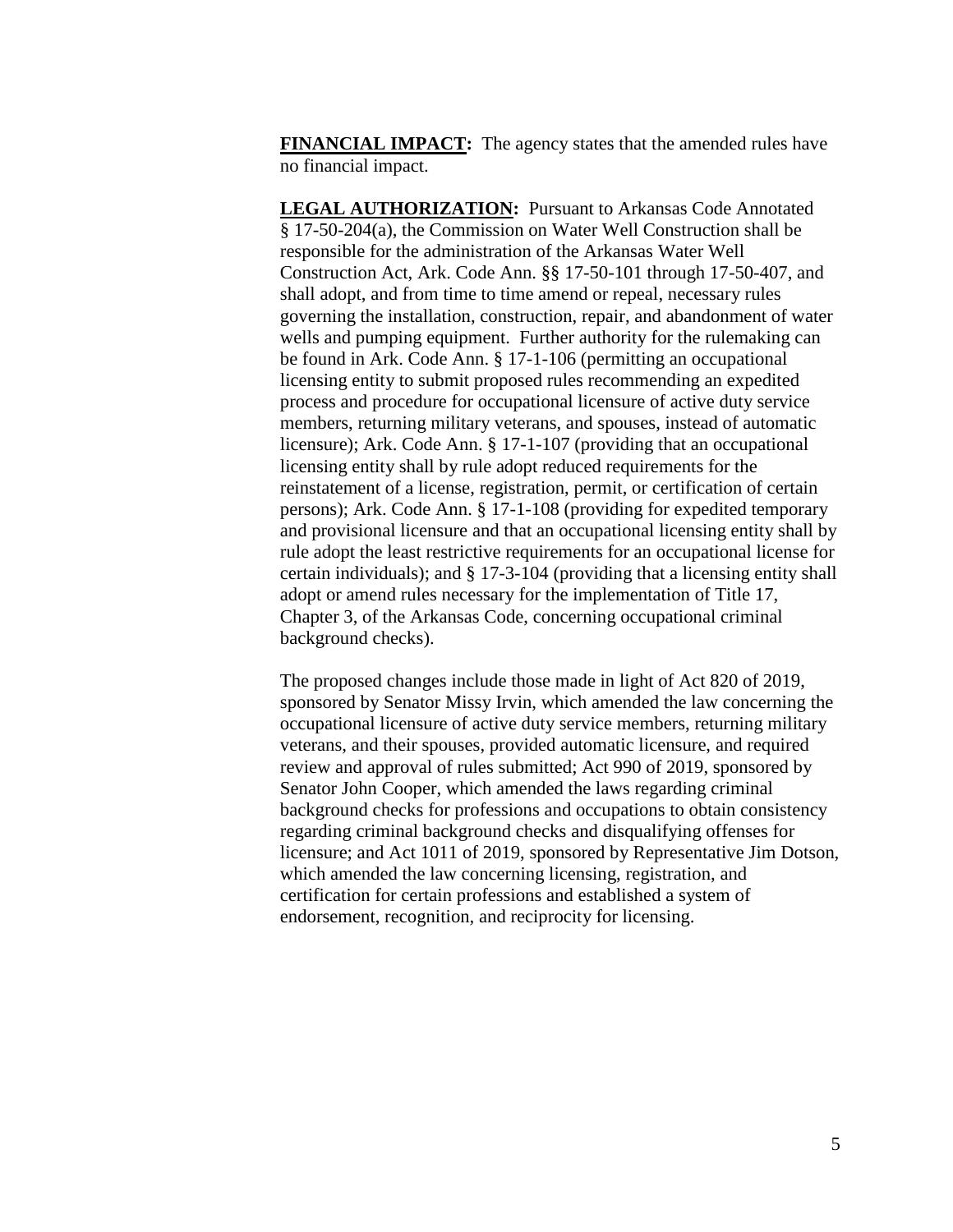# **3. DEPARTMENT OF COMMERCE, ARKANSAS ECONOMIC DEVELOPMENT COMMISSION (Mr. Steven Porch)**

#### **a. SUBJECT: Arkansas Rural Connect Coronavirus Rule**

**DESCRIPTION:** The Arkansas Economic Development Commission (AEDC) is proposing a new rule entitled, "Arkansas Rural Connect Coronavirus Rule."

#### *Legislative Authority for Rule*

This rule is issued by the Director of the Arkansas Economic Development Commission ("Director"). Ark. Code Ann. § 15-4-209(b)(5) provides that AEDC may promulgate rules necessary to implement the programs and services offered by AEDC. On or about August 9, 2019, Governor Asa Hutchinson authorized a transfer of funding for the implementation and administration of the ARC Program to AEDC. Pursuant to Ark. Code Ann.  $\S$  15-4-209(a)(1), AEDC is authorized to administer grants to assist with the economic development in the State. The ARC Program is therefore authorized to administer the ARC grant and authorized to issue administrative rules under Ark. Code Ann. § 15-4- 209(b)(5) as a service offered by AEDC.

#### *Background & Purpose of Rule*

The funding round of Arkansas Rural Connect (ARC) is occurring under circumstances that were not anticipated when the Arkansas Rural Connect program was developed. The COVID-19 pandemic has severely impacted the citizens of Arkansas and the world. COVID-19 has necessitated the imposition of new public health guidelines that encourage, and in some cases require, citizens to practice "social distancing," staying at least 6 feet away from other people as much as possible. COVID-19 has brought about an urgent and immediate need for broadband internet access. Normal day to day activities can no longer be done safely. Broadband enables workers to telework, patients to use telemedicine services, K-12 and college students and unemployed workers in need of reskilling to participate in distance education, religious people to participate in online worship services, and all citizens to shop on line, interact with friends through Skype and other video chat tools, and keep up with the latest news and public health guidelines.

While the COVID-19 pandemic has negatively impacted the state's economy, the federal government has instituted a major relief effort entitled the Coronavirus Aid, Relief, and Economic Security Act (CARES Act). The CARES Act provides substantial allocations of funding to states for coronavirus response, broadly defined. Guidance provided by the US Treasury describes allowable uses of CARES Act funding. In general, CARES Act money cannot be used for regular budget support, and must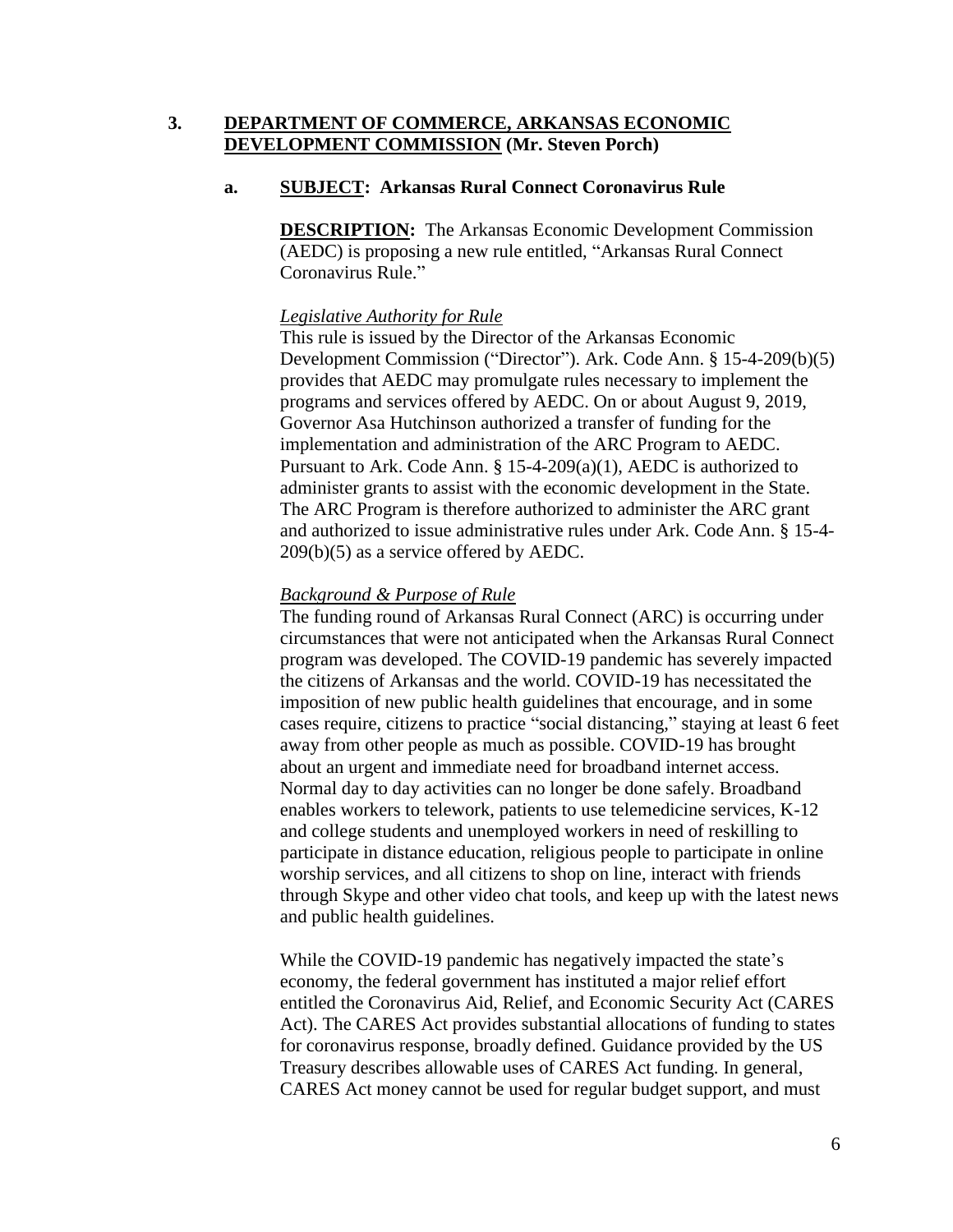be used for coronavirus response, but this includes both public health related measures and economic relief to address the "second-order effects" of the crisis. All CARES Act funds must be spent before the end of December 30, 2020.

The Arkansas Rural Connect program promotes broadband deployment in rural areas of Arkansas that lacks meaningful and efficient broadband services. The ARC program and its purposes align with allowable uses of CARES Act funds. However, Arkansas Rural Connect is designed as a medium- to longer-term investment program, requiring deployment only by late in 2022, which lies well outside the CARES Act spending window.

Due to the urgent need for broadband, necessitated by the COVID-19 pandemic, this rule is needed to disperse funds immediately and to accelerate deployment to the extent possible.

#### *Explanation of the Proposed Rule* **Accelerated Application Review**

This Rule accelerates review, approval and funding for the following ARC Rural Connect applicants: completed application submissions will receive an expedited review while the funding window is still open. Special attention will be given to qualified projects that are able to deploy in less than a year, preferably 6 to 8 months, if not sooner, to at least 90% of the locations targeted by the project. This 90% deployment rate is flexible, but preferred, and must be clearly stated in your application. The same is true with the ARC rules \$3,000 cap per unserved location connection. This \$3,000 cap is flexible, but preferred. All approved applications must meet eligibility criteria under the ARC rules. Due to the urgency of deploying broadband to underserved areas during the COVID-19 pandemic, some of the deadlines in the Arkansas Rural Connect program timeline may be moved forward to facilitate faster decision-making. Due to the need for expediency, the scoring rubric described in the ARC rules may or may not be used in making award decisions. The Broadband Office and technical review team will evaluate applications until funding ends.

#### **Distribution of Funds**

Due to COVID-19, approved projects will immediately receive disbursement of funds up to the maximum amount of funding allowable under the ARC program. Depending on the project, the Broadband Manager with the approval of the Secretary of the Arkansas Department of Commerce, can increase the maximum amount of funding per project under the ARC program. This funding mechanism contrasts with the usual fiscal rules of the Arkansas Rural Connect program and helps to ensure that projects will not be delayed by cash flow constraints on the part of awardees. In other respects, including submittal of receipts and payment of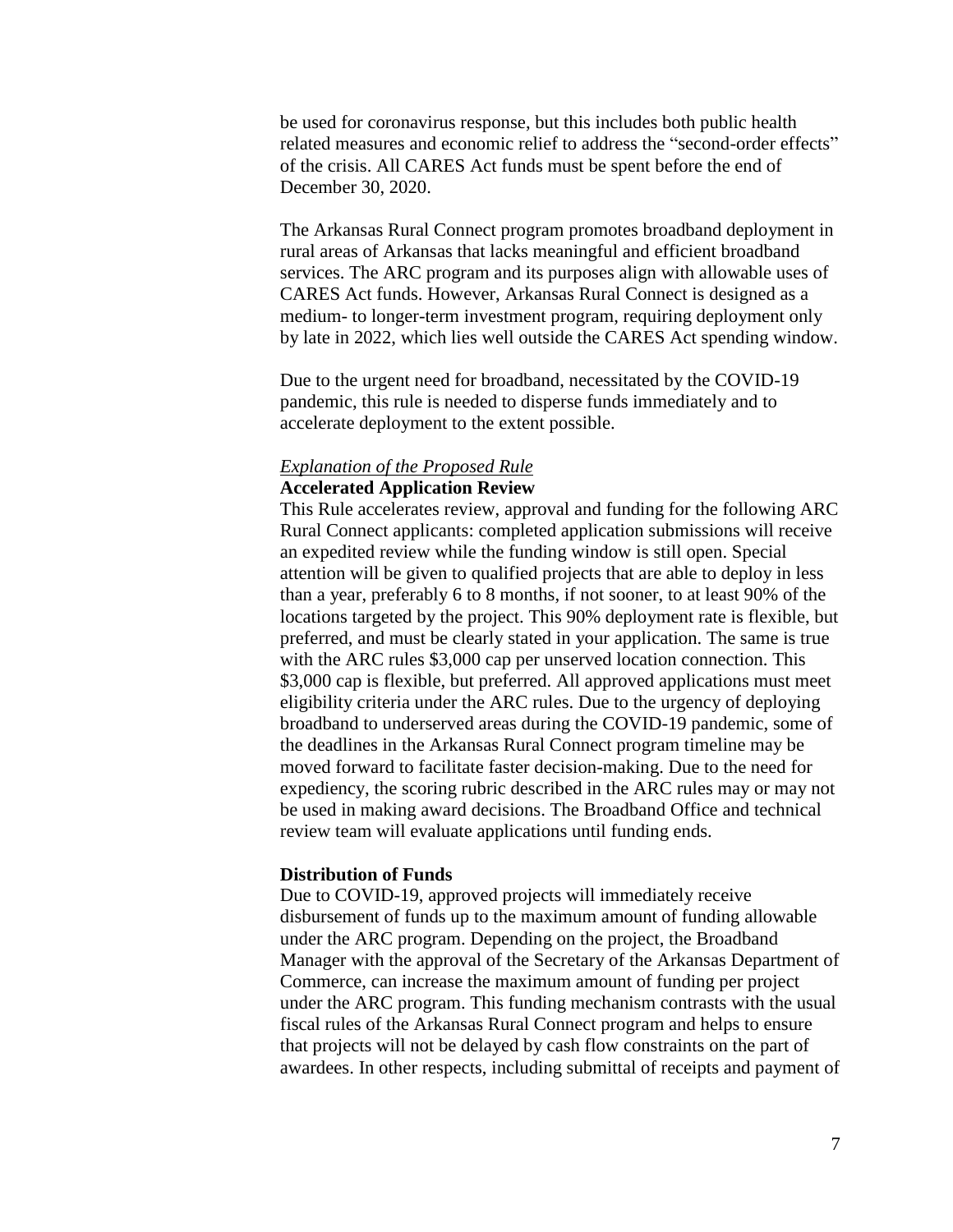penalties for non-performance or early termination of service, awardee ISPs shall be subject to the same obligations as other ARC participants.

**PUBLIC COMMENT:** A public hearing was held on July 6, 2020. The public comment period expired on July 6, 2020. AEDC provided the following summary of the comments received and its responses thereto:

One comment was received, via e-mail, during the thirty-day comment period. A second comment was asked at the public hearing, via Zoom. The comments were more of a question and the AEDC responses are summarized below:

**1.** Mark McCaslin's submitted the following question: Can I get clarification around a comment in the Rural Connect broadband rule? It reads, "Qualified projects that are able to deploy six months to a year". Do the funds have to be spent (deployed) by 12/31/20 or within a year of receipt? **RESPONSE:** Steven Porch, AEDC Broadband Office, responded as follows: Grants issued with CARES Act funds must be expended by or before December 30, 2020. Likewise, we are expecting complete deployment and broadband availability to take place by or before December 30, 2020.

**2.** Howard Gorter's question, during the July 6, 2020 public hearing, is as follows: Is there a scoring or weighting benefit to projects with a greater percentage of completion before year end? **RESPONSE:** Steven Porch, AEDC Broadband Office, responded as follows: Yes, we grant more weight to projects with a greater percentage of completion before December 30, 2020. The goal is to cover as many Arkansans as possible during this pandemic.

The proposed effective date is pending legislative review and approval.

**FINANCIAL IMPACT:** AEDC indicated that the proposed rules do not have a financial impact.

**LEGAL AUTHORIZATION:** The Arkansas Economic Development Commission has authority to administer grants, loans, cooperative agreements, tax credits, guaranties and other incentives, memoranda of understanding, and conveyances to assist with economic development in the state. *See* Ark. Code Ann. § 15-4-209(a)(1). Additionally, AEDC has authority to promulgate rules necessary to implement the programs and services offered by the commission. *See* Ark. Code Ann. § 15-4-  $209(b)(5)$ .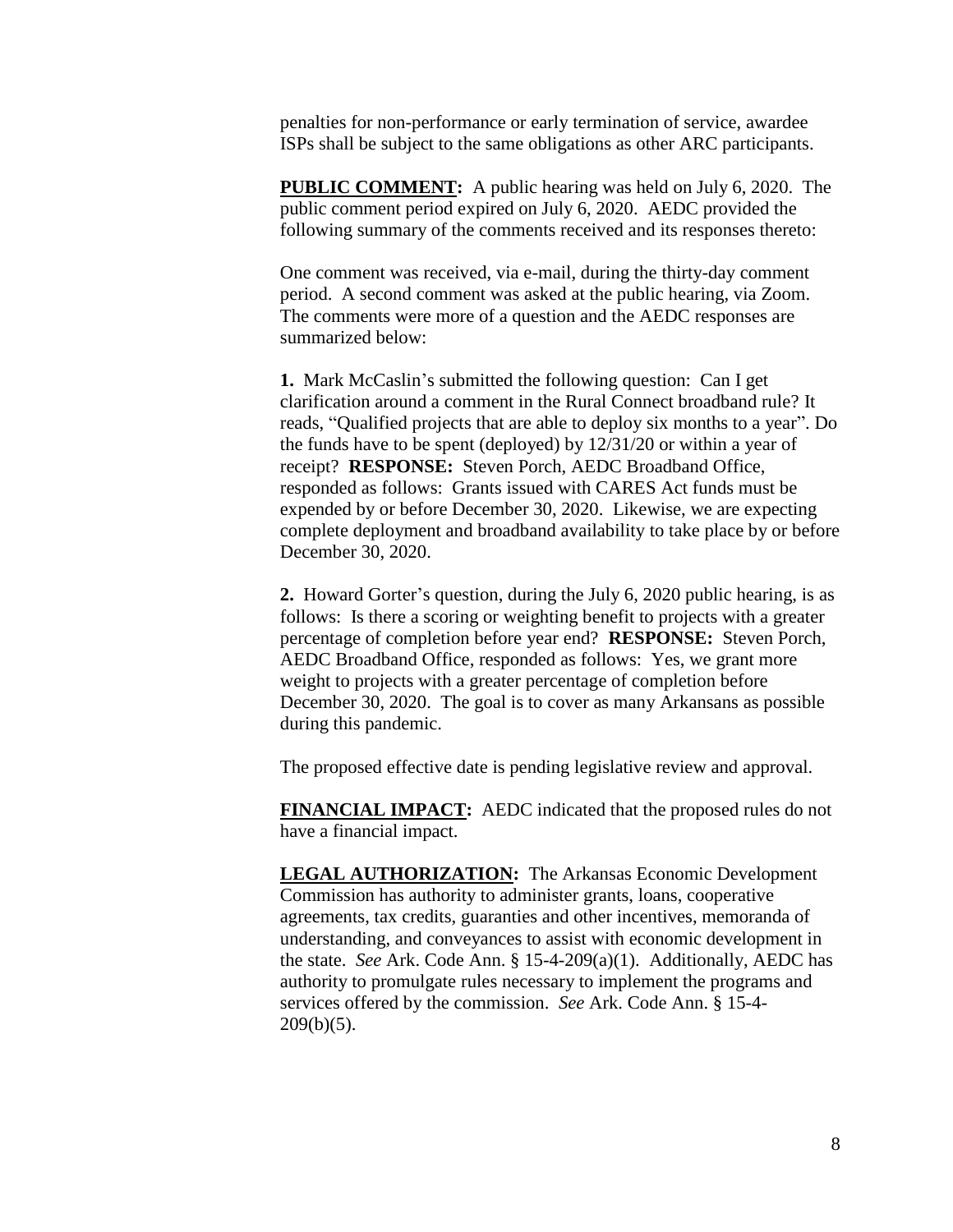## **4. DEPARTMENT OF COMMERCE, STATE INSURANCE DEPARTMENT (Mr. Booth Rand)**

## **a. SUBJECT: Rule 116: Arkansas Firefighter Cancer Relief Trust Fund**

**DESCRIPTION:** The State Insurance Department is proposing a new rule implementing Act 823 of 2019 pertaining to the Arkansas Firefighter Cancer Relief Trust Fund program.

## *Legislative Authority for Rule*

The proposed Rule implements Ark. Code Ann. § 21-5-110(d) and Section Three (3) of Act 823 of 2019, "An Act to Create the Arkansas Firefighter Cancer Relief Network Trust Fund." Section Three (3) of the Act is not codified; however, this Section requires the Insurance Department to issue a rule to implement the program on or before January 1, 2020.

## *Background & Purpose of Rule*

The purpose of this Rule is to simply set up a mechanism to implement the Arkansas Firefighter Cancer Relief Fund Program ("Program") in Act 823. The program envisions that charitable contributions are to be made to this Program by individuals or businesses. The donated funds are proposed to be awarded to firefighters diagnosed with cancer after such funds are transmitted to AID and to State Treasury. The exact mechanism or process of this Program is not explained in the legislation but is deferred to rulemaking by AID. AID was not directly involved in creating this legislation or program. It has no insurance regulatory component and is not tied to any insurance product, activity, or insurance premium tax credits. The legislation however vests responsibility with the Department to establish rules pertaining to this Program. The legislation requires the Department to issue a rule implementing this Program on or before January 1, 2020. The Program however has no appropriation Act at this time to distribute funds, and therefore, in our opinion, no funds can be distributed by AID or State Treasury until such appropriation is made. The purpose of this Rule is to set up a mechanism to receive and distribute the funds when the appropriation is made next legislative or fiscal session.

## *Explanation of the Proposed Rule*

The proposed Rule implements the Program by creating a seven (7) member advisory board from the three (3) firefighter associations which are to establish eligibility and award requirements. Because these associations are more informed about this program and issue or the needs of the affected firefighters than AID, we believe the best approach to this is to establish a board of firefighter members to create these eligibility and award requirements. Following promulgation of this Rule, the proposed Rule will require this Board to meet and establish eligibility requirements,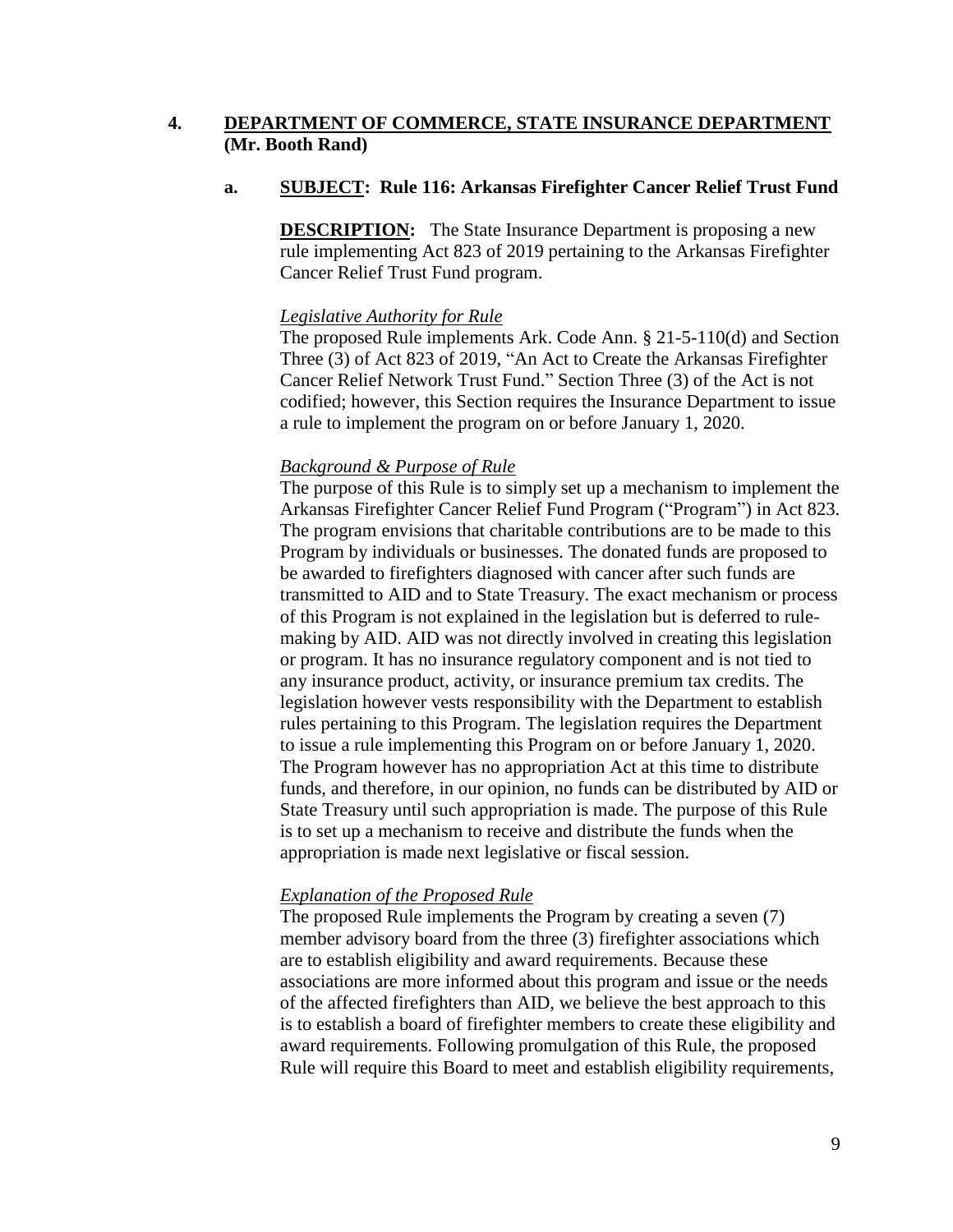contribution procedures, award standards, and deposit of fund. It is proposed that this Board will meet biannually.

#### *Post-Hearing Summary*

The following changes were made to the rules after the conclusion of the public hearing:

1. The "EFFECTIVE DATE" has been changed from August 3, 2020 to September 3, 2020.

2. Two (2) references to "advisory" board in the proposed rule were removed.

**PUBLIC COMMENT:** A public hearing was held on June 30, 2020. The public comment period expired on June 30, 2020. The State Insurance Department received no public comments.

Suba Desikan, an attorney with the Bureau of Legislative Research, asked the following question and received the following response thereto:

**QUESTION:** Ark. Code Ann. § 21-5-110(b) provides that the 3 firefighter associations "shall determine eligibility and award amounts *under the rules promulgated by the department***.**" The proposed rules appear to create an advisory board to make these determinations, rather than establish these standards via the department's rules. (a) What was the Department's reasoning/rationale for taking this approach? **RESPONSE:** The board is not advisory. [A revised version of the rule removing advisory language was submitted.] The board needs to consult with us about deposits and distributions because we manage the trust account to and from State Treasury. The trust account "is to be managed by AID." We aren't giving them a checkbook, basically. They approve the awards and we will authorize any distributions. Currently, the board can't spend any money because it does not have a statutory appropriation, anyway. They have to run a bill next session. (b) Will the Department promulgate the eligibility and awards amounts developed by the Board in the future? **RESPONSE:** The Board would adopt the eligibility requirements, and AID would have to publish those out as a rule, as a department rule, to comply with that language.

The proposed effective date is pending legislative review and approval.

**FINANCIAL IMPACT:** The agency indicated that the proposed rule does not have a financial impact.

**LEGAL AUTHORIZATION:** Act 823 of 2019, sponsored by Senator Jonathan Dismang, created the Arkansas Firefighter Cancer Relief Network Trust Fund. Pursuant to the Act, the State Insurance Department shall maintain the trust fund, deposit any donated funds into the fund, and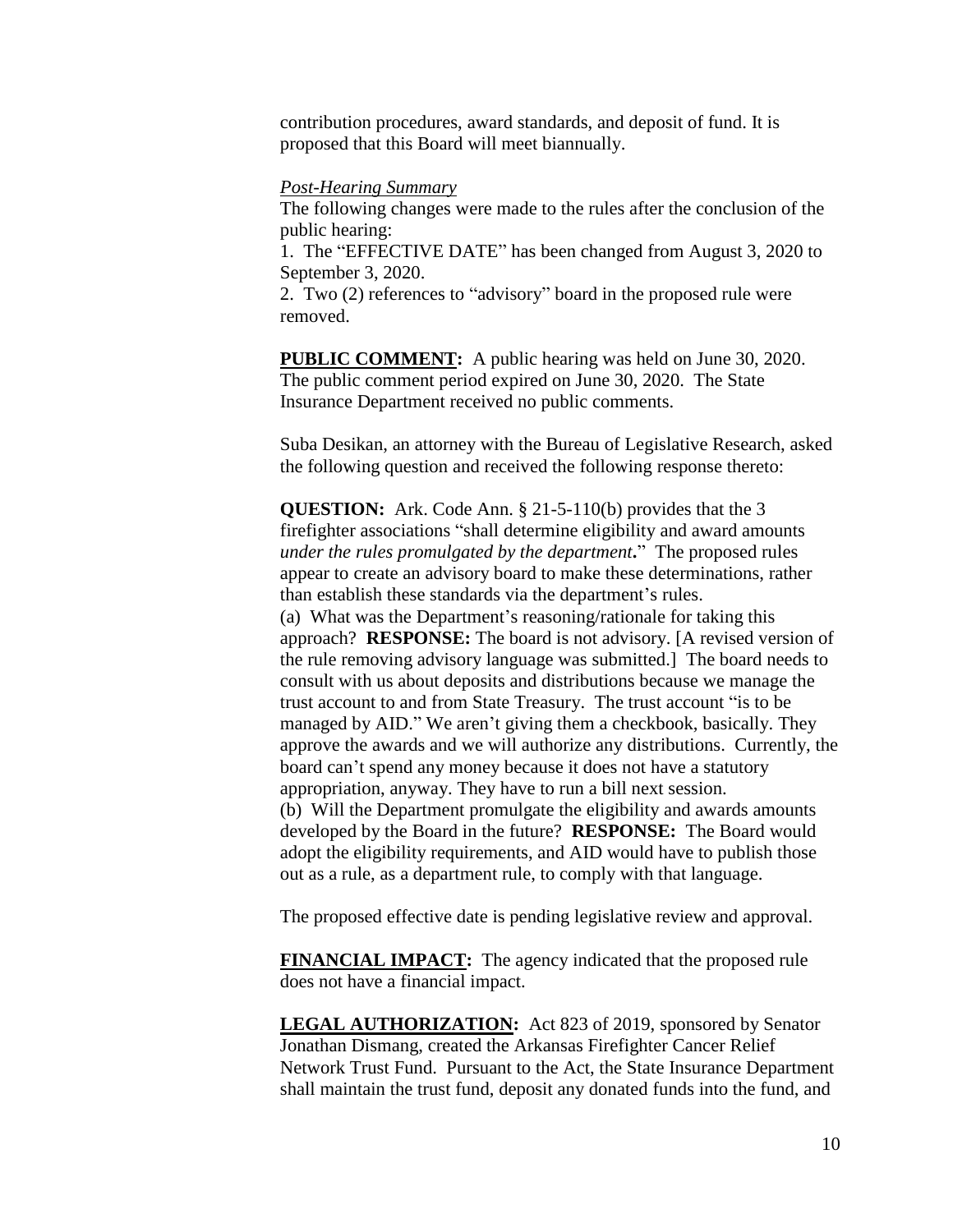promulgate rules necessary to implement this section. *See* Ark. Code Ann. §§ 21-5-110(a) and 21-5-110(d). The Arkansas Association of Fire Chiefs, the Arkansas Professional Fire Fighters Association, and the Arkansas State Firefighters Association, Inc., shall determine eligibility and award amounts under the rules promulgated by the department. *See* Ark. Code Ann. § 21-5-110(b).

## **5. DEPARTMENT OF COMMERCE, ARKANSAS WATERWAYS COMMISSION (Ms. Cassandra Caldwell)**

## **a. SUBJECT: Arkansas Port, Intermodal, and Waterway Development Grant Program Rules**

**DESCRIPTION:** The Arkansas Waterways Commission proposes changes to its Arkansas Port, Intermodal, and Waterway Development Grant Program Rules. The Arkansas Port, Intermodal, and Waterway Development Grant Program provides financial assistance to port authorities and intermodal authorities for the purpose of funding port development projects. The goals of the program are to provide public funds to build land-side infrastructure and to dredge ports and waterways. Funding this infrastructure will provide jobs and competitive transportation costs for moving cargo, thereby minimizing highway congestion, improving safety, and reducing maintenance costs related to Arkansas's highways. This program will also allow Arkansas products to reach additional markets.

The proposed changes to the rules include the following:

 Requires cost estimates to come from a certified engineer, construction company, or manufacturer with vendor's logo included on documentation. • Requires the grant award recipient deposit the exact amount applicant stated in the grant application if awarded the full amount. If the full amount requested is not awarded, the applicant will deposit 10% of the awarded amount, unless it is a dredge project, in which case 50% must be deposited.

• Requires verification of deposit made by grant recipient within 60 days of notification to the recipient of grant award, or forfeiture of grant award will occur.

 Clarifies that the project must be completed within one year of the date the project was awarded, or the Arkansas Waterways Commission must grant an extension upon proof that all reasonable efforts had been made to complete the project within one year.

 Excludes any port, intermodal authority, or any other public entity along the McClellan-Kerr Arkansas River Navigation System (MKARNS) from participating in the Arkansas Port, Intermodal, and Waterway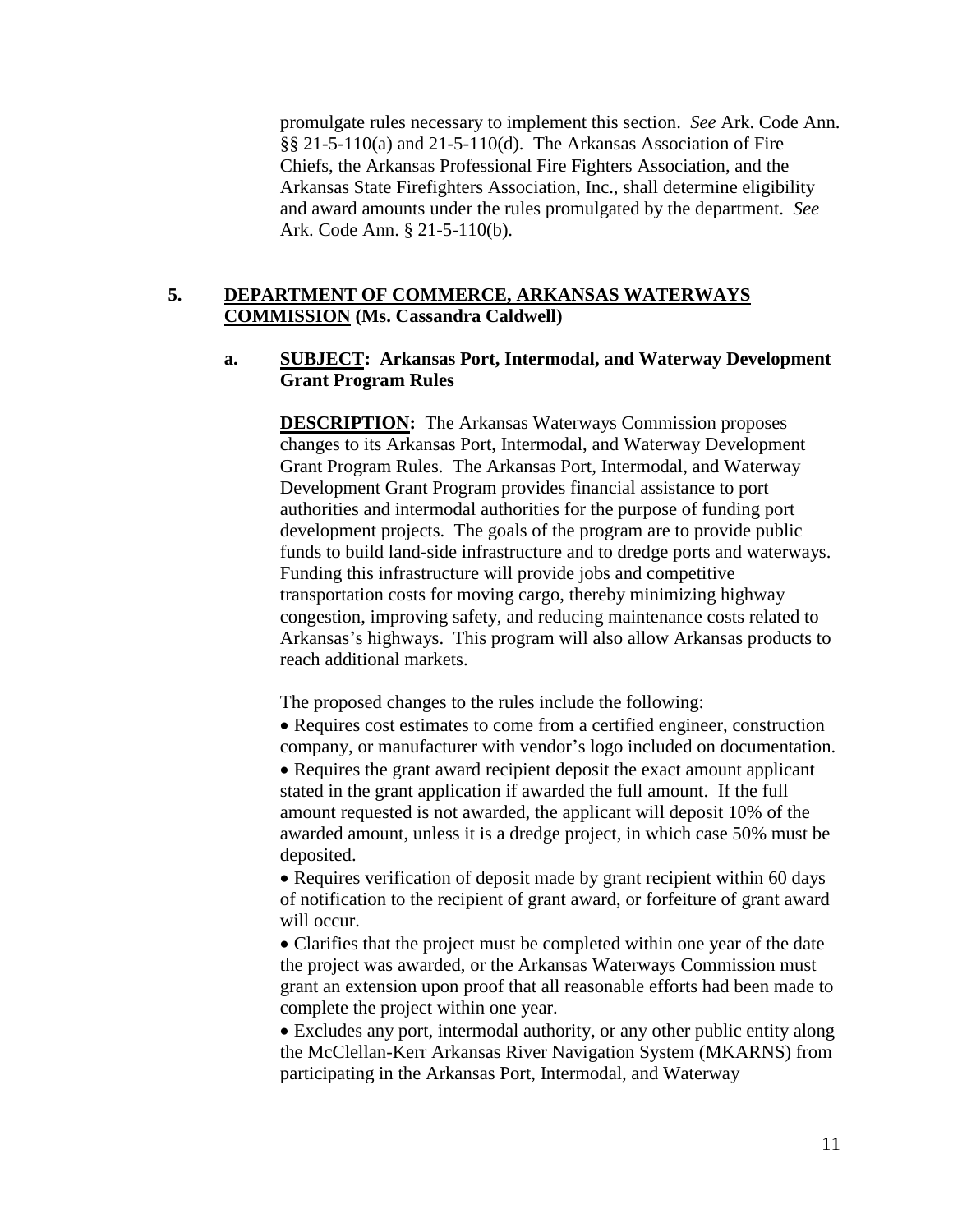Development Grant Program due to the Arkansas River Navigation Fund established by Act 561, § 19-5-1264.

 Grantees shall submit the required quarterly expenditure reports to the Arkansas Waterways Commission within 30 days of report being due to remain in compliance and be eligible for the next year's program.

• Requires that the application will have a component that benefits the movement of waterborne commerce within the State of Arkansas.

**PUBLIC COMMENT:** No public hearing was held. The public comment period expired on July 13, 2020. The Commission received no comments.

The proposed effective date is pending legislative review and approval.

**FINANCIAL IMPACT:** The agency states that the amended rules have no financial impact.

**LEGAL AUTHORIZATION:** Pursuant to Arkansas Code Annotated § 15-23-205(f), the Arkansas Waterways Commission shall promulgate rules to implement the statute, concerning the Arkansas Port, Intermodal, and Waterway Development Grant Program.

# **6. DEPARTMENT OF EDUCATION, DIVISION OF EARLY AND SECONDARY EDUCATION (DESE) (Ms. Jennifer Dedman, items a-c; Ms. Mary Claire Hyatt, item d; and Ms. Courtney Salas-Ford, items e-g)**

## **a. SUBJECT: Repeal of ADE Rules Governing the Calculation of Arkansas Smart Core Incentive Funding**

**DESCRIPTION:** The Division of Elementary and Secondary Education proposes the repeal of the Rules Governing the Calculation of Arkansas Smart Core Incentive Funding. The rules were formerly necessary to provide a method for the calculation of Smart Core Incentive funding. This program is now funded using College and Career Readiness Planning Program funding, rendering these rules unnecessary.

**PUBLIC COMMENT:** A public hearing was held on March 11, 2020. The public comment period expired on March 27, 2020. The Division received no comments.

Rebecca Miller-Rice, an attorney with the Bureau of Legislative Research, asked the following questions:

(1) Who or what agency administers the College and Career Readiness Planning Program funding? **RESPONSE:** The Division of Elementary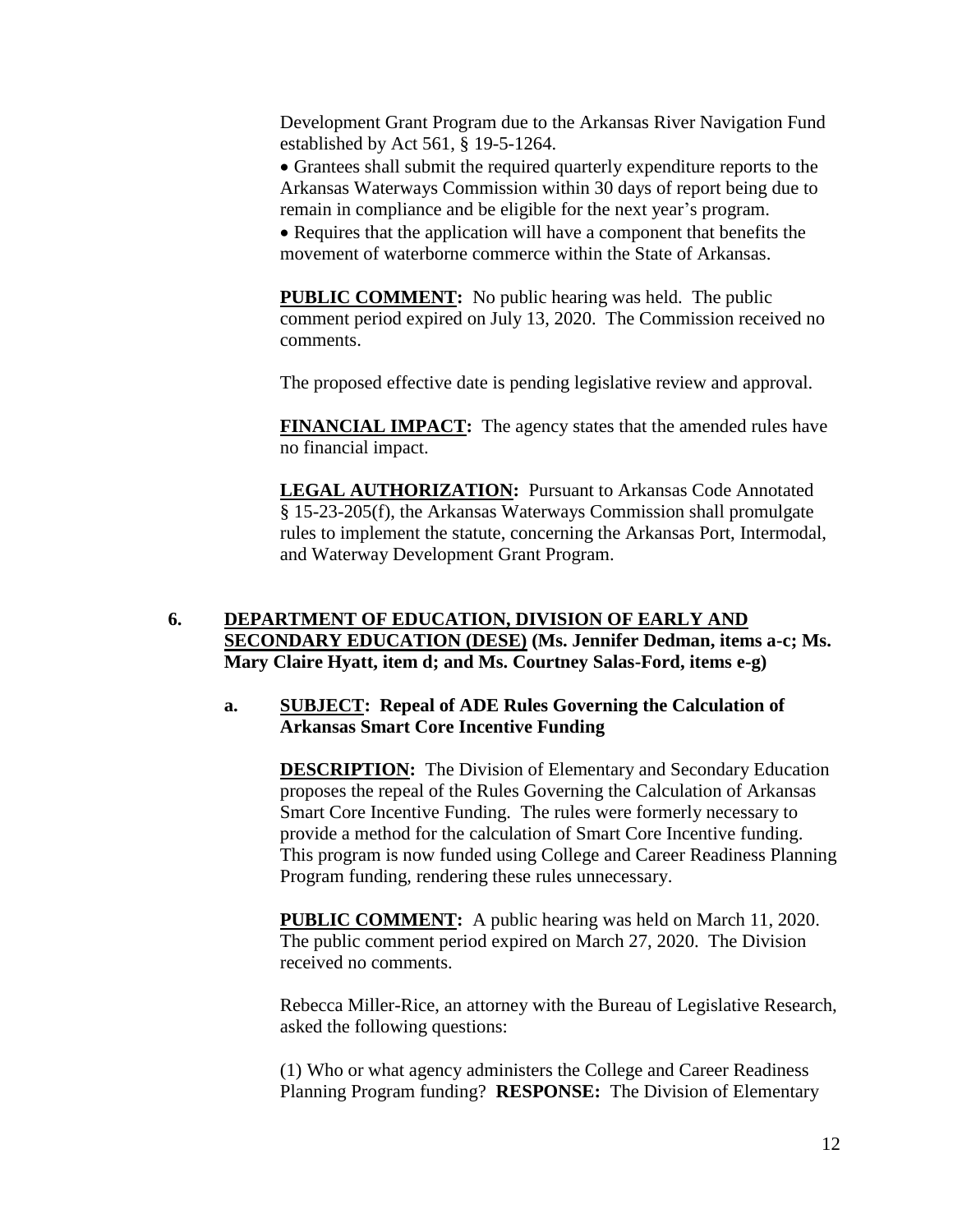and Secondary Education administers the College and Career Readiness Planning Program funding if additional funding is available. However, the DESE now provides the ACT to all 11th graders in the state. High schools are required to offer transitional courses for students who do not demonstrate readiness.

(2) Will the distribution of funds from that funding require similar rules? **RESPONSE:** The DESE Rules Governing the College and Career Readiness Planning Program address that program.

The proposed effective date is pending legislative review and approval.

**FINANCIAL IMPACT:** The agency states that the repealed rules have no financial impact.

**LEGAL AUTHORIZATION:** Pursuant to Arkansas Code Annotated  $§ 6-11-105(a)(1), (a)(7)(B)$ , the State Board of Education shall have general supervision of the public schools of the state and shall take such other action as it may deem necessary to promote the organization and efficiency of the public schools of the state.

## **b. SUBJECT: DESE Rules Governing the Enrollment of Children of Military Families and Repeal**

**DESCRIPTION:** The Division of Elementary and Secondary Education proposes its Rules Governing the Enrollment of Children of Military Families and its repeal of the Rules Governing the Enrollment of Military Dependents. The purpose of these new rules is to extend laws related to children of active duty members of the uniformed forces under the Interstate Compact on Educational Opportunity for Military Children to children of all components of the uniformed services in order to remove barriers to educational success that may be experienced by children of military families due to frequent moves and deployment of their parents by:

 Facilitating the timely enrollment of children of military families and ensuring the children are not placed at a disadvantage due to difficulty in the transfer of education records from a previous public school, including a public school in another state;

 Facilitating the student placement process so children of military families are not disadvantaged by variations in attendance requirements, scheduling, lesson sequencing, grading, course content, and assessment;

 Facilitating the qualification and eligibility for enrollment, educational programs, and participation in extracurricular activities;

Facilitating the on-time graduation of children of military families;

• Providing for the uniform collection and sharing of information between and among public school districts; and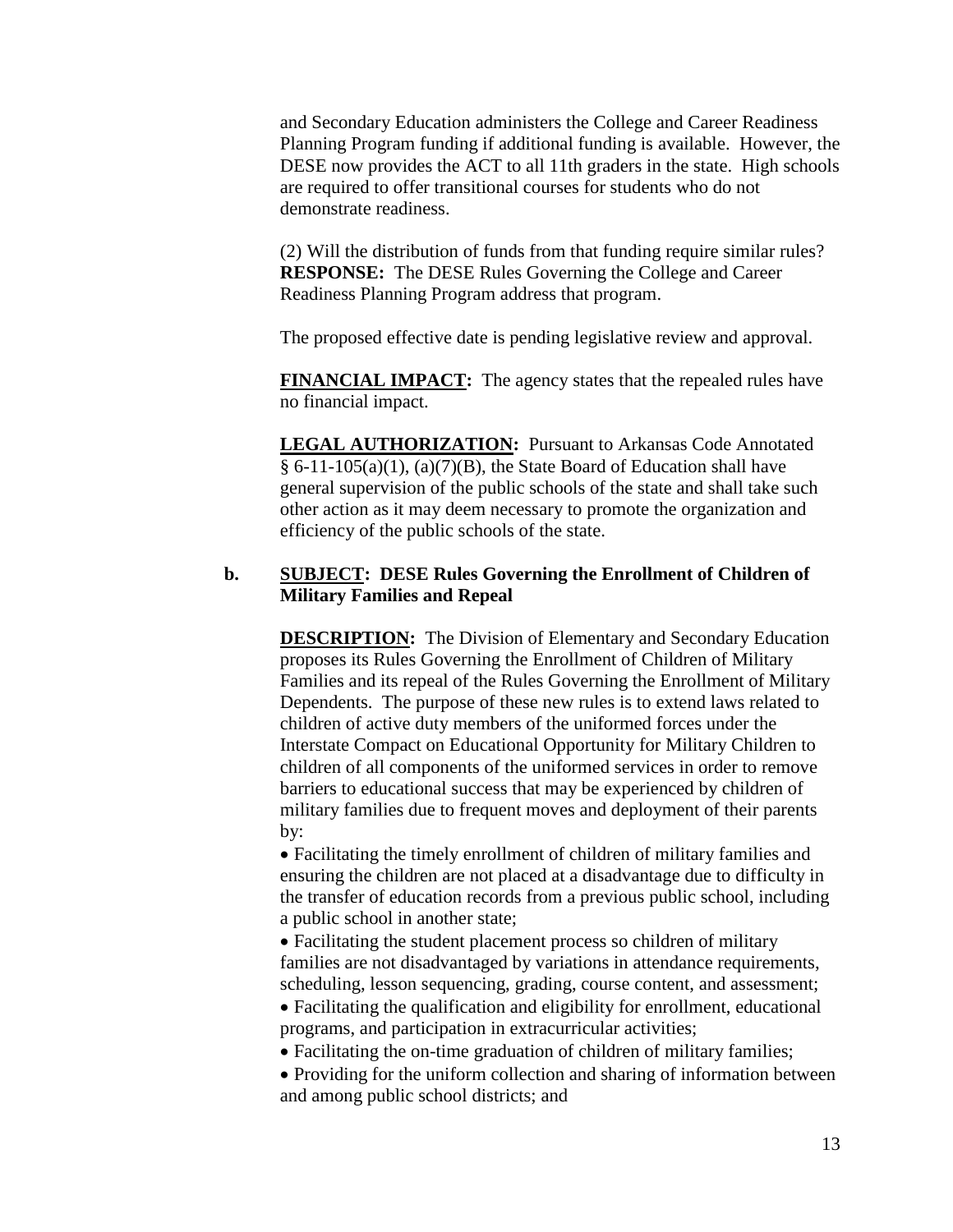• Promoting flexibility and cooperation between the educational system, parents and legal guardians, and students in order to achieve educational success for the student.

**PUBLIC COMMENT:** A public hearing was held on April 13, 2020. The public comment period expired on April 20, 2020. The Division provided the following summary of the comments that it received and its responses thereto:

#### **Lucas Harder, Arkansas School Boards Association**

**Comment:** While the table of contents includes the chapter number followed by a hyphen followed by the subchapter number (1-1.01, 2-1.01, 3-1.01, etc.), the actual section numbers in the Rules are missing the chapter number and the hyphen, which would make it much easier to cite to a specific section in the Rules.

**Agency Response:** The change was made.

**Comment:** 3-2.01: Act 910 changed this to "Commissioner of Elementary and Secondary Education." **Agency Response:** The change was made.

**Comment:** 3-2.01.1: There appears to be an extra "state" here. **Agency Response:** The change was made.

**Comment:** 3-2.01.2: There appears to be a "the" missing from between "in" and "government." **Agency Response:** The change was made.

**Comment:** 3-3.02: There is a "6" instead of a "b" in "by." **Agency Response:** The change was made.

#### **Col. Don Berry, Arkansas Veterans Coalition**

**Comment:** Add to section 1-2.01.5 as follows:

2.01.5 Providing for the adoption and enforcement of administrative rules to implement the provisions of §§ 6-18-107 which replicate or exceed provisions of the Compact model statute codified by §§ 6-4-302 and thereby these rules meet the public school district level responsibilities set by the Compact statute and its rules.

**Agency Response:** Comment considered. No change was made because the existing language was taken directly from Ark. Code Ann. § 6-4-302.

**Comment:** Strike the word "minor" in sections 3.15 and 4.02. **Agency Response:** Comment considered. No change was made because the word "minor" is part of the definition of student in the statute. *See* Ark. Code Ann. § 6-18-107.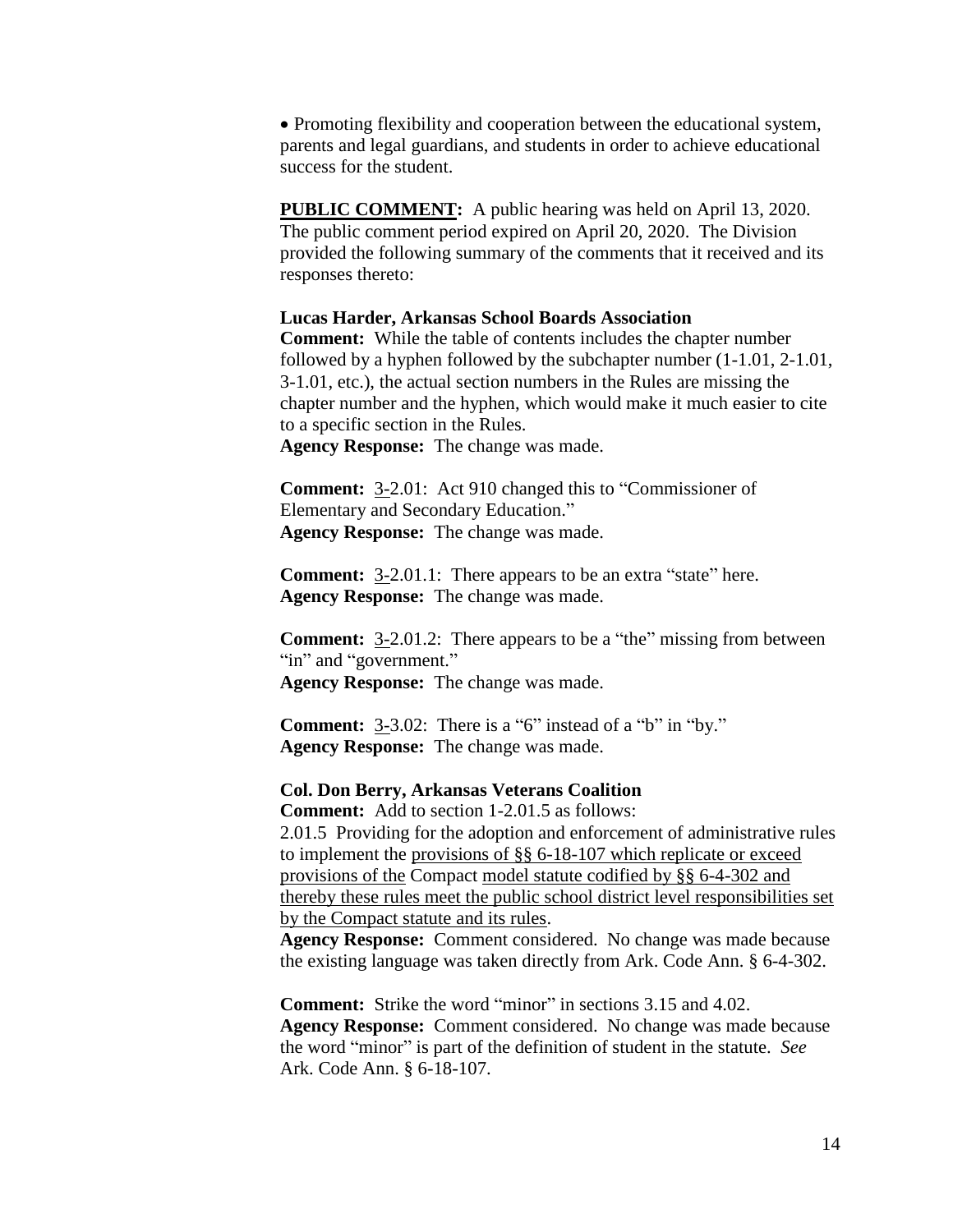**Comment:** Strike section 2-1.02.

**Agency Response:** Comment considered. No change was made. Arkansas law is not binding on other states. This language was included to prevent the conflict of laws issues that have arisen in other states due to the inability to enforce the provisions of the Compact against non-Compact states.

#### **Comment:** Change section 3-1.01 as follows:

[3-] 1.01 The purpose of the Compact Council is to promote, administer and communicate the provisions of Arkansas statutes and develop programs in coordination with the division, Arkansas public school districts, and our military commands is in order to remove barriers to educational success imposed on children of military families because of frequent moves and deployment of their parents by:

**Agency Response:** Comment considered. No change was made. The existing language was taken from Ark. Code Ann. § 6-4-302.

**Comment:** Add to sections 3-1.01.1 through 3-1.01.4 following the word "facilitating" the phrase "promoting and supporting division and school district programs for."

**Agency Response:** Comment considered. No change was made. The existing language was taken from Ark. Code Ann. § 6-4-302.

**Comment:** Add "In collaboration with the division" to the beginning of sections 3-1.01.5 and 1.01.6 and add "and Arkansas statutes and rules" to the end of 3-1.01.6.

**Agency Response:** Comment considered. No change was made. The existing language was taken from Ark. Code Ann. § 6-4-302.

**Comment:** Strike section 3-1.01.7.

**Agency Response:** Comment considered. No change was made. The existing language was taken from Ark. Code Ann. § 6-4-302.

**Comment:** Add to the beginning of section 3-1.01.8 "Principle mission of the Council is in."

**Agency Response:** Comment considered. No change was made. The existing language was taken from Ark. Code Ann. § 6-4-302.

**Comment:** Replace "this subchapter" with the statutory citation Ark. Code Ann. § 6-4-301 et seq. and add a reference to Ark. Code Ann. § 6- 18-107 to the end of the section.

**Agency Response:** The change was partially made. "This subchapter" was replaced with the appropriate statutory citation to Ark. Code Ann. § 6- 4-301 et seq., but § 6-18-107 was not added to the section. The Compact Commissioner's authority is only under the Compact. Adding the attendance statute at § 6-18-107 would be inaccurate.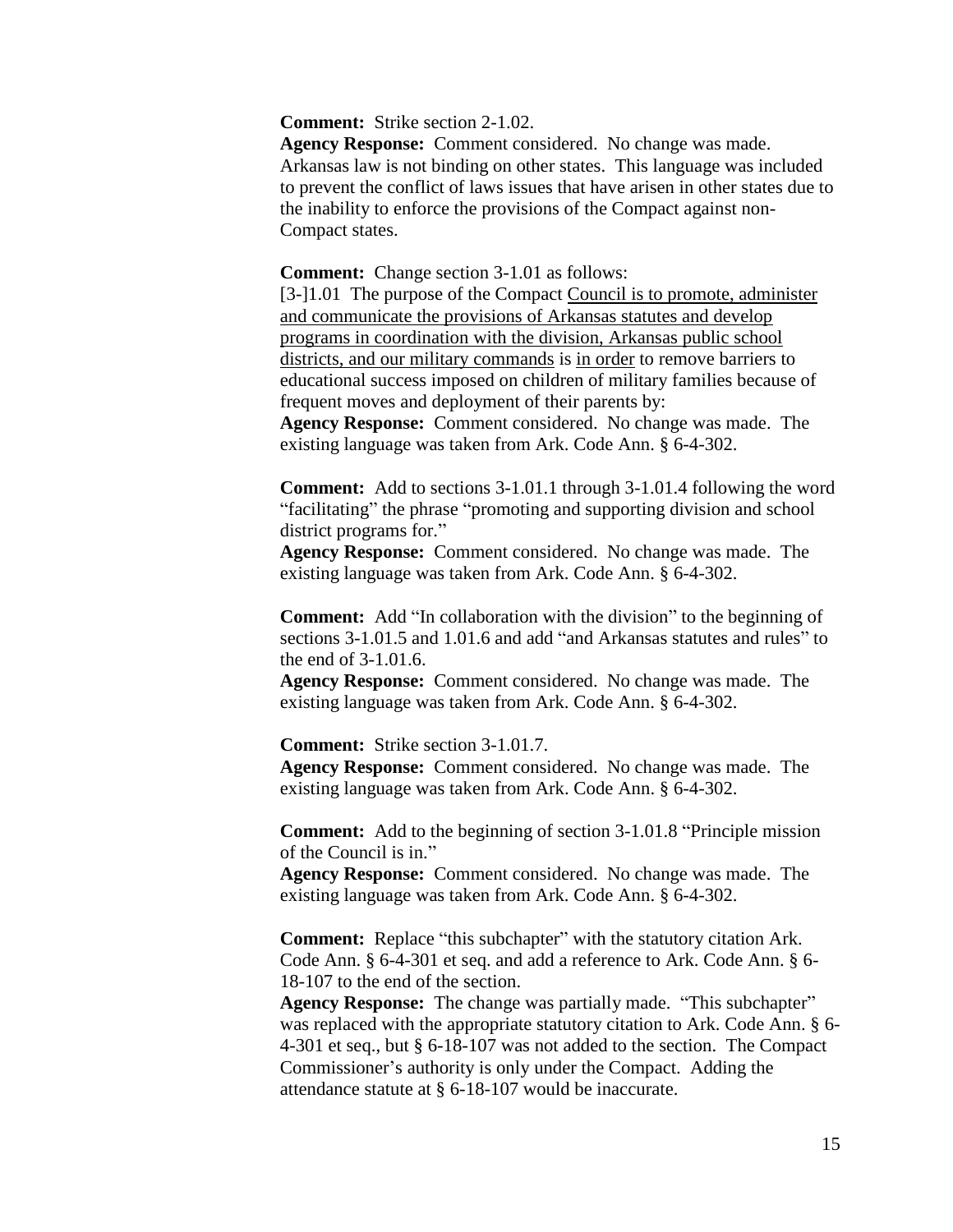**Comment:** In section 3-2.01.2, replace "this compact" with the statutory citation Ark. Code Ann. § 6-4-301 et seq. and Ark. Code Ann. § 6-18-107. **Agency Response:** Comment considered. No change was made. This language is as it appears in the statute.

**Comment:** Strike section 3-2.02.1 and replace it with the following language: "The Arkansas congressional district of each public school district is as reported in the Arkansas Public School Computer Network accessible through the MySchoolInfo application."

**Agency Response:** Comment considered. No change was made. The address that appears in MySchoolInfo is the address of the district's administrative office, as indicated in the current language.

**Comment:** Add to section 3-2.02.2 and 3-2.06.1 as follows: 2.02.2 The number of children of military families shall be determined by the number of children of military families by component and service as reported by the district in the Arkansas Public School Computer Network under chapter 2, section 2.02 of these rules accessible through My School Info application.

2.06.1 The number of children of military families shall be determined by the number of children of military families by component and service as reported by the district in the Arkansas Public School Computer Network under chapter 2, section 2.02 of these rules accessible through the My School Info application.

**Agency Response:** Comment considered. No change was made. Ark. Code Ann. § 6-18-107 does not require the reporting of this additional information, nor does APSCN track this information.

**Comment:** Add to section 3-2.07 as follows:

2.07 A representative from each federal and state military installation in Arkansas that employs uniformed service members to be designated by each the military installation commander in the case of federal installations and the Secretary, Arkansas Military Department in the case of state installations as follows:

**Agency Response:** Comment considered. No change was made. This language was taken directly from Ark. Code Ann. § 6-4-304(a)(7).

**Comment:** Alter section 3-2.07.1 as follows:

2.07.1 Federal installations: Little Rock Air Force Base, Pine Bluff Arsenal, and Camp Pike Armed Forces Reserve Complex, serving as the active federal installations;

**Agency Response:** Comment considered. No change was made. Camp Pike is properly listed in the following section 3-2.07.2 as the reserve federal installation.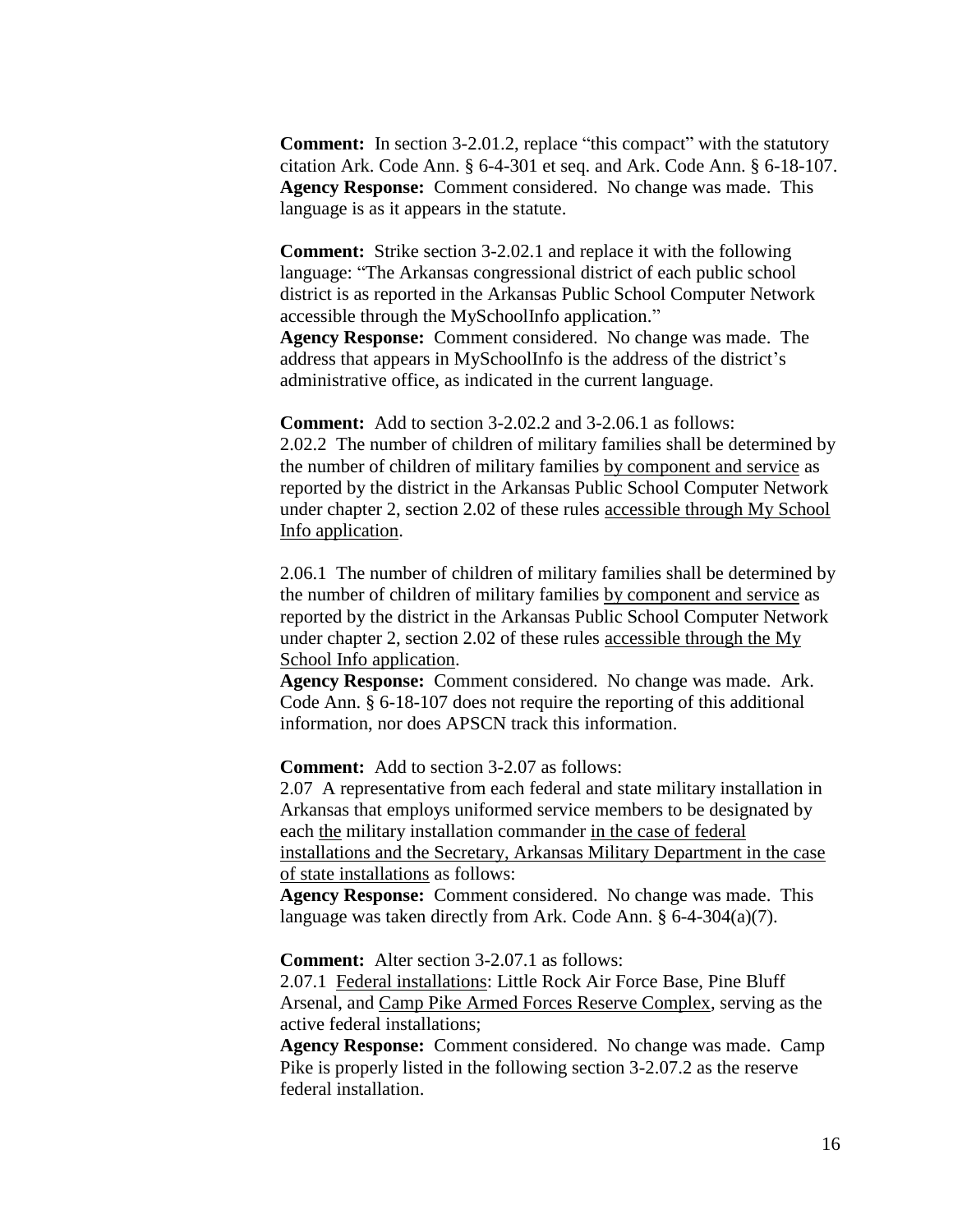**Comment:** Reorganize sections 3-2.07.2 through 3-2.07.3.3 as follows: 2.07.2 State installations: Camp Robinson, Ebbing Air National Guard Base, Fort Chaffee Camp Pike Armed Forces Reserve Complex, serving as the reserve federal installation; and

2.07.3 One representative from each of the following state installations: 2.07.3.1 Camp Robinson,

2.07.3.2 Fort Chaffee, and

2.07.3.3 Ebbing Air National Guard Base.

**Agency Response:** Comment considered. No change was made. Camp Pike was not listed in this section along with the state installations, but is properly listed as the reserve federal installation in section 3-2.07.2.

**Comment:** Strike section 3-2.07.4. Rationale: "Installation" is clearly defined in Chapter 1, Sec 3.11. If it is found that the caveat information is needed, then it is more appropriate to amend the definition. Section could cause confusion since Camp Pike is an armed forces reserve center. ROTC and JROTC programs are held on college campuses and in public school classrooms. There can be no consideration that there is a military installation to which assigned personnel are stationed. This rule stipulation is not needed.

**Agency Response:** Comment considered. No change was made. This language is included for additional clarity.

**Comment:** Delete use of 'ex officio' throughout all rules. The Council of State Governments legal staff that drafted the original compact language misuse the term. Eliminating use of the term altogether eliminates potential misuse from the established direction in Roberts Rules, 11th Edition, page 483, line 30.

**Agency Response:** Comment considered. No change made. The term "ex officio" is used in the statute and has been included in the rules for that reason.

**Comment:** Correct the typo in section 3-3.02 by replacing the 6 with a "b."

**Agency Response:** The change was made.

**Comment:** Strike section 3.04. Rationale: Legislative language behind this rule is incorrect and establishes an authority presumption that cases not resolved at the local district level may be resolved at the council level. Council and its DESE employee members may advise districts on issues but in all cases the final determination is at the school district or perhaps with DESE leadership or the Board of Education. Council is not chartered to be an audit authority on decisions made by district superintendents. **Agency Response:** Comment considered. No change was made. The existing language is taken directly from Ark. Code Ann. § 6-4-305(e).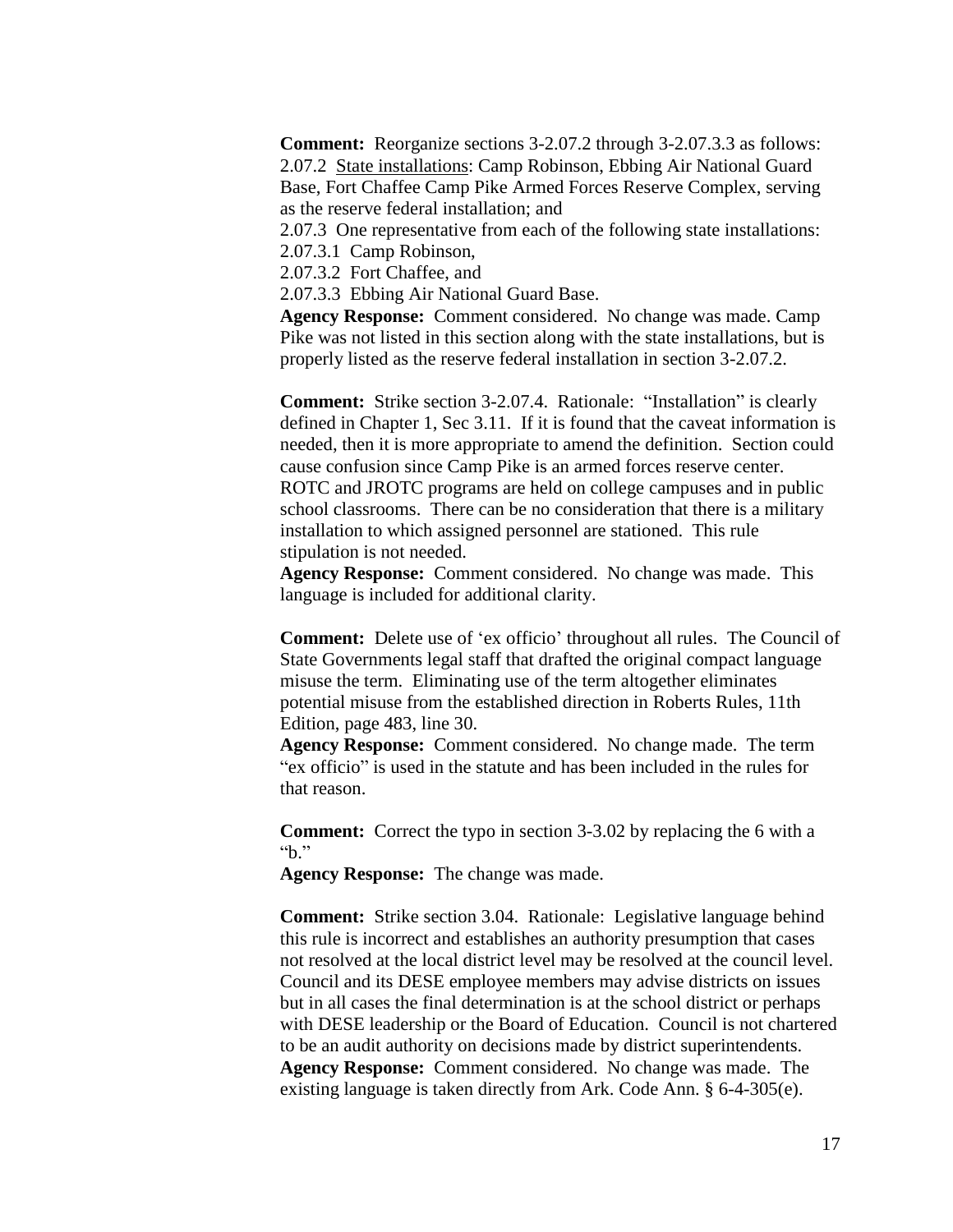**Comment:** Strike the word "minor" in sections 4.01 and 4.02. Rationale: Same as 3.15 above.

**Agency Response:** Comment considered. No change was made. See previous response.

Rebecca Miller-Rice, an attorney with the Bureau of Legislative Research, asked the following questions:

(1) There are several references to "subchapter" throughout the rules. Was this intentional? **RESPONSE:** The changes were made.

(2) Chapter 2, Sections 3.01 and 3.01.1 – In both sections, the public school "district" is referenced whereas the statute on which the rules appear premised, Ark. Code Ann.  $\S$  6-4-309(a), (a)(1), as amended by Act 939 of 2019, § 7, refers simply to "public school." Is there a reason for the difference? **RESPONSE:** The change was made.

(3) Chapter 2, Section  $3.01.2.2$  – Should "department" be "Division" as provided in Ark. Code Ann. § 6-4-309(b), as now codified? **RESPONSE:** The change was made.

(4) Chapter 3, Section 2.01.2 – Should "Department of Education" be "Division" as now codified at Ark. Code Ann. § 6-4-303(c)? **RESPONSE:** The change was made.

(5) Chapter 3, Section 3.04 – Should "Department of Education" be "Division" as now codified at Ark. Code Ann. § 6-4-305(e)? **RESPONSE:** The change was made.

The proposed effective date is pending legislative review and approval.

**FINANCIAL IMPACT:** The agency states that the proposed rules have no financial impact.

**LEGAL AUTHORIZATION:** Pursuant to Arkansas Code Annotated § 6-18-107(u), the State Board of Education shall promulgate rules to implement the statute, concerning the enrollment of children of military families. The proposed rules implement changes made by Act 939 of 2019, sponsored by Senator Jane English, which concerned the Interstate Compact on Educational Opportunity for Children of Military Families and amended aspects of the Arkansas Code with respect to children of military families who are enrolled in a public school.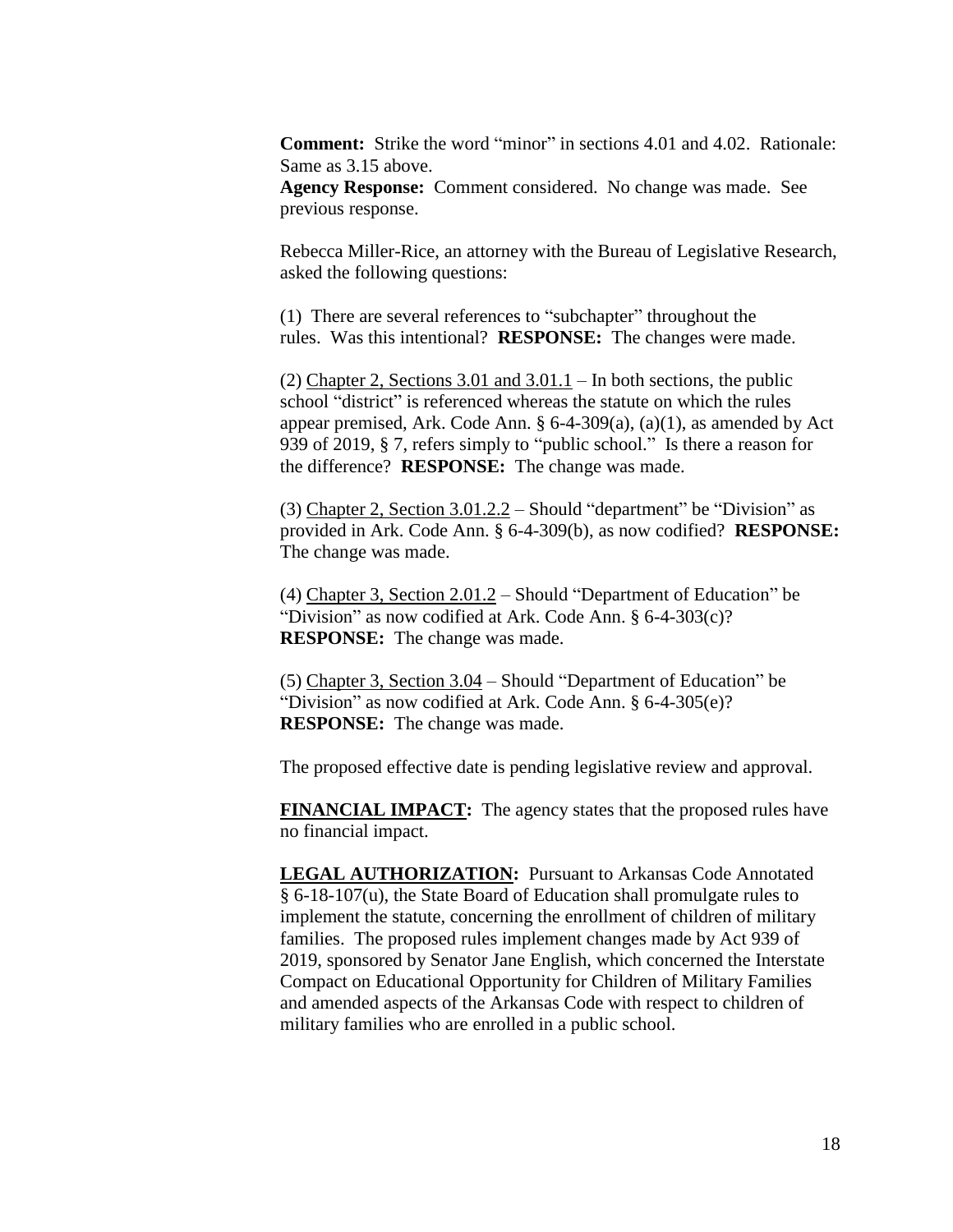#### **c. SUBJECT: DESE Rules Governing Consolidation and Annexation of School Districts**

**DESCRIPTION:** The Division of Elementary and Secondary Education proposes changes to its Rules Governing Consolidation and Annexation of School Districts. The purpose of the rules is to establish the requirements and procedures for consolidating and annexing school districts, administratively consolidating and annexing school districts, and distributing consolidation and annexation incentive funding.

The revisions to the rules were necessary because Sections 4 and 5 of Act 757 of 2019 amended the law to assign the duty of amending school district maps to show boundary lines to the Arkansas Geographic Information Systems Office. *See* Sections 5.04.2 and 6.04.2. The law formerly assigned that duty to the Department of Education.

Other changes to the rules include adding a table of contents, clarifying that "Act 60" schools are administratively reorganized schools in Section 20.02, and replacing references to the Department of Education with the Division of Elementary and Secondary Education.

Following the public comment period, the language in Section 20.02 was returned to its original form due to the familiarity of the term "Act 60."

**PUBLIC COMMENT:** A public hearing was held on April 13, 2020. The public comment period expired on April 20, 2020. The Division provided the following summary of the comments that it received and its responses thereto:

**Lucas Harder, Arkansas School Boards Association Comment:** 1.01: The "c" in the first occurrence of "school" is unnecessarily indicated as being stricken. **Agency Response:** The change was made.

**Comment:** Sections 5.05.4, 6.05.4, 12.12, and 13.11: Due to the Geographic Informations Systems Office being in charge of developing the district boundaries map under 6.04.2 and the consolidation order to county clerks being required to include a copy of the map under 12.11, I would recommend changing this to read "A consolidation or annexation order filed with a county clerk or the Secretary of State shall include a digital copy of the map showing the boundaries of the resulting district or receiving district created by the Arkansas Geographic Information Systems Office under these Rules."

**Agency Response:** Comment considered. No change was made. Ark. Code Ann.  $\S 6$ -13-1415(f)(3) requires that it be filed with the Arkansas Geographic Information Systems Office.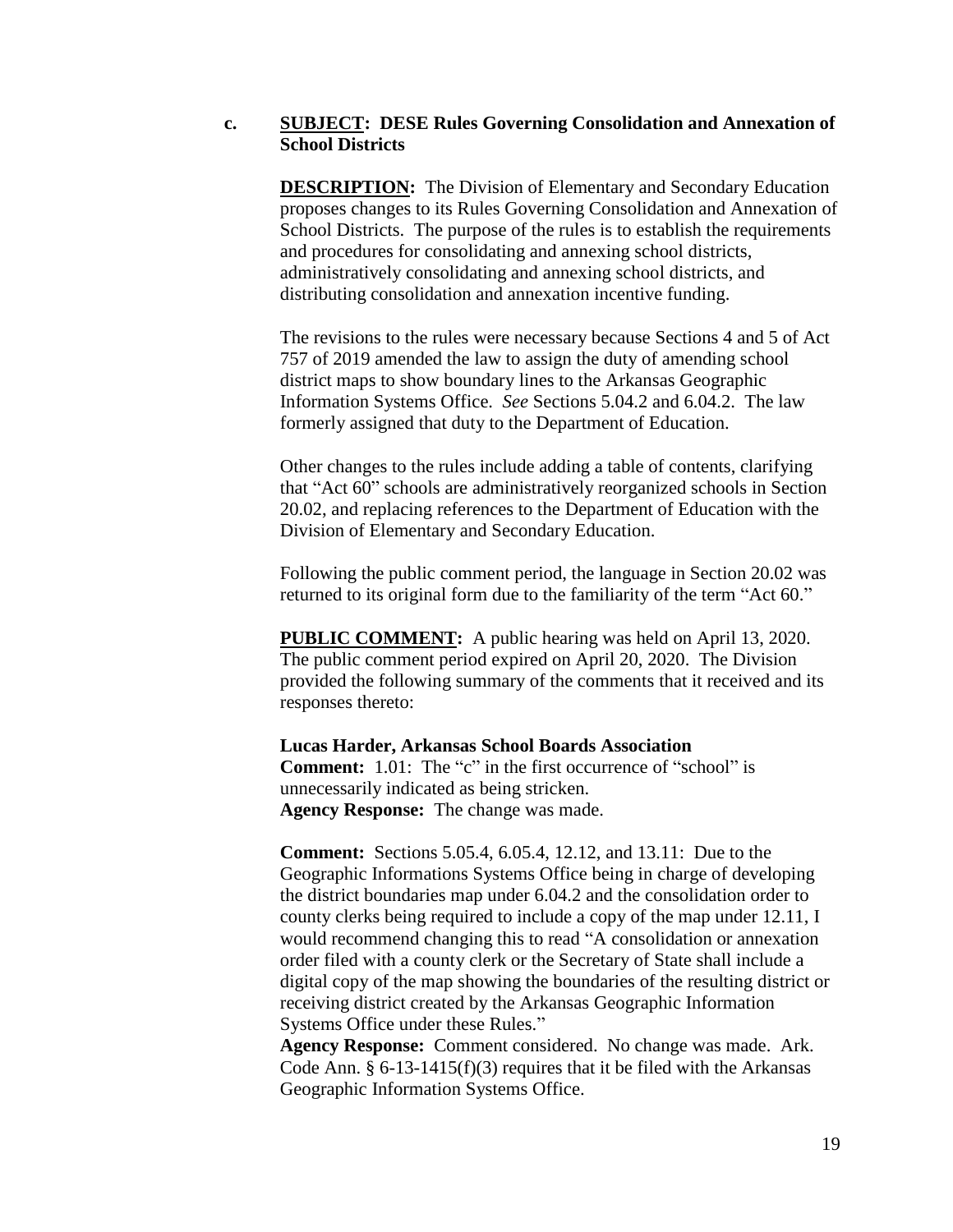**Comment:** 12.11: With my recommendations to 5.05.4, 6.05.4, 12.12, and 13.11, this section is unnecessary as the Geographic Informations Systems Office would have a copy of the map due to having created the map and the county clerks and Secretary of State would be provided a copy under the other sections.

**Agency Response:** See previous response.

**Comment:** 20.00: The intent in this section to move away from references to "Act 60" is a good one, but the phrase of "administratively reorganized school district" could be taken to refer to the district that resulted from the consolidation rather than from the district that was closed. If you want to use this phrase, I would recommend adding it as a new definition to replace "Act 60".

**Agency Response:** Comment considered. The change was removed. Due to the familiarity of the term Act 60 and its significance as part of the *Lake View* case, the term has been returned to Act 60.

**Comment:** 22.01.3: I would recommend changing "Arkansas curriculum frameworks" to "Arkansas Academic Standards." **Agency Response:** Comment considered. The change was made.

**Comment:** 24.02.3: There is an "is" missing from between the final "applicable" and "three." **Agency Response:** The change was made.

Rebecca Miller-Rice, an attorney with the Bureau of Legislative Research, asked the following questions:

(1) For Sections 5.04.2 and 6.04.2, Act 757 changed the "shall be" to "is." Was there a reason the previous language was retained? **RESPONSE:** The change was made.

(2) Sections  $20.02$  and  $20.03.2 -$  Is there a reason that the term "administratively reorganized" was used when Ark. Code Ann. § 6-13- 1610(a)(2) and Section 20.01.2 of the rules seem to use "involuntarily consolidated"? **RESPONSE:** The change was made. "Administratively reorganized" was intended to replace "Act 60." For clarity and consistency, the term has been returned to "Act 60." See previous response.

The proposed effective date is pending legislative review and approval.

**FINANCIAL IMPACT:** The agency states that the amended rules have no financial impact.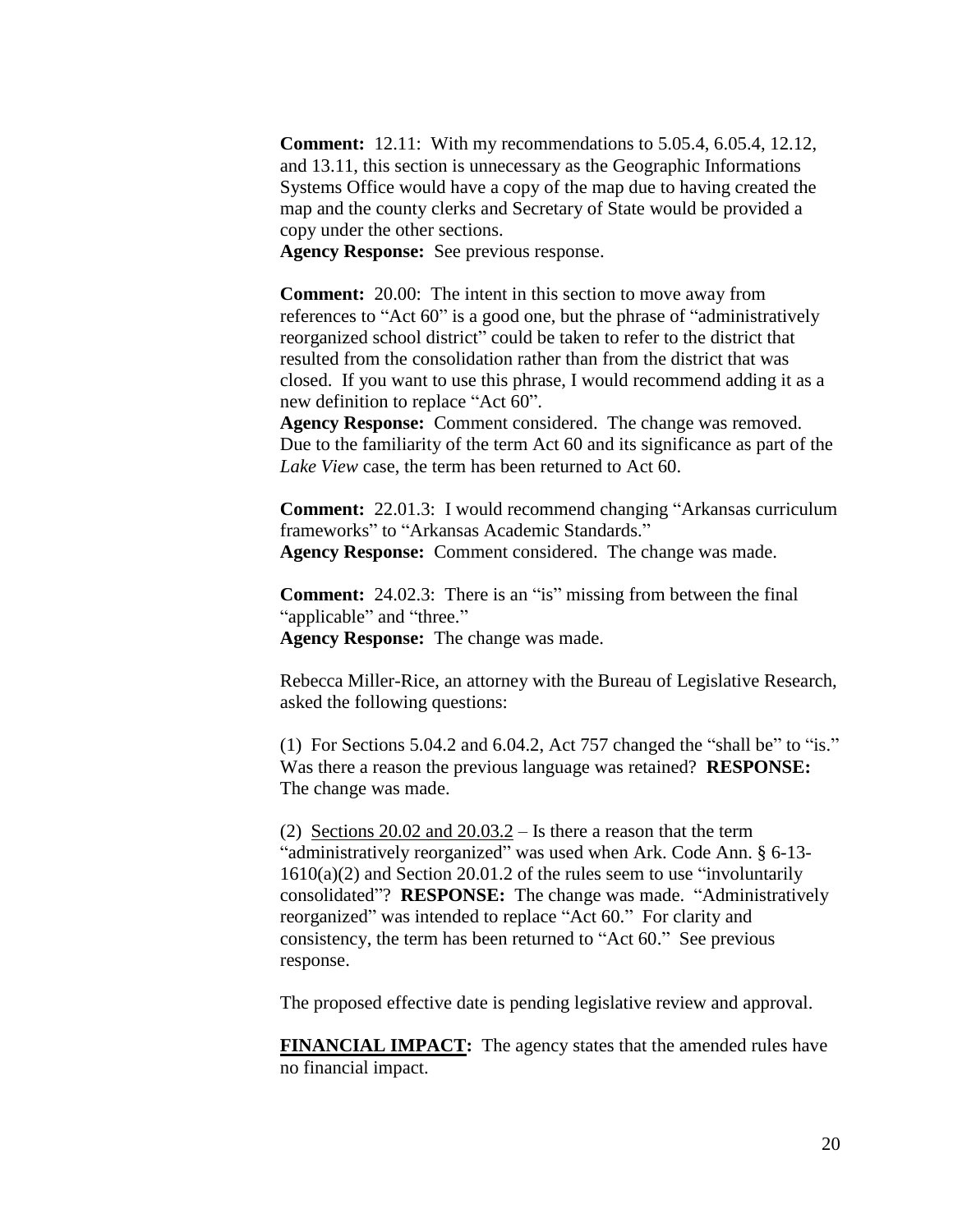**LEGAL AUTHORIZATION:** Pursuant to Arkansas Code Annotated § 6-13-1409(a)(3), the State Board of Education shall have the duty to enact rules regarding the consolidation and annexation of school districts under Title 6 of the Arkansas Code. *See also* Ark. Code Ann. § 6-13- 1415(g) (providing that the State Board may promulgate rules necessary to administer Title 6, Chapter 13, Subchapter 14, of the Arkansas Code, concerning consolidation, annexation, and formation of school districts). Further authority for the rulemaking can be found in Ark. Code Ann. § 6- 13-1603(j), which provides that the State Board shall promulgate rules to facilitate the administration of Title 6, Chapter 13, Subchapter 16, of the Arkansas Code, concerning the Public Education Reorganization Act. The proposed changes include those made in light of Act 757 of 2019, sponsored by Representative Bruce Cozart, which amended and updated various provisions of the Arkansas Code concerning public education.

# **d. SUBJECT: DESE Rules Governing Nutrition and Physical Activity Standards and Body Mass Index for Age Assessment Protocols in Arkansas Public Schools**

**DESCRIPTION:** The Division of Elementary and Secondary Education proposes changes to its Rules Governing Nutrition and Physical Activity Standards and Body Mass Index for Age Assessment Protocols in Arkansas Public Schools. Amendments to the rules are necessary as a result of Acts 641 and 428 of 2019. Changes to the rules include the following:

- Regulatory authority in Section 2.02 is changed to reflect updates in law.
- Section 3.04 is deleted as a result of Act 930 of 2017.
- Section 6.06.1 is changed to incorporate changes in the federal modules.
- Sections 7.11–7.13 are added to incorporate provisions of Act 641 of 2019.
- Section 11.01 is changed to reflect changes in federal guidance.
- Section 11.03 is changed to incorporate provisions of Act 428 of 2019.

 Grammatical changes have been made throughout, as well as changes for clarity.

The proposed changes have been reviewed by the Child Health Advisory Committee and the State Board of Health.

**PUBLIC COMMENT:** A public hearing was held on May 26, 2020. The public comment period expired on June 8, 2020. The Division provided the following summary of the sole comment received and its response thereto:

#### **Delite Fife RN, BSN, NCSN (Concord School District)**

**Comment:** I find this statement to have unclear wording: 11.03.1.1 Provide a student requesting a meal or snack that is different from the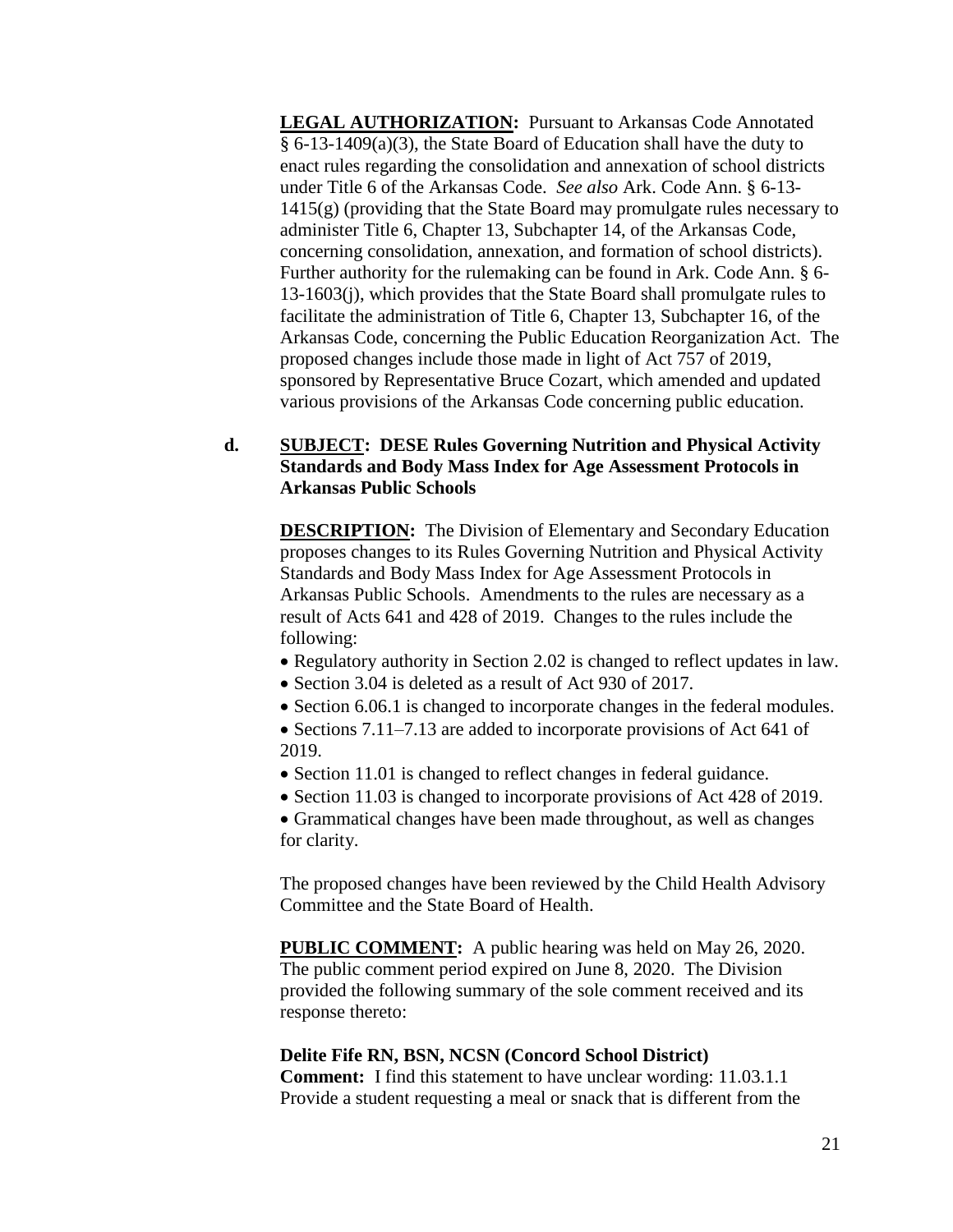meal or snack being provided to other students in the school. Possible revision: Provide a meal or snack per student request that is different from the meal or snack that is provided to other students.

**Agency Response:** Comment considered. Non-substantive change made to clarify language.

Rebecca Miller-Rice, an attorney with the Bureau of Legislative Research, asked the following questions:

(1) Section  $3.40$  – Is the citation to Ark. Code Ann. § 6-15-2006, which concerns annual reports, accurate? **RESPONSE:** No. That citation was accidentally included and has been removed.

(2) Section  $6.01.1$  – What is meant by a "health and wellness district priority"? **RESPONSE:** This references the district portion of the health and wellness school improvement plan, which requires districts to identify the wellness committee members.

(3) Section  $6.06.3$  – What is meant by a "health and wellness school improvement priority"? Is this the same as the "health and wellness district priority" as used in Section 6.01.1? **RESPONSE:** The "health and wellness school improvement priority" references the school portion of the health and wellness school improvement plan, which requires school level goals and objectives to be set. The "health and wellness district priority" references the district portion of the health and wellness school improvement plan, which requires districts to identify the wellness committee members.

(4) Section 7.07 – What is the rationale for the striking of this section? **RESPONSE:** This section is in direct conflict with sections 7.9.1 and 7.10, which require a licensed physical education teacher. K-12 Physical Education and Health is a license and is required to teach PE.

(5) Section 7.11.2.1.1 – Should the second statutory citation be to Title 6, rather than Title 66? **RESPONSE:** Yes. This is a typo and should reference Title 6.

(6) Section 11.03.2 – What is meant by a "local charge policy"? **RESPONSE:** All districts participating in the National School Lunch and/or School Breakfast Program must have a written policy or "local charge policy" to address situations where children participating at the reduced price or paid rate do not have money to cover the cost of a meal at the time of meal service. This is a USDA requirement and "local charge policy" is a USDA term.

The proposed effective date is pending legislative review and approval.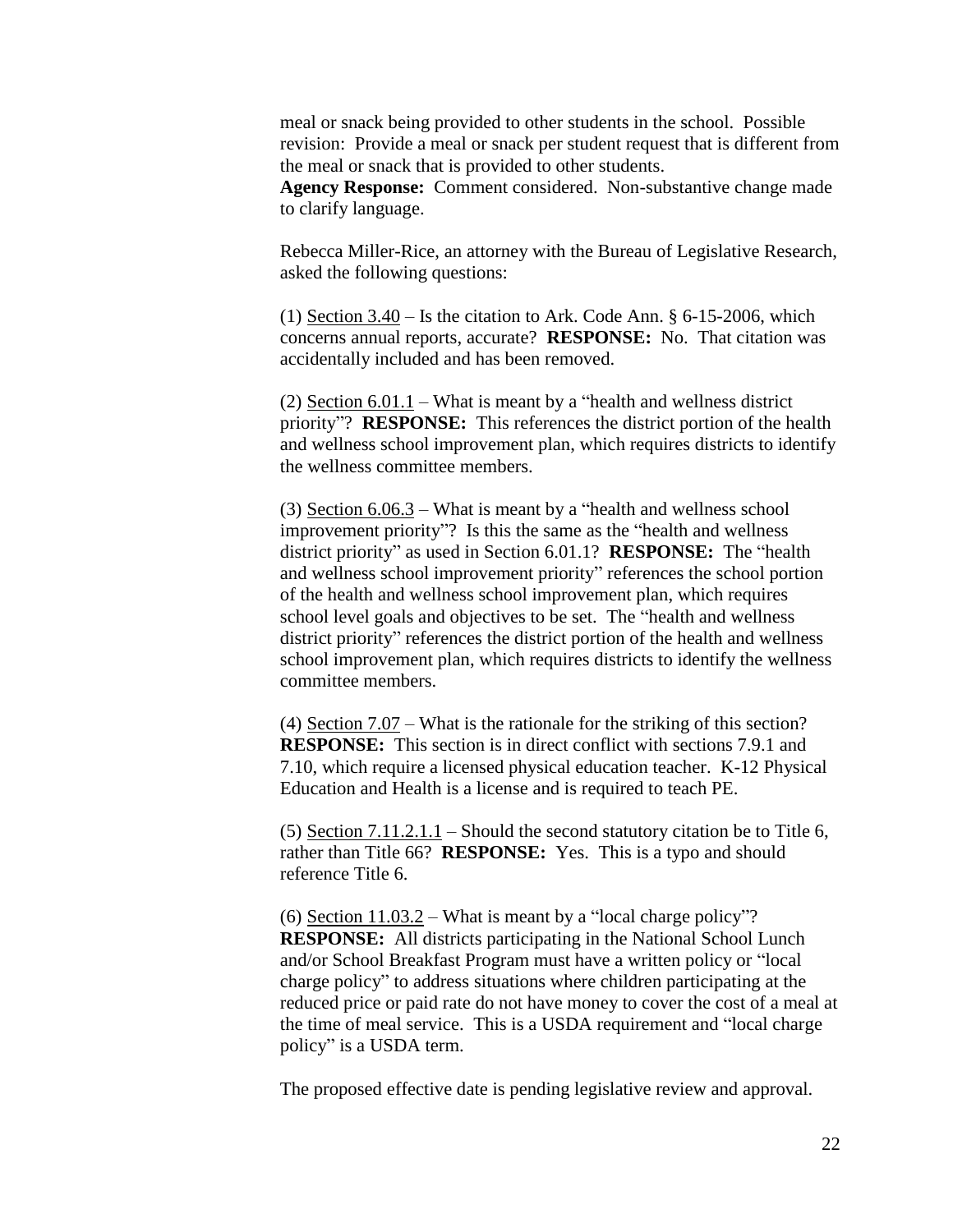**FINANCIAL IMPACT:** The agency states that the amended rules have no financial impact.

**LEGAL AUTHORIZATION:** Pursuant to Arkansas Code Annotated § 20-7-135(a), the State Board of Education, after having consulted the Child Health Advisory Committee and the State Board of Health, shall promulgate appropriate rules to ensure that nutrition and physical activity standards and body mass index for age assessment protocols are implemented to provide students with the skills, opportunities, and encouragement to adopt healthy lifestyles. The proposed changes include those made in light of Act 428 of 2019, sponsored by Representative Andy Davis, which created the Hunger-Free Students' Bill of Rights, required a school to provide a meal or snack, allowed a school to collect money owed, and prohibited a school from stigmatizing a student unable to pay for a meal; and Act 641 of 2019, sponsored by Representative Jana Della Rosa, which allowed for extended learning opportunities through unstructured social time, required a certain amount of time for recess, and considered supervision during unstructured social time as instructional.

#### **e. SUBJECT: Repeal of ADE Rules Governing Minimum Qualifications for General Business Managers**

**DESCRIPTION:** The Division of Elementary and Secondary Education proposes the repeal of the Rules Governing Minimum Qualifications for General Business Managers. Necessary provisions of the rules have been incorporated into the DESE Rules Governing the Fiscal Assessment and Accountability Program to avoid having a separate rule. It is for this reason that the Division proposes this repeal.

**PUBLIC COMMENT:** A public hearing was held on May 26, 2020. The public comment period expired on June 8, 2020. The Division received no comments.

The proposed effective date is September 1, 2020.

**FINANCIAL IMPACT:** The agency states that the repealed rules have no financial impact.

**LEGAL AUTHORIZATION:** Pursuant to Arkansas Code Annotated § 6-15-2302(b), the Division of Elementary and Secondary Education is authorized to establish by rule the minimum qualifications that a general business manager for a public school district shall meet.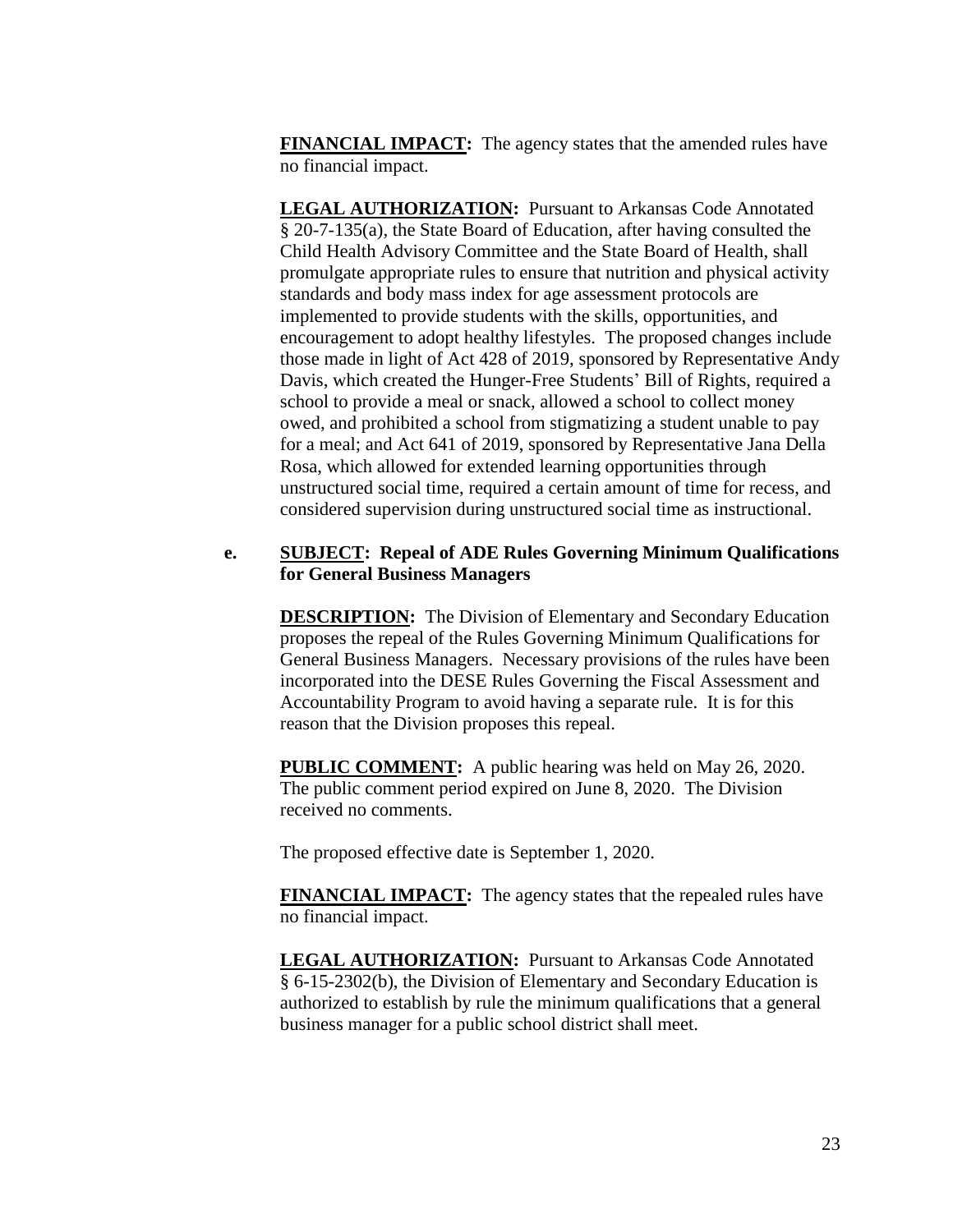**f. SUBJECT: Repeal of DESE Rules Governing Special Education and Related Services Sec. 22.00 Home Schooling; Sec. 23.00 ACTAAP; Sec. 27.00 Charter Schools; Sec. 28.00 Uniform Grading Scales**

**DESCRIPTION:** The Division of Elementary and Secondary Education proposes the repeal of several sections of its Rules Governing Special Education and Related Services, specifically, Section 22.00 Home Schooling; Section 23.00 Arkansas Comprehensive Testing, Assessment, and Accountability Program and the Academic Distress Program; Section 27.00 Charter Schools; and Section 28.00 Uniform Grading Scales. The repeal of these sections is proposed because they are stand-alone rules applicable to all students, not just special education, and are maintained separately.

**PUBLIC COMMENT:** A public hearing was held on May 26, 2020. The public comment period expired on June 8, 2020. The Division received no comments.

The proposed effective date is September 1, 2020.

**FINANCIAL IMPACT:** The agency states that the repealed rules have no financial impact.

**LEGAL AUTHORIZATION:** Pursuant to Arkansas Code Annotated § 6-41-207(c), the State Board of Education shall make the necessary rules in keeping with the provisions of the Children with Disabilities Act of 1973, Ark. Code Ann. §§ 6-41-201 through 6-41-223.

# **g. SUBJECT: DESE Rules Governing the Arkansas Fiscal Assessment and Accountability Program**

**DESCRIPTION:** The Division of Elementary and Secondary Education proposes changes to its Rules Governing the Arkansas Fiscal Assessment and Accountability Program. The proposed amendments to these rules include:

• Incorporating necessary changes from Act 929 of 2019.

 Adding early indicators of fiscal distress (Sections 4.01.2.13 and 4.01.2.14).

 Clarifying the process for notifying and identifying districts who experience early indicators of fiscal distress.

 Aligning the authority of the State Board regarding districts in fiscal distress with the Arkansas Educational Support and Accountability Act.

 Adding provisions concerning the State Board's authority over districts that are returned to local control or removed from fiscal distress status, including monitoring for up to three (3) years.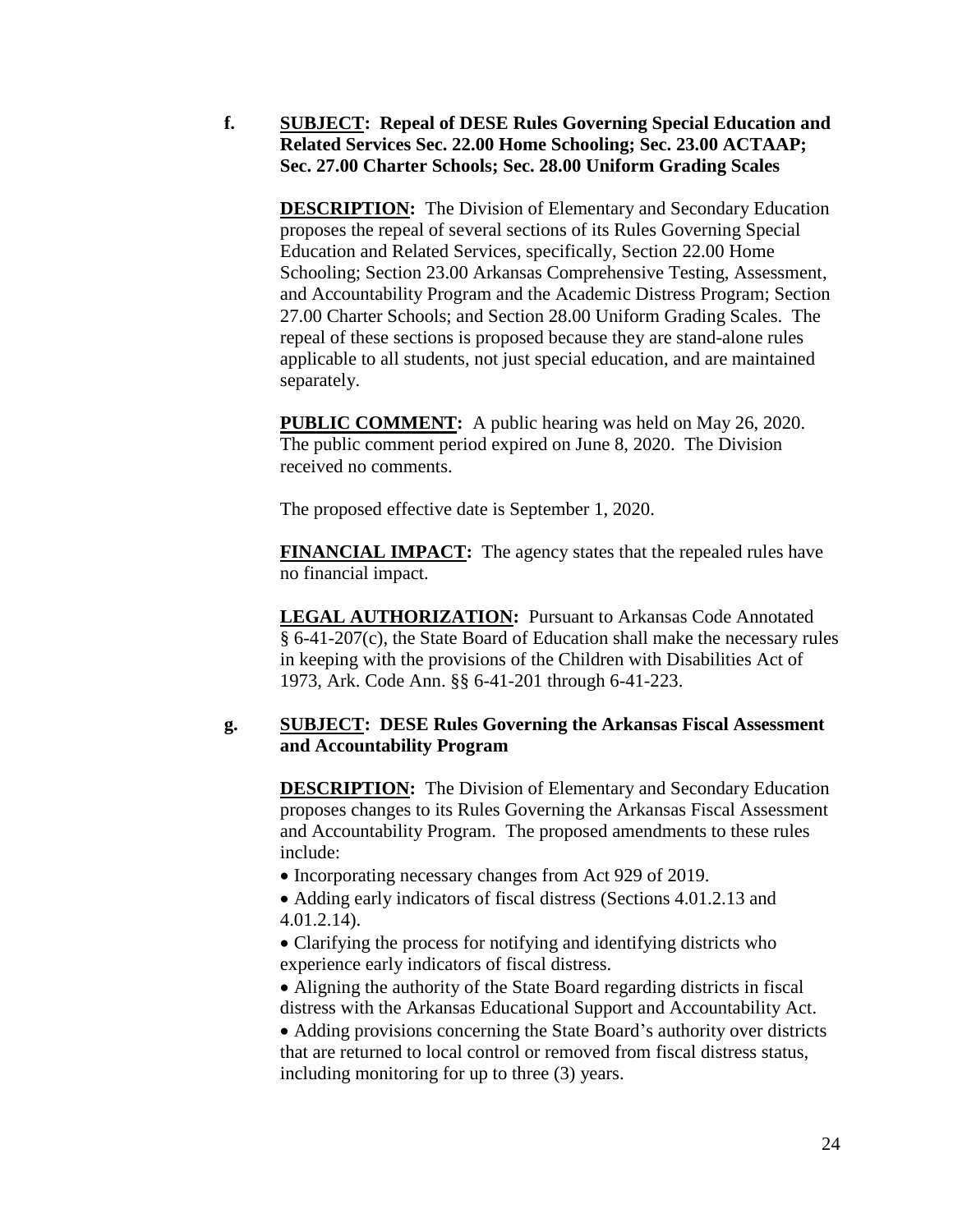• Incorporating provisions of the ADE Rules Governing Minimum Qualifications for General Business Managers to avoid having a separate rule.

• Replacing Arkansas Department of Education with the Division of Elementary and Secondary Education.

**PUBLIC COMMENT:** A public hearing was held on May 26, 2020. The public comment period expired on June 8, 2020. The Division provided the following summary of the comments that it received and its response thereto:

#### **Lucas Harder, ASBA Comment:**

3.09: I would recommend either retaining this number and changing "Department" to "Division" or reducing all following subsection numbers in Section 3 by one as they do not currently indicate a reduction from the deletion of this subsection.

4.01.2.5: "Division of Legislative Audit" should be changed to "Arkansas Legislative Audit."

4.05.1: The "and" at the end of the subsection is on the wrong side of the semicolon.

6.02: "Commissioner of Education" should be changed to "Commissioner of Elementary and Secondary Education."

7.01.5: "Commissioner of Education" should be changed to "Commissioner of Elementary and Secondary Education."

9.01: "Commissioner of Education" should be changed to "Commissioner of Elementary and Secondary Education."

9.01.34: "Commissioner of Education" should be changed to "Commissioner of Elementary and Secondary Education."

10.02.2: There is a comma missing from between "annexed" and "or."

10.02.3: There is a comma missing from between "annexed" and "or."

10.02.5: There is a comma missing from between "annexed" and "or."

10.02.9: While A.C.A. § 6-20-1910(b) grants the State Board the sole authority to set the boundary lines following the annexation or consolidation of a district due to fiscal distress, Act 757 of 2019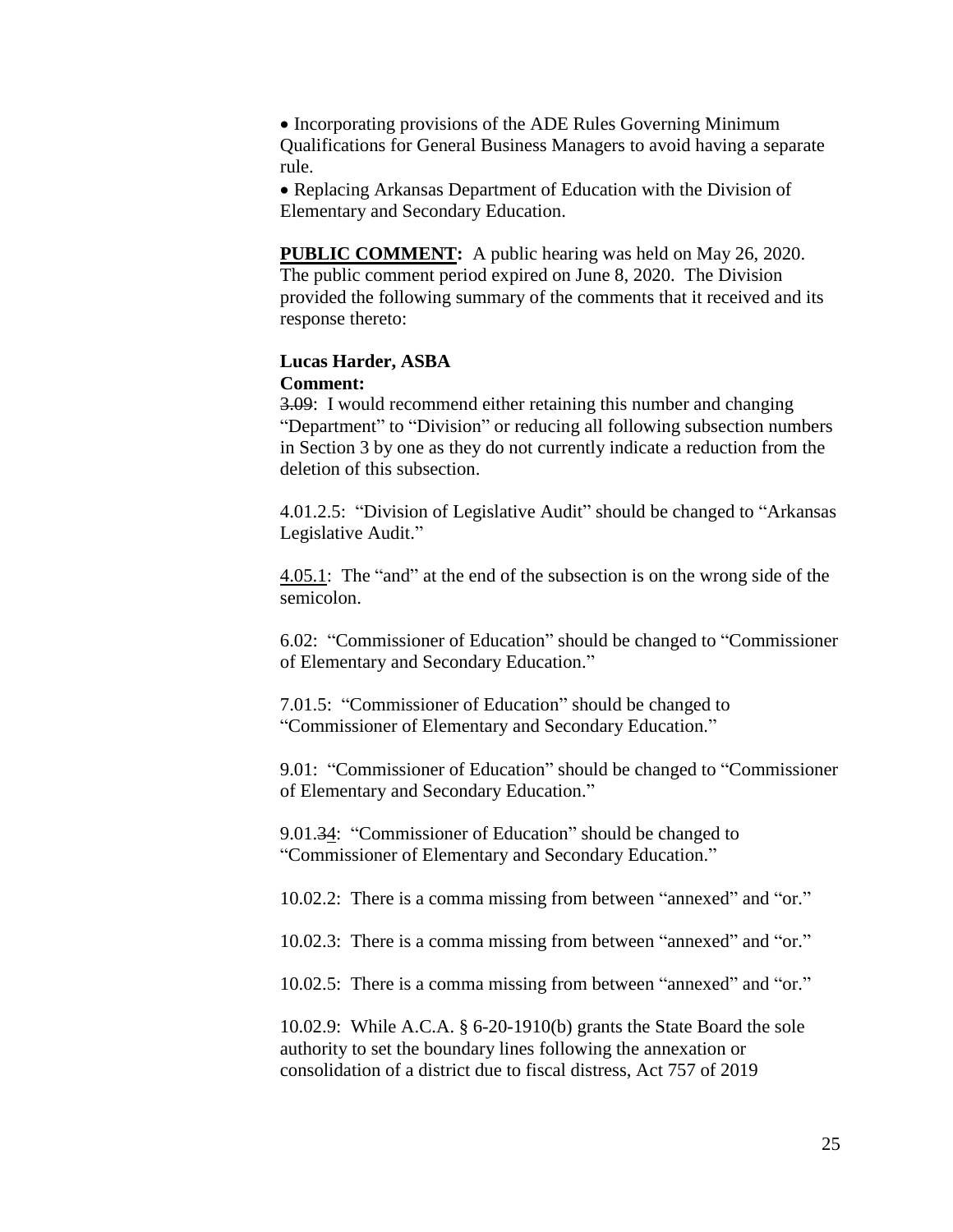transferred the duty to create a map of the revised boundaries from the Division to the Arkansas Geographic Informations Systems Office.

10.05.3: The numbering of this subsection through 10.05.4 does not account for the deletion of subsections 10.05 through 10.05.2.7.3.

12.01.1: For standardization, the "ten" and "five" here are missing parenthetical Arabic numerals.

12.02: For standardization, the "ten," "five," and "three" here are missing parenthetical Arabic numerals.

12.02.1: For standardization, the "15" here is missing the longhand.

12.04: For standardization, the "two" here is missing parenthetical Arabic numerals.

12.04.1: For standardization, the "two" here is missing parenthetical Arabic numerals.

12.06: For clarity, I would recommend changing this to read "If the general business manager for a school district or education service cooperative fails to obtain certification within the designated time or fails to renew his or her certification, the school district or education service cooperative must appoint another person to the position who meets the general business manager qualifications listed above." **Agency Response:** Corrections made to all sections.

Rebecca Miller-Rice, an attorney with the Bureau of Legislative Research, asked the following questions:

(1) Section 9.01.7 – Is there a reason that the phrase "day-to-day governance of the public school district," as used in Ark. Code Ann. § 6- 20-1909(a)(7), as amended by Act 929 of 2019, § 6, was omitted and "operation of all school district systems" was used instead? **RESPONSE:** The phrase "operation of all school district systems" was used to more accurately reflect the role of the Commissioner when a school district is under the authority of the state. The phrase "day-to-day governance" aligns better with the duties of a superintendent or other group of individuals who may act in an advisory capacity to the Commissioner.

(2) Section 9.01.10.1 – Was there a reason that the language "and the public school district has not experienced any additional indicators of fiscal distress," as that language was added by Act 929, § 6, to Ark. Code Ann. § 6-20-1909(a)(10)(A)(i), was omitted? **RESPONSE:** Correction made.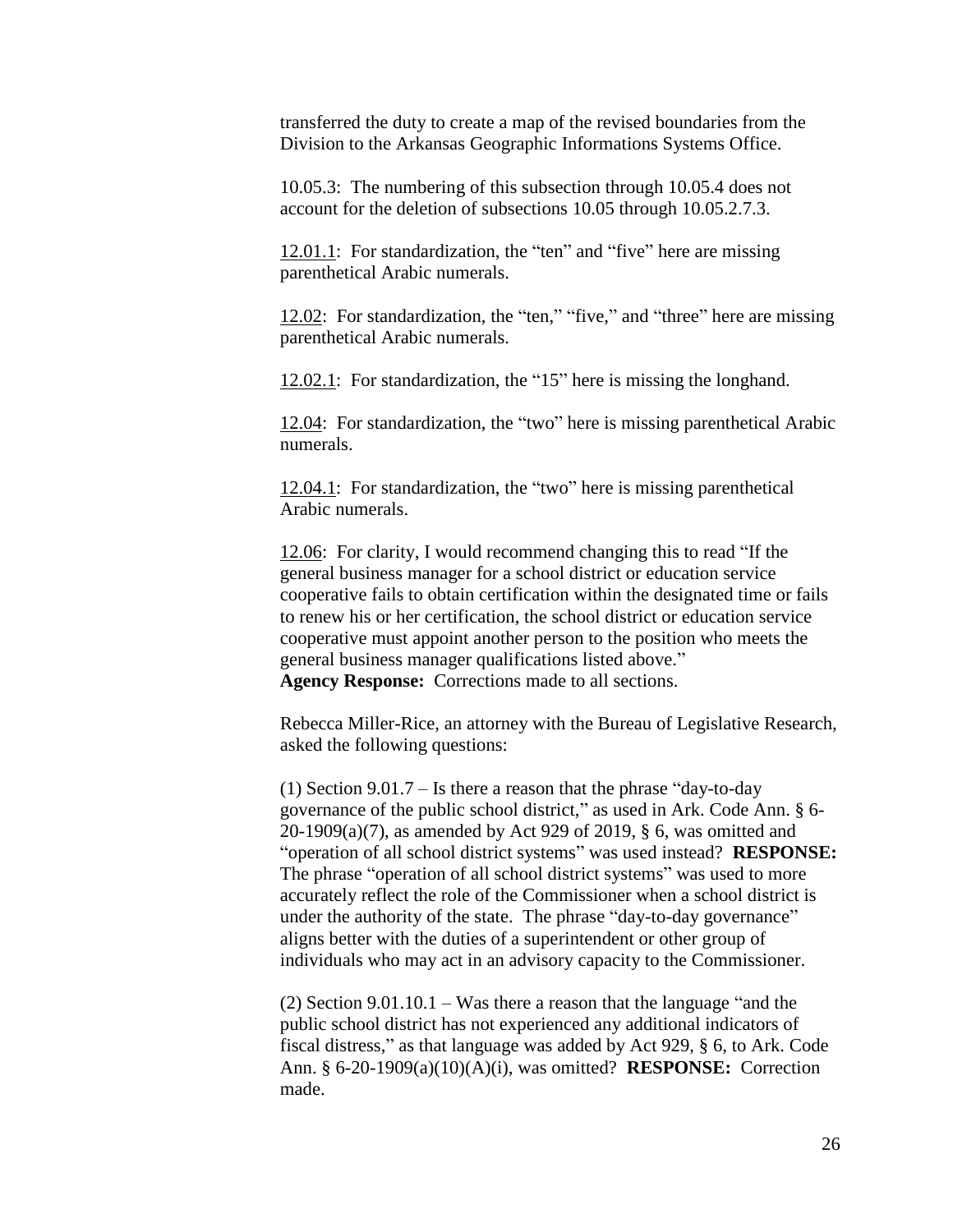(3) Section 11.02.2 – Should "department" be "division" in accord with Ark. Code Ann. § 6-20-1912(b)(2), as now codified? **RESPONSE:** Correction made.

The proposed effective date is September 1, 2020.

**FINANCIAL IMPACT:** The agency states that the amended rules have no financial impact.

**LEGAL AUTHORIZATION:** Pursuant to Arkansas Code Annotated § 6-20-1911(a), the Division of Elementary and Secondary Education shall promulgate rules as necessary to identify, evaluate, assist, and address school districts in fiscal distress. Further, the Division may promulgate rules as necessary to administer the Arkansas Fiscal Assessment and Accountability Program, Ark. Code Ann. §§ 6-20-1901 through 6-20- 1914. *See* Ark. Code Ann. § 6-20-1911(b). The proposed rules include changes made in light of Act 929 of 2019, sponsored by Senator Jane English, which amended provisions of the Arkansas Code concerning public school fiscal accountability and reporting.

## **7. DEPARTMENT OF FINANCE AND ADMINISTRATION, REVENUE DIVISION (Mr. Paul Gehring, Ms. Lauren Ballard)**

## **a. SUBJECT: Automatic Car Wash, Car Wash Tunnel, and Self-Service Bay Rules**

**DESCRIPTION:** These rules are promulgated to implement changes made by Act 822 of 2019. The rules clarify the newly created sales and use tax exemptions for car wash operators and the imposition of the Water Usage Fee.

**PUBLIC COMMENT:** A public hearing was held on this rule on July 7, 2020. The public comment period expired July 7, 2020. The agency indicated that it received no public comments.

Lacey Johnson, an attorney with the Bureau of Legislative Research, asked the following questions and received the following answers:

**1.** Where does the definition of "self-service bay" come from? **RESPONSE:** The definition of "self-service bay" comes from a prior version of SB576 that was filed by Sen. Hester on March 15, 2019. Act 822 refers readers to § 26-57-1601, but it appears this definition was stripped from that section in a subsequent amendment of the bill that was filed by Representative Douglas on March 26, 2019. The Department used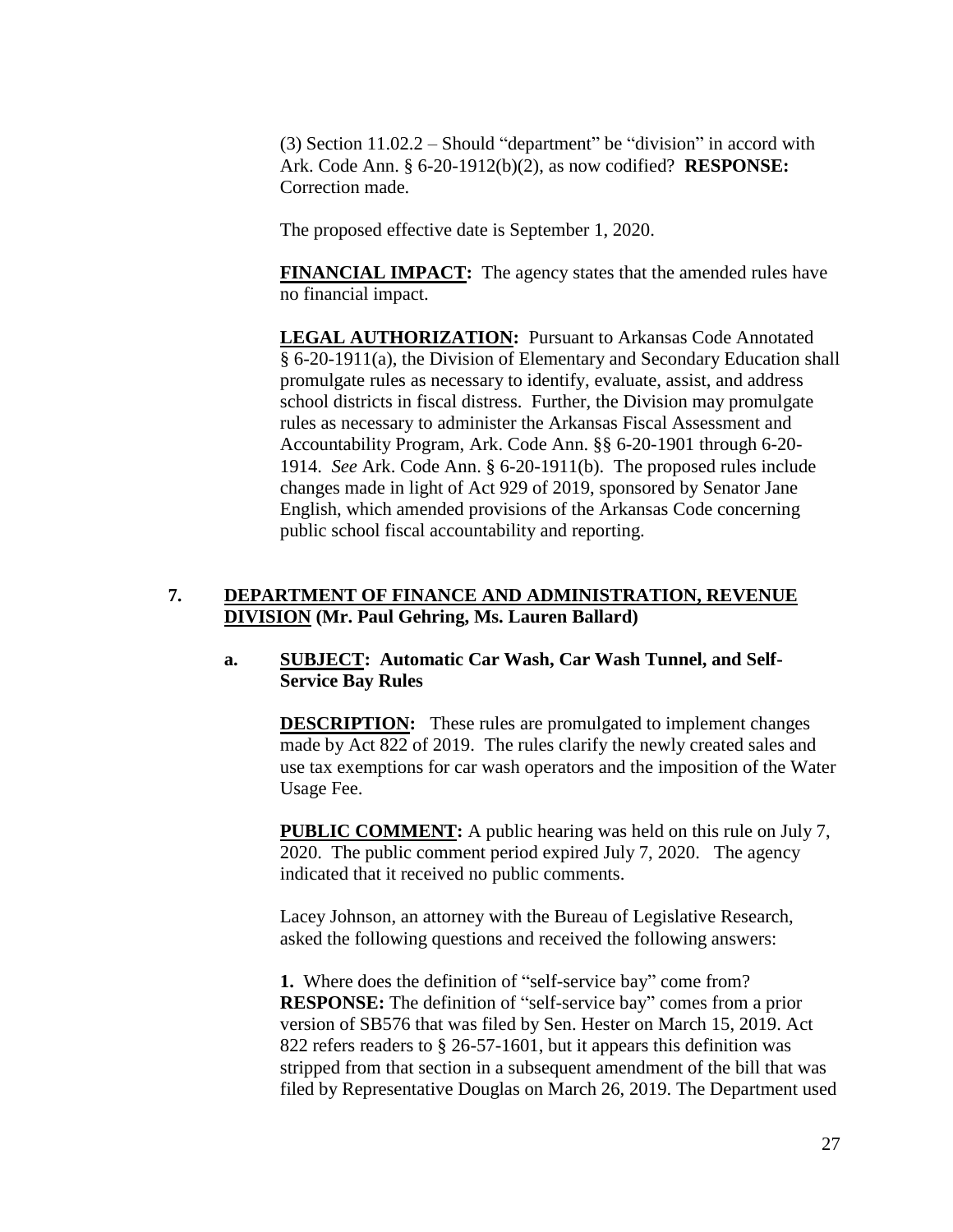Sen. Hester's definition for "self-service bay" that was provided in earlier versions of the bill, and therefore, DFA used Sen. Hester's original intended definition for rulemaking purposes.

**2.** Is Section D.2, which recommends use of dedicated water meters, based in statute, or does it come from somewhere else? **RESPONSE:** The recommendation for water meters comes from the agency's best determination of practical application of the statute. The agency made this determination by reviewing similar metered utility tax provisions and in response to public and legislative feedback that was presented to the Department in a City, County Local Affairs meeting on December 10, 2019. In addition, the Department responded to a Revenue Legal Opinion request (Opinion No. 20160614), where the Department provided guidance to a taxpayer that the best possible method of measuring water usage was for the taxpayer to install a separate water meter. In this Legal Opinion, however, DFA made it clear that installation of a separate meter was not required by DFA and the rule likewise states that separate metering is not required.

The proposed effective date is pending legislative review and approval.

**FINANCIAL IMPACT:** The agency indicated that this rule will have a financial impact. The agency did not indicate a dollar amount for that financial impact. Per the agency, this rule does not impose any additional cost outside of the original impacts of Act 822 of 2019.

**LEGAL AUTHORIZATION:** The Arkansas Department of Finance and Administration has the authority to promulgate rules related to car wash registration and water usage fees for car wash operators. Ark. Code Ann. § 26-57-1605(b). These proposed rules implement Act 822 of 2019.

Act 822, sponsored by Senator Bart Hester, amended the sales tax exemption for certain car washes, exempted certain products and services related to car washes from sales and use tax, and levied a fee on certain car wash operators in lieu of the sales and use tax.

# **8. DEPARTMENT OF HEALTH, DIVISION OF HEALTH RELATED BOARDS AND COMMISSIONS, ARKANSAS BOARD OF DISPENSING OPTICIANS (Mr. Lonnie Burrow, Mr. Matt Gilmore)**

## **a. SUBJECT: Arkansas Board of Dispensing Opticians Rules**

**DESCRIPTION:** The Arkansas Board of Dispensing Opticians is proposing changes to its rules. The changes update rules to provide for the criminal background check process mandated by Ark. Code Ann. § 17-3-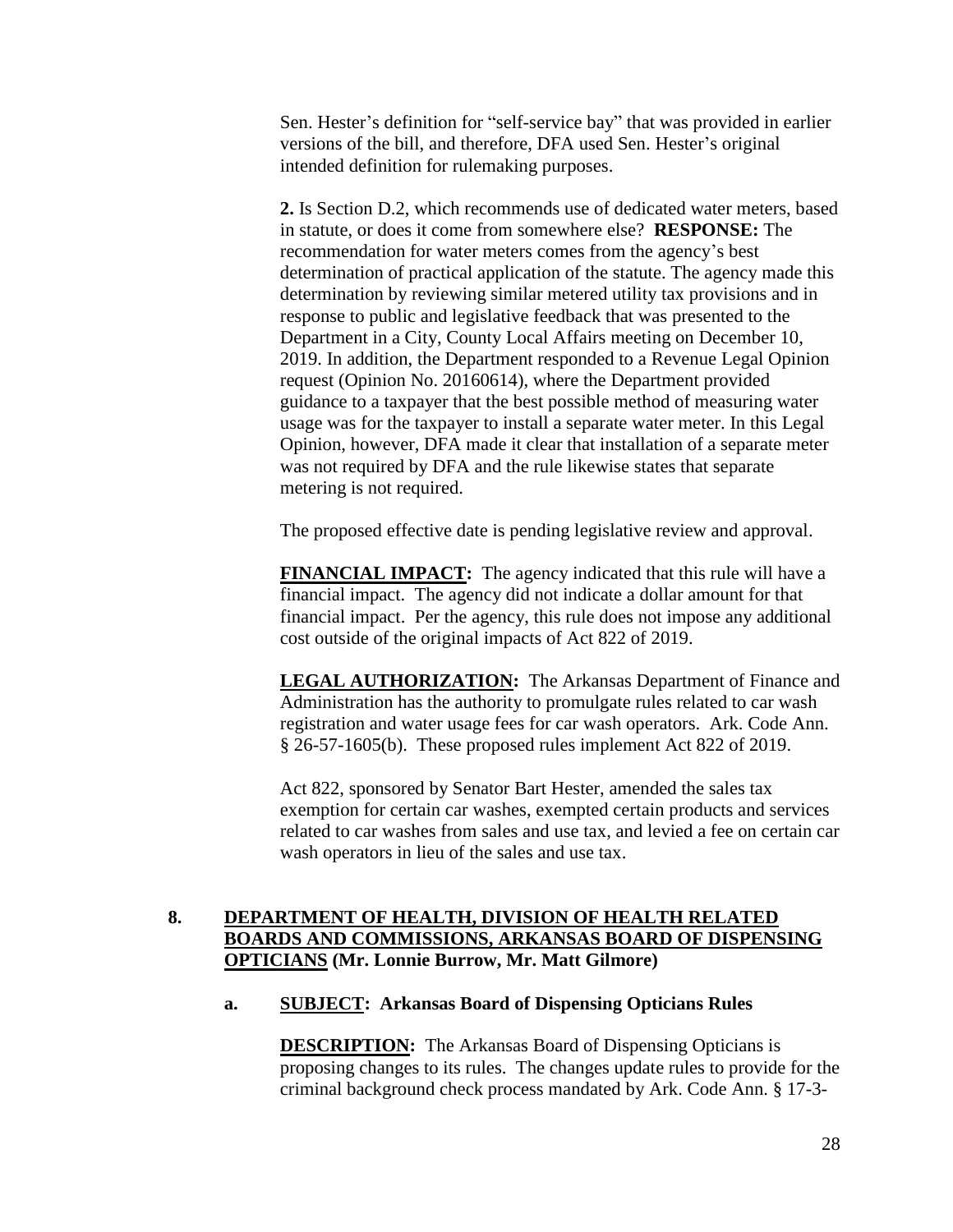101 *et seq.*; update rules to provide for automatic licensure of active duty service members, returning military veterans, and spouses pursuant to Ark. Code Ann. § 17-1-106; and update rules to remove the term "regulation" per Act 315 of 2019.

**PUBLIC COMMENT:** A public hearing was not held in this matter. The public comment period expired on July 5, 2020. The board received no public comments.

Suba Desikan, an attorney with the Bureau of Legislative Research, asked the following questions and received the following responses thereto:

**QUESTION 1:** It appears that Section 16(A) of the rule concerning waiver requests refers to Ark. Code Ann. § 17-2-102(a). Should it be referring to Ark. Code Ann. § 17-3-102 instead? If so, could you please submit a revised markup? **RESPONSE:** Thank you, the cite has been corrected. [A revised markup was submitted.]

**QUESTION 2:** Concerning Section 16(D), what would the board consider a reasonable time to respond with a decision? **RESPONSE:** 30 days. The Board only meets quarterly so we envision it might take time to guarantee the availability of a quorum to vote on a waiver request.

**QUESTION 3:** Concerning Section 16, will the applicant need to provide a background check as part of the waiver request? **RESPONSE:** An applicant is not required to provide a background check, but would be encouraged to do so to make sure the applicant is aware of all offenses on their record.

The proposed effective date is September 1, 2020.

**FINANCIAL IMPACT:** The board indicated that the proposed rules do not have a financial impact.

**LEGAL AUTHORIZATION:** The Arkansas Board of Dispensing Opticians has authority to adopt rules commensurate with policies of Title 17, Chapter 89 of the Arkansas Code (concerning ophthalmic dispensers) and for the purpose of carrying the chapter into effect, including but not limited to, rules which establish ethical standards of ophthalmic dispensing practices, application procedures, and procedures for investigating complaints. *See* Ark. Code Ann. § 17-89-203(a)(9). The proposed rules implement the following Acts of the 2019 Regular Session:

Act 315 of 2019, sponsored by Representative Jim Dotson, provides for the uniform use of the term "rule" for an agency statement of general applicability and future effect that implements, interprets, or prescribes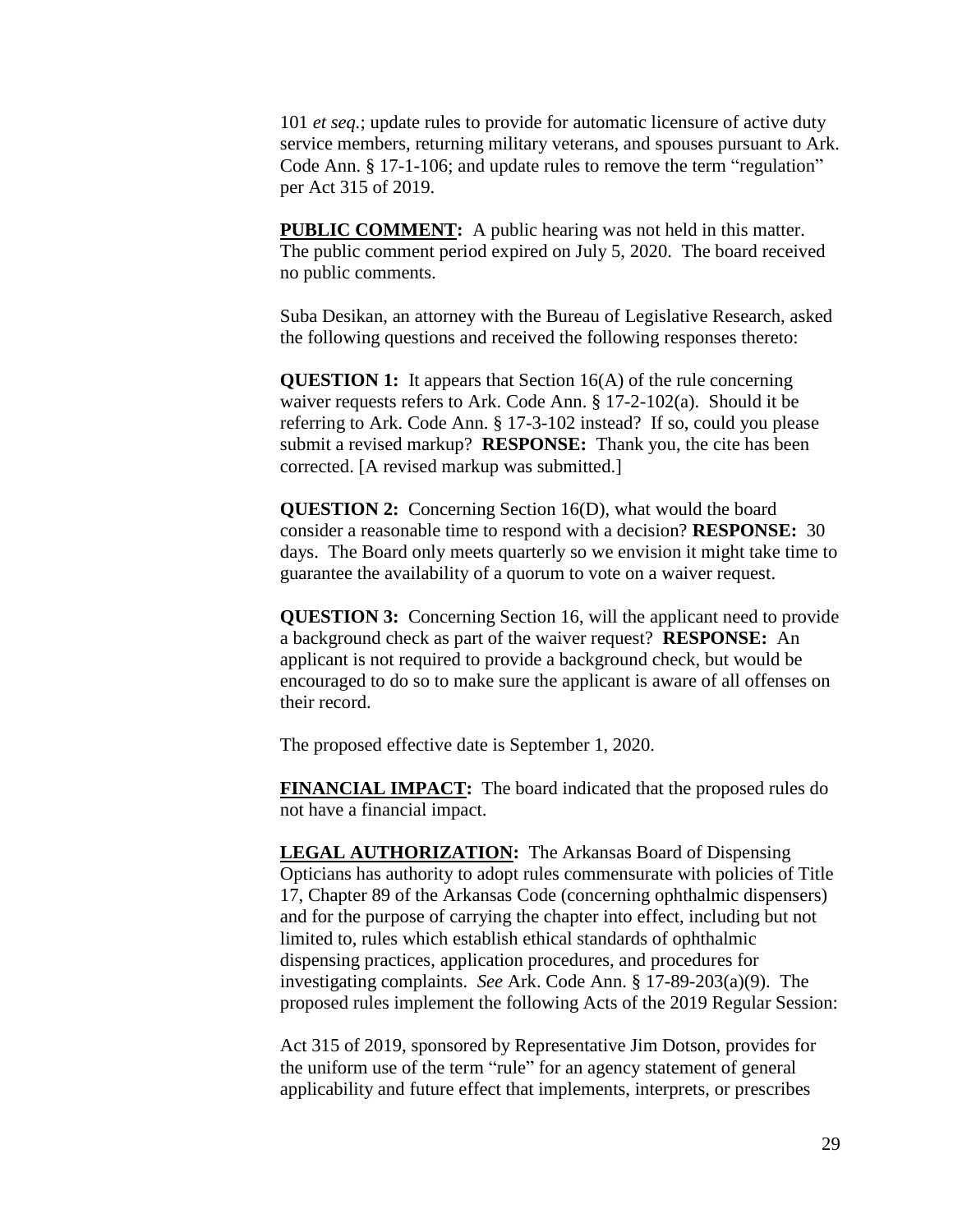law or policy, or describes the organization, procedure, or practice of an agency and includes, but is not limited to, the amendment or repeal of a prior rule throughout the Arkansas Code as envisioned by defining the term in the Arkansas Administrative Procedure Act. *See* Act 315 of 2019,  $$1(a)(4).$ 

Act 820 of 2019, sponsored by Senator Missy Irvin, amended the law concerning the occupational licensure of active duty service members, returning military veterans, and their spouses to provide for automatic licensure. The Act required occupational licensing agencies to grant automatic occupational licensure to these individuals if they hold a substantially equivalent occupational license in good standing issued by another state, territory or district of the United States. *See* Act 820 of 2019, § 2(b).

Act 990 of 2019, sponsored by Senator John Cooper, amended the law regarding criminal background checks for professions and occupations to obtain consistency regarding criminal background checks and disqualifying offenses for licensure. An individual with a criminal record may petition a licensing entity at any time for a determination of whether the criminal record of the individual will disqualify the individual from licensure and whether or not he or she could obtain a waiver under Ark. Code Ann. § 17-3-102(b). *See* Ark. Code Ann. § 17-3-103(a)(1). A licensing entity shall adopt or amend rules necessary for the implementation of Title 17, Chapter 3, of the Arkansas Code, concerning occupational criminal background checks. *See* Ark. Code Ann. § 17-3-  $104(a)$ .

# **9. DEPARTMENT OF HUMAN SERVICES, DIVISION OF AGING, ADULT, AND BEHAVIORAL HEALTH SERVICES (Mr. Mark White, Ms. Patricia Gann)**

**a. SUBJECT: Arkansas Long Term Care Ombudsman Program Policies**

## **DESCRIPTION:**

#### Statement of Necessity

The federal Department of Health and Human Services, Administration on Aging (AoA), issued a final rule for State Long-Term Care Ombudsman programs, effective July 1, 2016, to implement provisions of the Older American Act of 1965 regarding states' Long-Term Care Ombudsman programs. The final rule filing provides that the federal regulation was necessary because the federal agency had not promulgated regulations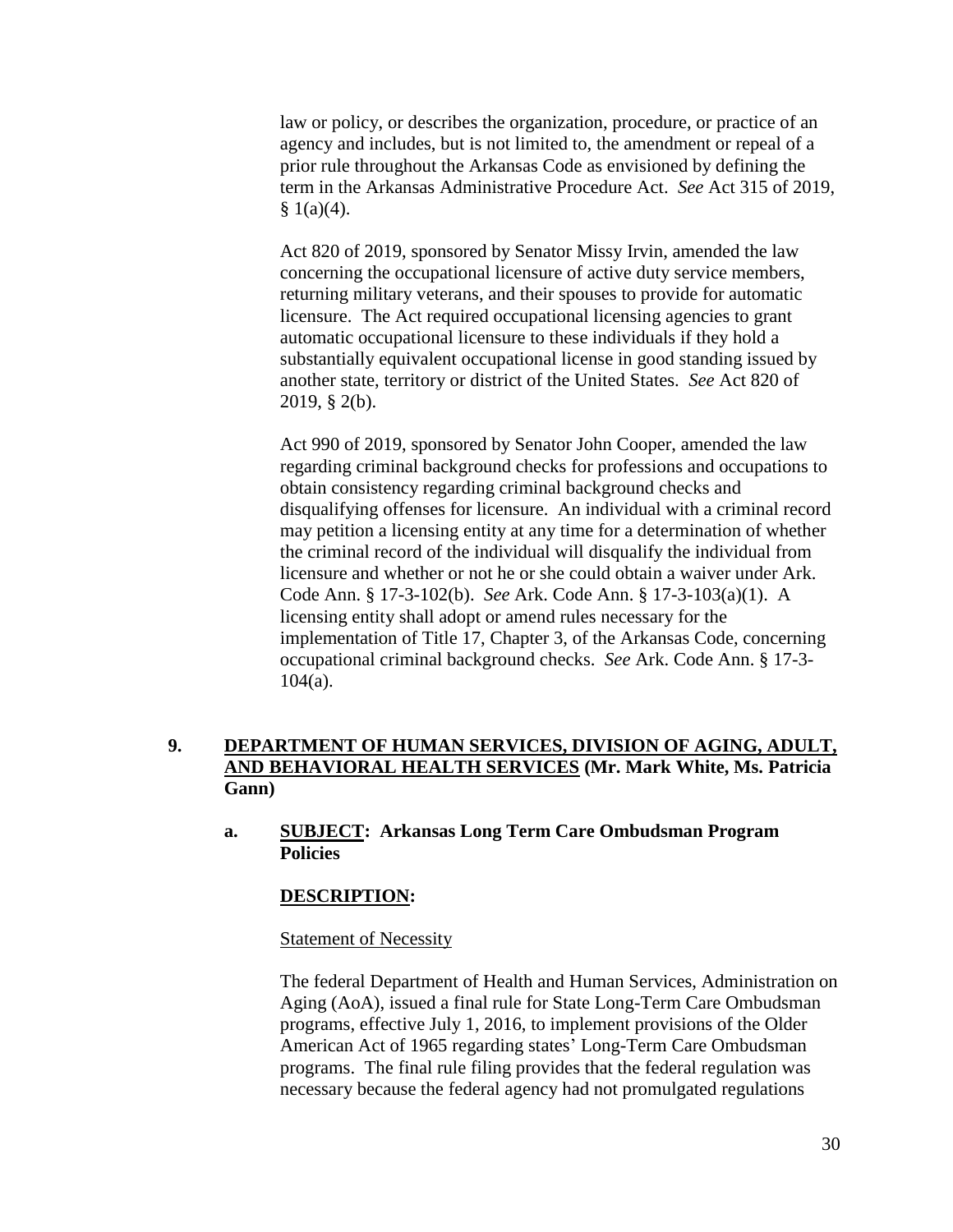regarding state implementation of the Long-Term Care Ombudsman program. This federal regulation was intended to eliminate variation in interpretation of the Act's provisions among the states. Arkansas's ombudsman has complied with the requirements of the Act even though the federal regulation regarding states' implementation was not yet in effect.

In order to comply with this new federal regulation, the Office of the State Ombudsman, Division of Aging, Adult, and Behavioral Health Services (DAABHS), has worked with the AoA to establish ombudsman policies. The AoA has approved these policies, and DAABHS is now bringing this promulgation.

#### Rule Summary

This rule, entitled, "Ombudsman Policies," is being promulgated for the first time. These policies address:

- An introduction to the office;

- Definitions of important terms;

- Program administration, including the State Ombudsman's role within the Department of Human Services;

- Responsibilities of the Area Agency on Aging, providers, regional ombudsmen, and representatives;

- Grievance processes;

- Criteria for designations within the ombudsman process as well as removal or suspension of awarded designation;

- Service components, delivery, monitoring, and evaluation;

- An outline of organizational and individual conflicts of interest;

- Information on legal counsel;

- Prohibition of willful interference and retaliation along with reporting procedures;

- Authority of the Long Term Care Office to access residents, facilities, and records;

- Policy on confidentiality, monitoring, disclosure, and maintenance;

- Procedure to initiate complaints and how they will be investigated and resolved.

**PUBLIC COMMENT:** No public hearing was held on this rule. The public comment period expired on April 20, 2020. The agency provided the following summary of the public comments it received and its responses to those comments.

**Commenter's Name:** Luke Mattingly, CEO/President, CareLink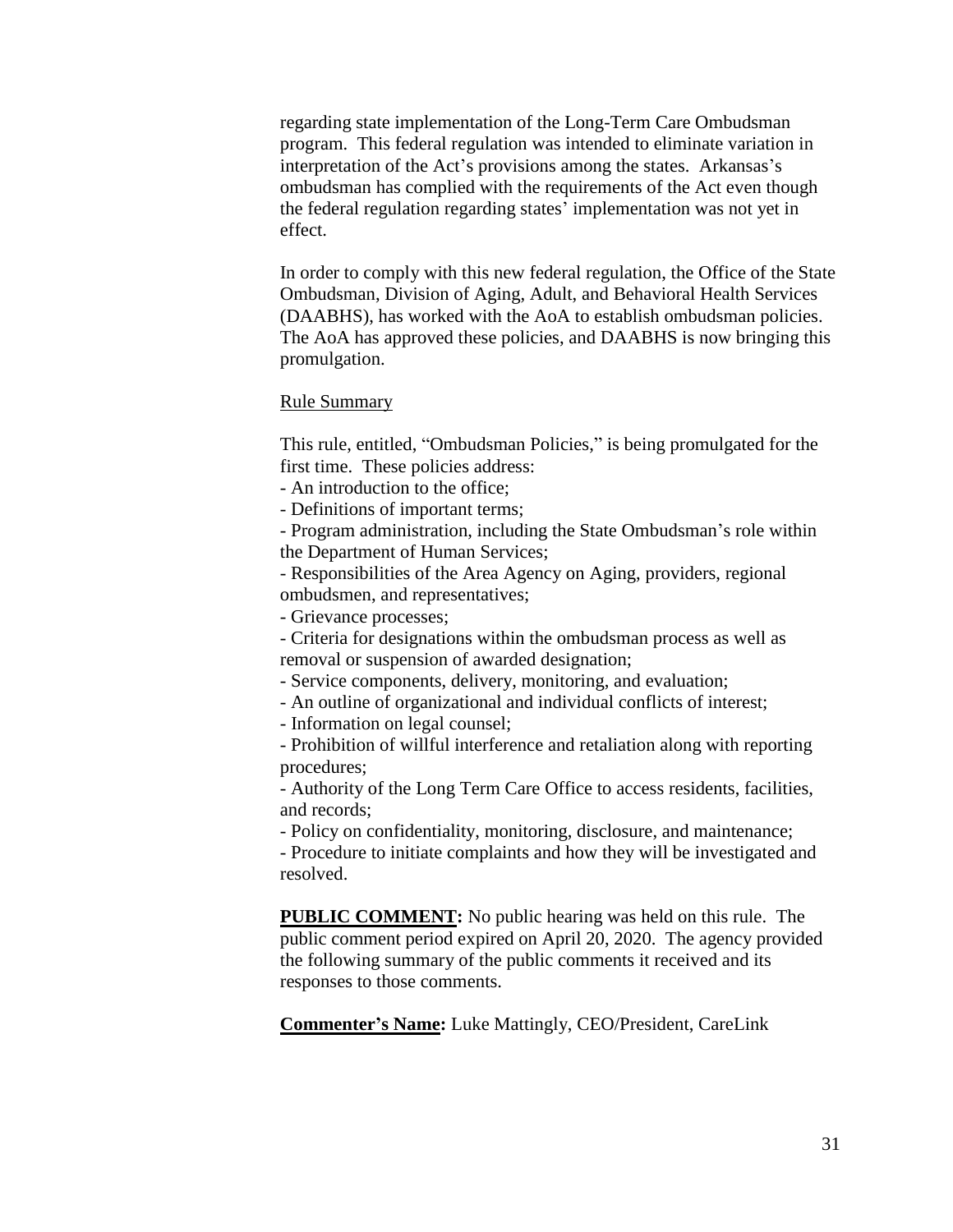**COMMENT 1:** Page 1 – typo in line for Chapter 300 "Designation and Certification nd Grievance Processes" **RESPONSE:** We will edit this accordingly. Please see the revised rule.

**COMMENT 2:** Page 4 – Home and Community Based Services – is it possible to add older adults as a targeted population in this definition? **RESPONSE:** Medicaid has defined "Home and Community Based Services" as opportunities for Medicaid beneficiaries to receive services in their own home or community rather than institutions or other isolated settings. These programs serve a variety of targeted populations.

**COMMENT 3:** Page 11 – Section 204 (C)(3) Is the OSLTCO-approved monitoring tool one that that SLTCO provides to AAAs? Or Does the AAA have to develop a monitoring tool and submit to the SLTCO for approval? **RESPONSE:** The monitoring tool has been created by the SLTCO and approved by the ACL.

**COMMENT 4:** Page 12 – Section 204 (D) (1) – Please clarify which AAA staff are to attend OSLTCO-sponsored trainings and meetings. Is this the regional ombudsman, their supervisor, or someone from upper management? **RESPONSE:** The AAA staff that attends the OSLTCOsponsored trainings and meetings is the regional Ombudsman representative. Section 204(D)(1) is revised to state: "Promote the attendance of the AAA regional ombudsman representative to attend OSLTCO-sponsored trainings and meetings pertaining to the Program."

**COMMENT 5:** Page 19 – Section 305 (E)(2) What is considered a reasonable time to fill a vacant Ombudsman Representative staff position? Who determines the reasonable time frame? **RESPONSE:** We will revise the wording to state: "Failure to fill a vacant Ombudsman Representative staff position within 45 days of vacancy" based on the DHS Administrative Procedures Manual Chapter 801. This is the same policy as the state unit on aging when fulfilling the State Ombudsman position.

**COMMENT 6:** Page 20 – Section 307 (A) Typo – "An provider agency" **RESPONSE:** We will make this correction. Please see the revised rule.

**Commenter's Name:** Holly Johnson, Senior Assistant Attorney General, Medicaid Fraud Control Unit, Office of Arkansas Attorney General Leslie Rutledge

**COMMENT 1:** Pursuant to the directions outlined for public comments in the March 22, 2020, Arkansas Long Term Care Ombudsman Program Policies Memorandum, the Medicaid Fraud Control Unit offers the following response to the proposed rule revisions: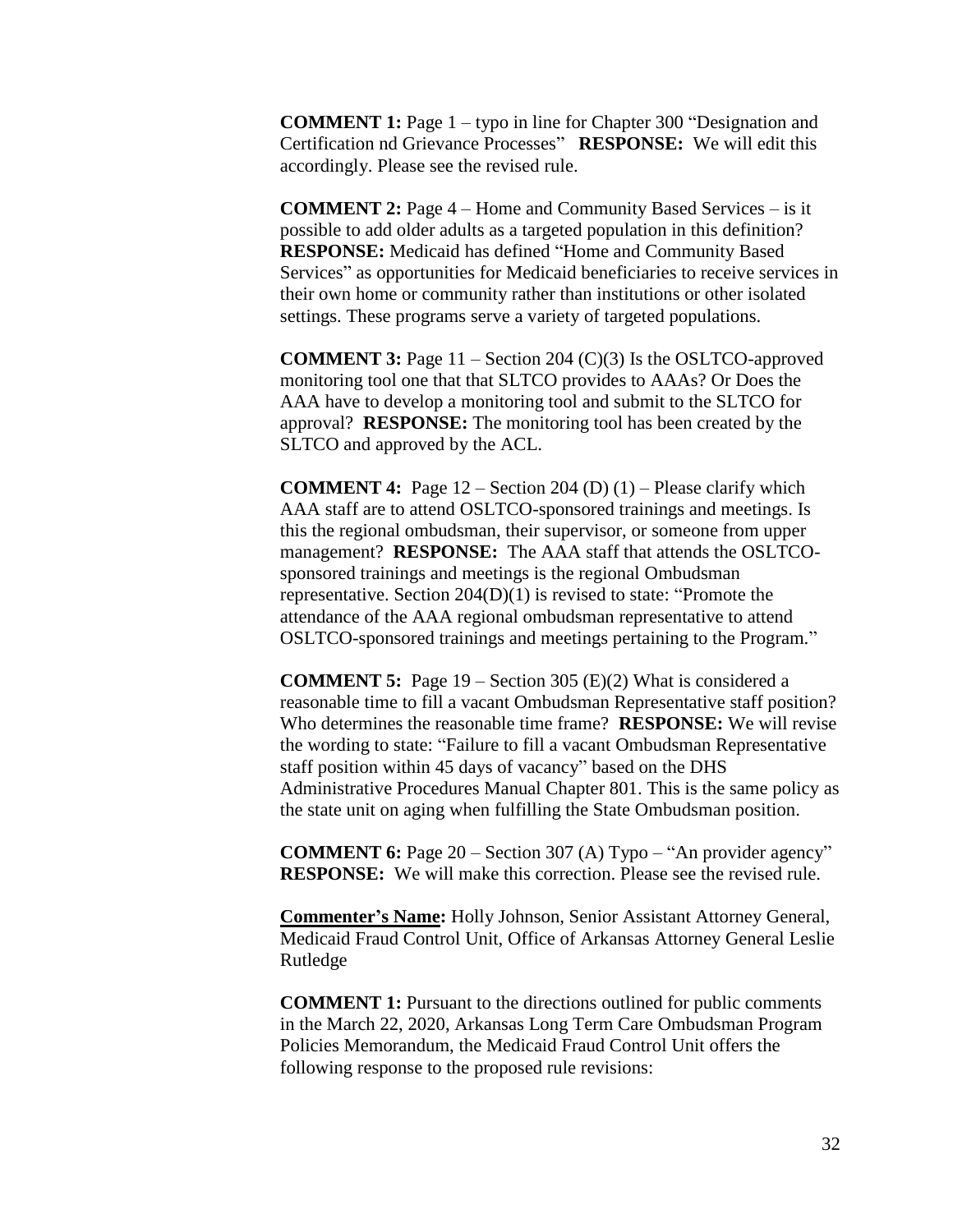Under Section 203, State Long-Term Care Ombudsman (SLTCO) Responsibilities, Part E.9., I just wanted to note that the State Attorney General's Office is such an entity based on its statutory authority to ensure the well-being of long-term care facility residents.

**RESPONSE:** The rule has been revised to add the State Attorney General's Office to the list in Section 203(E)(9).

**COMMENT 2:** Under Section 305, Withdrawal of Designation of Ombudsman Programs, what constitutes a "reasonable time" (days, e.g.) under part E.2. pertaining to the failure to fill a vacant ombudsman representative staff position? **RESPONSE:** We will revise this to say: "Failure to fill a vacant Ombudsman Representative staff position within 45 days of vacancy" based on the DHS Administrative Procedures Manual Chapter 801. This is the same policy as the state unit on aging when fulfilling the State Ombudsman position.

**COMMENT 3:** Under Section 306, Process for Withdrawal of Designation of an Ombudsman Program Provider Agency, what are the "reconsideration procedures" referenced in A.1.?

**RESPONSE:** In response to your question, we will add to Section  $306(A)(1)$  the following:

"a) Designation is not withdrawn until reasonable notice and opportunity for a hearing is provided;

b) Notification of the right to appeal and the appeal procedures are included in the letter notifying the provider agency of a decision to withdraw designation; and,

c) Hearings are conducted by the Appeals and Hearing Units of Arkansas Department of Human Services."

**COMMENT 4:** Under Section 602, Legal Counsel for the OSLTCO, Part B.1., there is no time-frame for when the SLTCO or designee shall advise the Department of Human Services Secretary and the Office of Chief Counsel of the legal action or threatened legal action. Under Part B.2., there is no time-frame for when the SLTCO will submit a written request.

**RESPONSE:** We will add "as soon as possible" to Part B.1 and Part B.2, as follows:

Part B.1: "The SLTCO or designee shall as soon as possible..." Part B.2: "When appropriate, the SLTCO will as soon as possible..."

**COMMENT 5:** Under Section 603 B., for an Ombudsman Representative to obtain legal representation, there is no time-frame under No. 1. for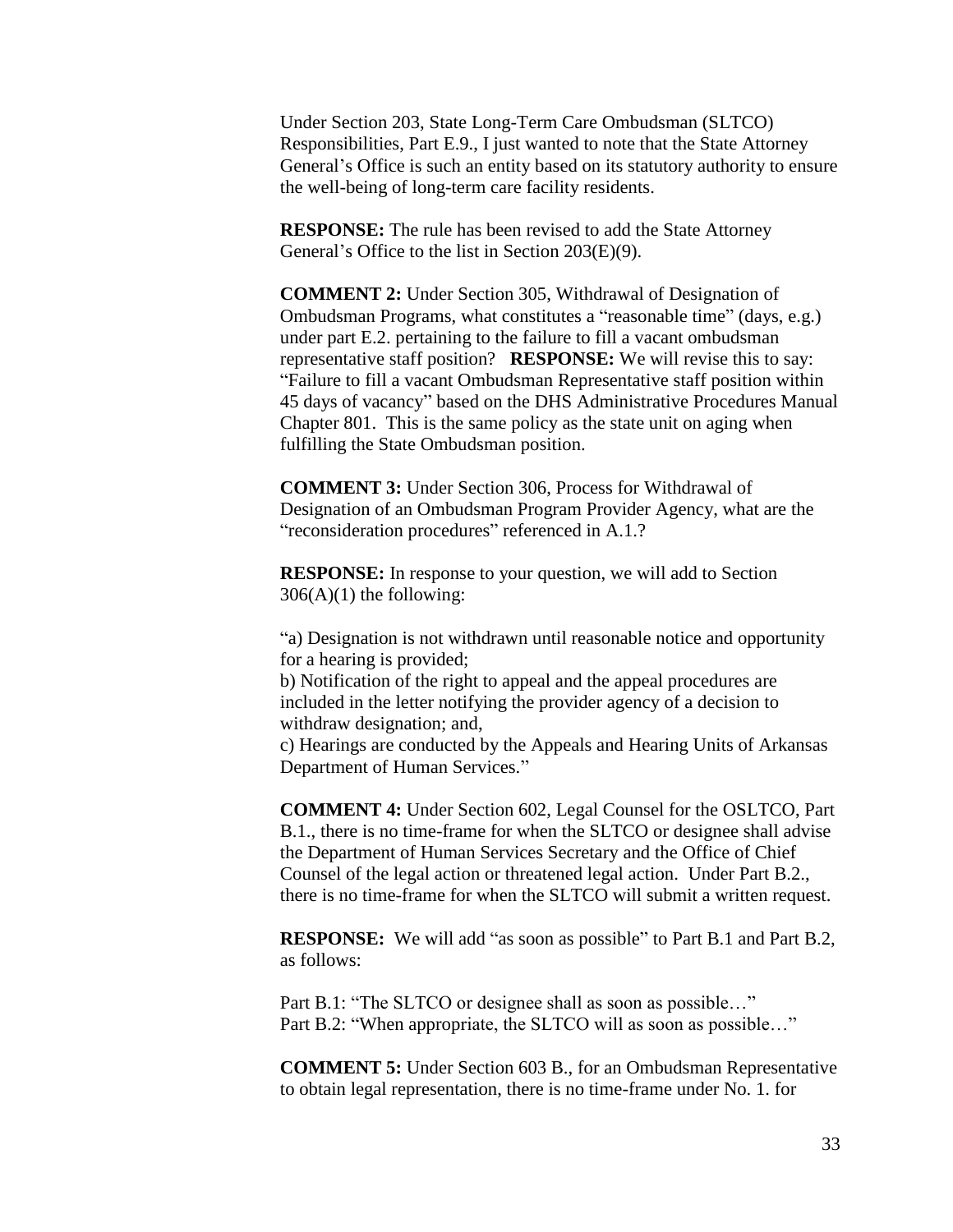when the representative shall advise the SLTCO of a legal action or threatened legal action. Under B.2.a., there is no time-frame for when the SLTCO will submit a written request.

**RESPONSE:** We will revise the wording to include "as soon as possible," as follows:

No. 1: "The Ombudsman Representative shall as soon as possible advise…"

B.2.a: "The SLTCO will as soon as possible submit…"

**COMMENT 6:** Under Section 702, Procedures for Reporting Interference or Retaliation, will the OSLTCO have a certain time-period to conduct an investigation under Part B? Will there be a time-frame for SLTCO's written report under Part C.1.a.?

**RESPONSE:** In response to this input, we will make the following revisions:

Add the verbiage "within 10 days" to Part b, as follows: "The OSLTCO shall review the information provided and within 10 days conduct …"

Add the verbiage "within 14 days" to Part C.1.a., as follows: "The SLTCO shall submit within 14 days a written report."

**COMMENT 7:** Under Section 903, Disclosure of Information, Part F.1., is there a time-frame for the OSLTCO's response once a written request is made? Under No. 4, will there be a time-frame for the release of requested information? **RESPONSE:** There is no time frame for the OSLTCO's response once a written request is made. There is no timeframe for the release of requested information.

**COMMENT 8:** Under 1006 Complaint Referral, No. 2, I would recommend adding the Arkansas Attorney General's Office to Part b given its statutory authority to ensure the well-being of residents. For example, (i.e., Arkansas Department of Health, the Office of Long-Term Care, and the Arkansas Attorney General's Office).

**RESPONSE:** The rule has been revised to add **"**the Arkansas Attorney General's Office" to Section  $1006(A)(2)(b)$ .

Lacey Johnson, an attorney with the Bureau of Legislative Research, asked the following questions and received the following responses:

**1.** The definition of "abuse" in the proposed rules includes deprivation of goods/services that are necessary to "avoid physical harm, mental anguish,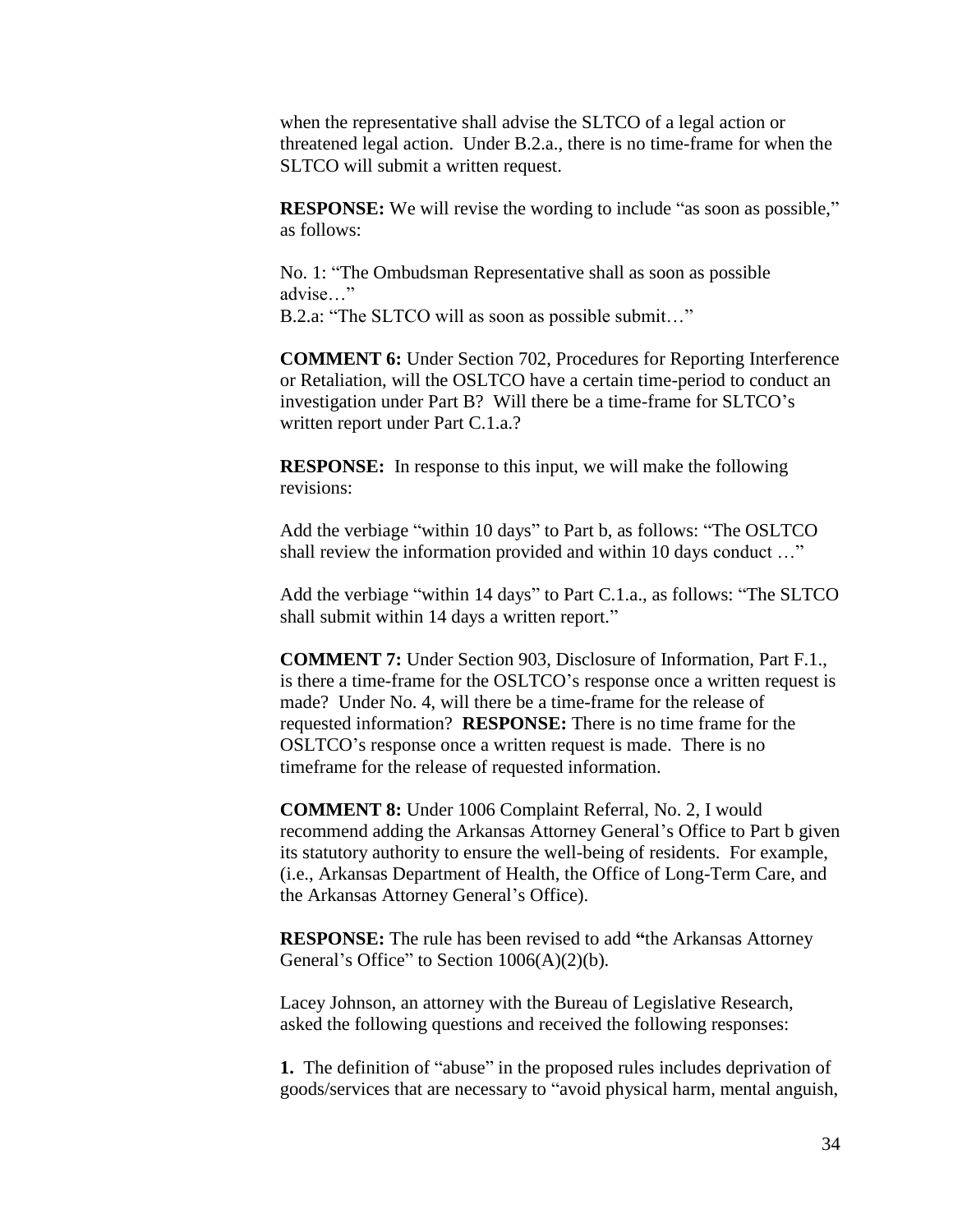or mental illness." The definition of "abuse" in the Older Americans Act (42 U.S.C. § 3002(1)) includes "knowing" deprivation of goods/services that are necessary to "meet essential needs or to avoid physical or psychological harm." Is there a reason DAABHS has altered this language for the proposed rule? **RESPONSE:** The definitions contained in the federal Older Americans Act and the Arkansas Adult and Long-Term Care Facility Resident Maltreatment Act differ in a number of ways. The definitions contained in the proposed rule are an attempt to balance the federal definitions, the state definitions, and current practice and policies. The definitions contained in the proposed rule have been approved by the Administration for Community Living of the U.S. Department of Health and Human Services.

**2.** The proposed definition of "exploitation" omits portions of the definition found at 42 U.S.C. § 3002(18)(A). Is this because the proposed definition of "exploitation" does not expressly include "financial exploitation," as the statutory definition does, or is there some other reason for this change? **RESPONSE:** The definitions contained in the federal Older Americans Act and the Arkansas Adult and Long-Term Care Facility Resident Maltreatment Act differ in a number of ways. The definitions contained in the proposed rule are an attempt to balance the federal definitions, the state definitions, and current practice and policies. The definitions contained in the proposed rule have been approved by the Administration for Community Living of the U.S. Department of Health and Human Services.

**3.** The statutory definition of "neglect" uses the phrase "goods or services that are necessary to maintain the health or safety of an older individual." 42 U.S.C. § 3002(38)(A). The proposed rules replace this phrase with "goods or services that are necessary to avoid physical harm, mental anguish, or mental illness." Why did the agency choose to make this change? **RESPONSE:** The definitions contained in the federal Older Americans Act and the Arkansas Adult and Long-Term Care Facility Resident Maltreatment Act differ in a number of ways. The definitions contained in the proposed rule are an attempt to balance the federal definitions, the state definitions, and current practice and policies. The definitions contained in the proposed rule have been approved by the Administration for Community Living of the U.S. Department of Health and Human Services.

**4.** The proposed definition of "neglect" reads, "The failure to provide the goods or services that are necessary to avoid physical harm, mental anguish, or mental illness, or the failure of a caregiver to provide the goods and services." Does the agency anticipate that someone other than a caregiver could fail to provide goods/services, or is there another reason for the two separate clauses? **RESPONSE:** Yes. The definitions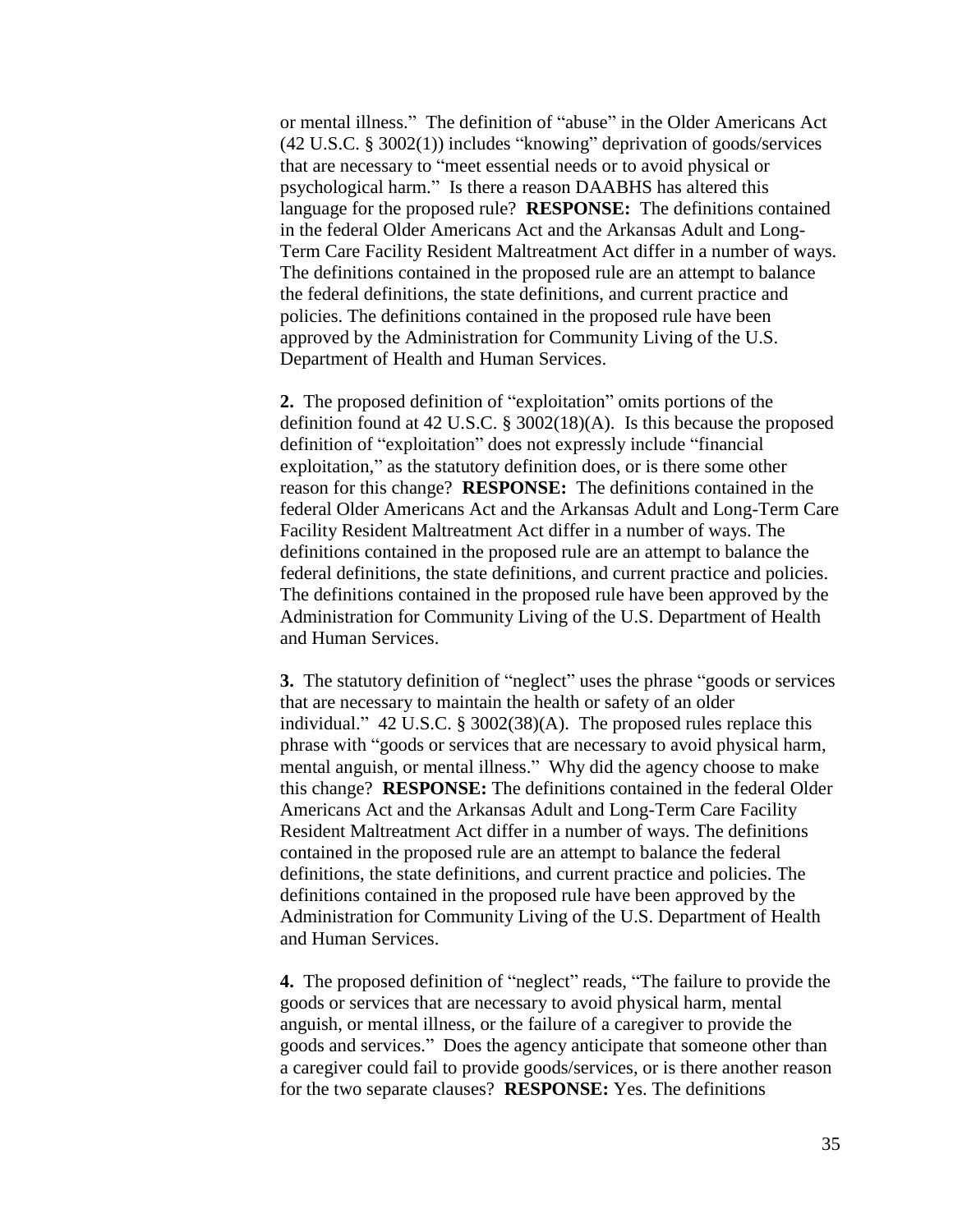contained in the federal Older Americans Act and the Arkansas Adult and Long-Term Care Facility Resident Maltreatment Act differ in a number of ways. The definitions contained in the proposed rule are an attempt to balance the federal definitions, the state definitions, and current practice and policies. The definitions contained in the proposed rule have been approved by the Administration for Community Living of the U.S. Department of Health and Human Services.

**5.** Section 204 deals with Area Agency on Aging responsibilities. Is there specific statutory authority for these responsibilities, or are they adapted from something else? **RESPONSE:** The general statutory authority for the proposed rules is Ark. Code Ann. § 20-10-602, which gives broad authority to DHS to "establish and administer an ombudsman program" and to adopt rules necessary to administer the program. 42 U.S.C.  $3058g(a)(5)(D)$  and  $45$  C.F.R. § 1324.11(e) require the state to establish policies and procedures for area agencies on aging functioning as local Ombudsman entities under the Older Americans Act.

**6.** Section 205(F)(2) requires that provider agencies provide Ombudsman staff/volunteers in addition to the Ombudsman Program Representative as necessary to maintain or exceed the level of services provided in the service area during the previous fiscal year. Is there specific statutory authority for this provision? **RESPONSE:** The general statutory authority for the proposed rules is Ark. Code Ann. § 20-10-602, which gives broad authority to DHS to "establish and administer an ombudsman program" and to adopt rules necessary to administer the program. This specific requirement is drawn from the federal maintenance of effort requirement, found at 42 U.S.C. §3026(a)(9), regarding expenditures by each area agency on aging operating under the State Long-Term Care Ombudsman Program.

**7.** What is the source for Section 205(J)'s requirement that provider agencies provide professional development opportunities for Ombudsman Representatives? **RESPONSE:** 42 U.S.C. § 3058g(h)(4) requires the State to establish minimum training requirements for all ombudsman representatives, and 45 C.F.R. § 1324.17(a) makes the local ombudsman entity responsible for personnel management for employee and volunteer representatives.

**8.** Section 205(O) requires provider agencies to retain personnel records for 5 years. Where does this timeframe come from? **RESPONSE:** The timeframe is taken from current practice and polices, as well as the Arkansas General Records Retention Schedule, Section GS 04007, as promulgated by the Department of Finance and Administration.

**9.** Where does the 30-day timeframe for review and closure of complaints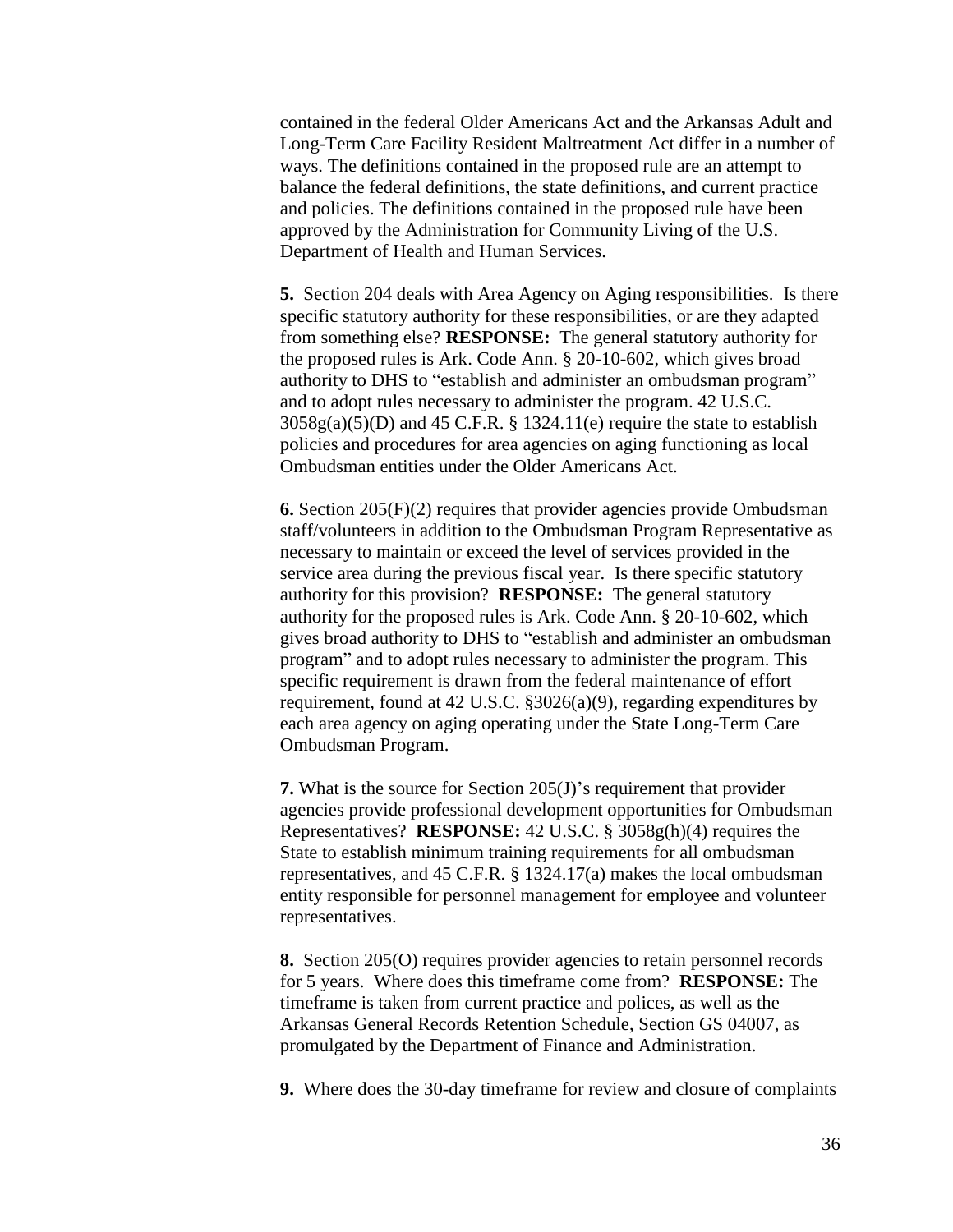in Section 206(B)(7) come from? **RESPONSE:** The timeframe is taken from current practice and policies and non-regulatory guidance issued by the Administration for Community Living of the U.S. Department of Health and Human Services.

**10.** Is the annual review of regional ombudsman programs in Section 206(B)(10) required by statute? **RESPONSE:** No, but the annual review is necessitated by the annual report required by  $42 \text{ U.S.C. }$  §  $3058 \text{ g(h)}(1)$ and by the monitoring requirements of 42 U.S.C.  $\S 3058g(a)(5)(D)(i)$  and 45 C.F.R. § 1324.15(e).

**11.** Are the designation processes laid out in Sections 303 and 304 adapted from somewhere else? **RESPONSE:** The processes are taken from current practice and policies and a review of state long-term care ombudsman policies of other states that have already received federal approval.

**12.** Are the withdrawal of designation processes in Sections 305 and 306 adapted from somewhere else? **RESPONSE:** The processes are taken from current practice and policies and a review of state long-term care ombudsman policies of other states that have already received federal approval.

**13.** Where do the requirements of Section 307, regarding voluntary withdrawal of provider agencies, come from? **RESPONSE:** The requirements are taken from a review of state long-term care ombudsman policies of other states that have already received federal approval.

**14.** Where do the staff qualification requirements laid out in Sections 310, 311, and 312 come from? **RESPONSE:** Local ombudsman entities are required to cooperate with the State Ombudsman in the selection of these individuals, by 45 C.F.R.  $\S$  1324.11(e)(1), and representatives and volunteers are ultimately designated by the State Long-Term Care Ombudsman per 42 U.S.C. § 3058g(a)(5)(A). Criminal background checks are required by Ark. Code Ann. § 20-38-103. The remaining requirement are taken from current practice and policies.

**15.** Is the provider agency hiring process detailed in Section 313 adapted from somewhere else or original to the agency? **RESPONSE:** The process is taken from a review of state long-term care ombudsman policies of other states that have already received federal approval, as well as information from the National Long-Term Care Ombudsman Resource Center.

**16.** What is the source for the certification requirements for formerly certified ombudsman representatives (Section 314)? **RESPONSE:** The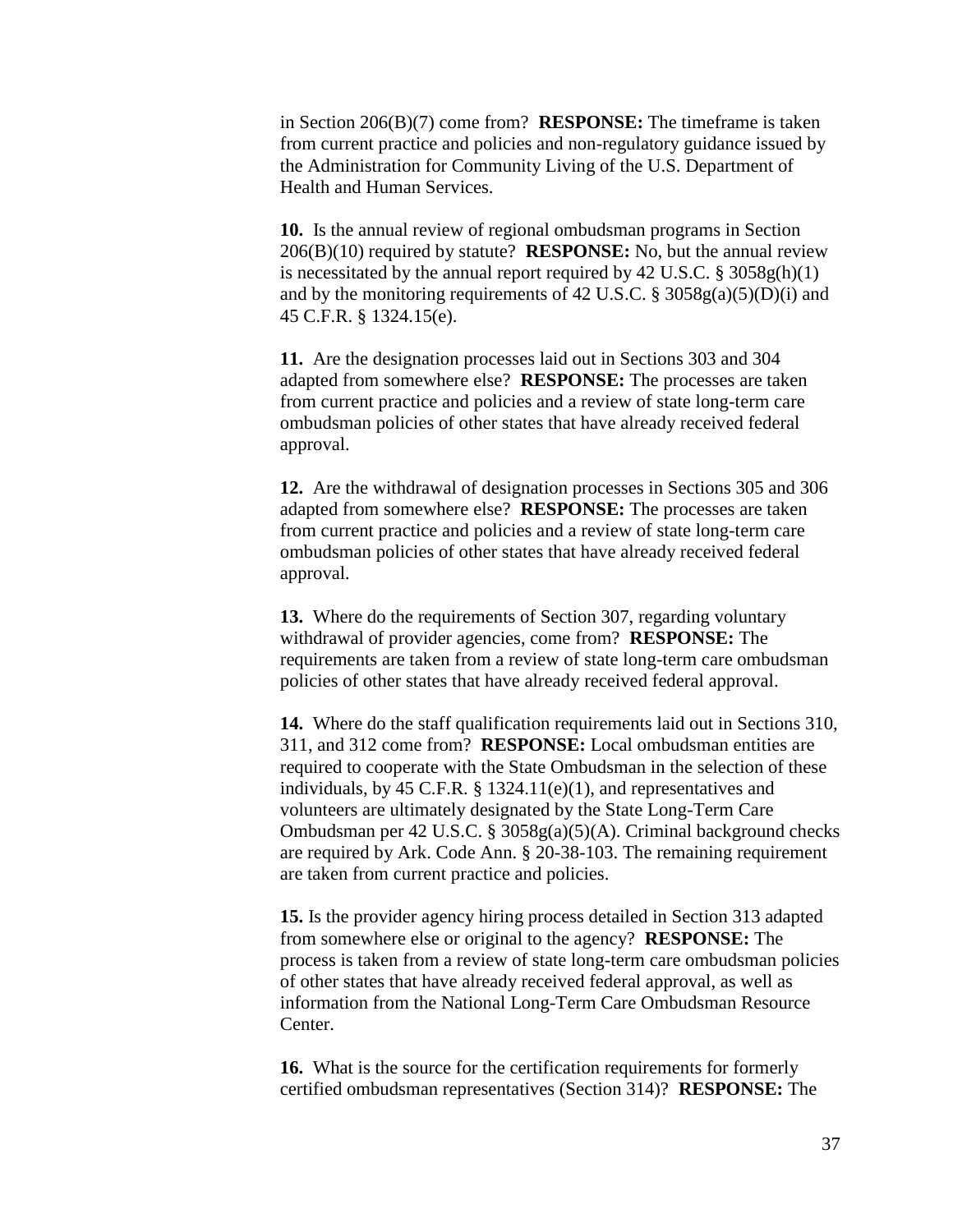requirements are taken from a review of state long-term care ombudsman policies of other states that have already received federal approval, as well as information from the National Long-Term Care Ombudsman Resource Center.

**17.** Is the grievance process in Section 318 adapted from somewhere else? If not, where do the investigation timeframes come from? Is there any specific statutory source for these requirements? **RESPONSE:** The grievance process is required by 45 C.F.R. § 1324.11(e)(7). The timeframes are adapted from a review of state long-term care ombudsman policies of other states that have already received federal approval, as well as information from the National Long-Term Care Ombudsman Resource Center.

**18.** Chapter 400, subsection A lists several service components that the Program shall provide to residents. Is this list taken from somewhere, or was it drafted specifically for these proposed rules? **RESPONSE:** This list is taken from current practice and policies.

**19.** Section 401(A) provides that the Program shall "identify, investigate, and resolve complaints made by or on behalf of residents." Is this meant to apply to all complaints, or merely those specific types of complaints listed in 45 C.F.R. § 1324.13(a)(1)? **RESPONSE:** This language applies only to complaints authorized under 45 C.F.R. § 1324.13(a)(1). The limiting language of 1324.13(a)(1) is reflected in the remainder of the proposed rule, including the definition of "complaint" in Section 102.

**20.** Is there specific statutory authority for Section 404, which deals with routine visits to long-term care facilities? **RESPONSE:** Access to facilities by ombudsmen is guaranteed by Ark. Code Ann. § 20-10-603. The general statutory authority for the proposed rules is Ark. Code Ann. § 20-10-602, which gives broad authority to DHS to "establish and administer an ombudsman program" and to adopt rules necessary to administer the program. Additional requirements are contained in 45 C.F.R. § 1324.11(e)(2).

**21.** Is there specific statutory authority for Section 405(D)-(E), dealing with issue advocacy? **RESPONSE:** These provisions are authorized by 45 C.F.R. §§ 1324.11(e)(5) and 1324.13(a)(7)(iv). This function of the Ombudsman is required by 42 U.S.C. § 3058g(a)(3)(G).

**22.** Where do the annual plan requirements listed in Section 408(C) come from? **RESPONSE:** These requirements are taken from current practice and policies. 45 C.F.R. §§ 1324.13(c)(1)(i) & (ii) requires the submission, review, approval, and regular monitoring of a plan.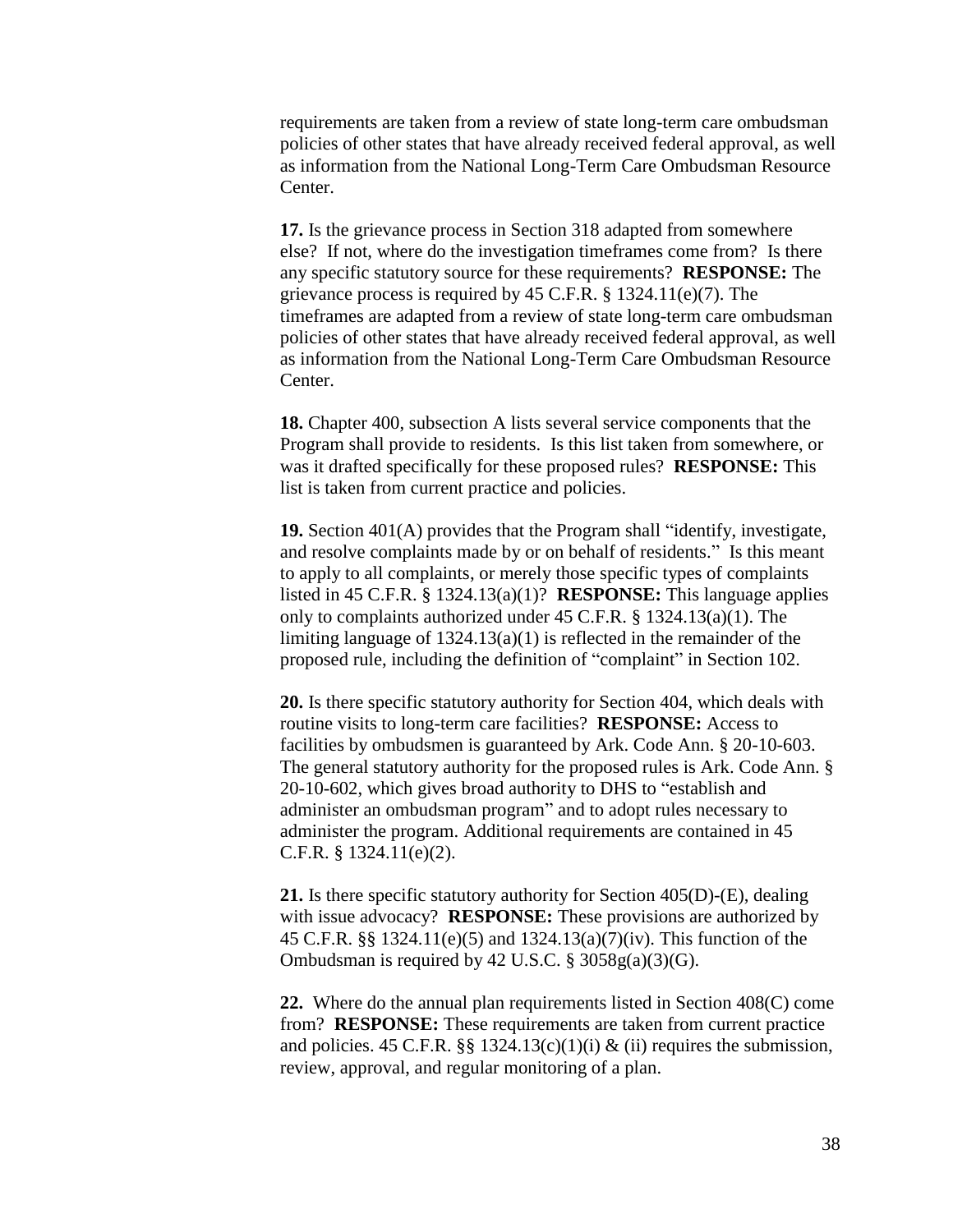**23.** Section 502(B)(3) identifies "current or former employment of an individual by, or current or former involvement in the management of a long-term care facility or by the owner or operator of any long-term care facility or long-term care services or support services, or managed care organization," as a potential conflict of interest. Is this intended to apply to any prior employment/involvement, or just employment/involvement within the past year as specified by 42 U.S.C.  $\S 3058g(f)(1)(C)(iii)$ ? **RESPONSE:** This language is intended to follow and not exceed the requirements of 42 U.S.C.  $\S 3058g(f)(1)(C)(iii)$ .

**24.** Section 502(B)(9)(e) identifies providing "legal services outside the scope of ombudsman duties" as a potential conflict of interest. Is there specific statutory/regulatory authority for this provision? **RESPONSE:** An attorney-client relationship is a fiduciary relationship, and such a relationship explicitly qualifies as a conflict of interest under 42 U.S.C. §  $3058g(f)(1)(C)(vi)$ .

**25.** What is the source for the recurrent 5-calendar-day timeframe in Sections 503 and 504? **RESPONSE:** The timeframe is adapted from a review of state long-term care ombudsman policies of other states that have already received federal approval, as well as information from the National Long-Term Care Ombudsman Resource Center.

**26.** Where does Section 602, addressing legal counsel for the State Long Term Care Office, come from? **RESPONSE:** The provisions of this section reflect the requirements of 42 U.S.C.  $\S$  3058g(g) and 45 C.F.R.  $\S$ 1324.15(j) and current practices.

**27.** Where do the procedures detailed in Section 603, regarding legal counsel for representatives of the Long Term Care Office, come from? **RESPONSE:** The provisions of this section reflect the requirements of 42 U.S.C. § 3058g(g) and 45 C.F.R. § 1324.15(j) and current practices.

**28.** Are the reporting procedures in Section 702 adapted from somewhere else? **RESPONSE:** The provisions of this section reflect the requirements of 42 U.S.C. § 3058g(j) and 45 C.F.R. § 1324.15(i), and were adapted from a review of state long-term care ombudsman policies of other states that have already received federal approval, as well as information from the National Long-Term Care Ombudsman Resource Center.

**29.** Are the confidentiality procedures in Section 901 adapted from somewhere else? **RESPONSE:** The provisions of this section reflect the requirements of 42 U.S.C.  $\S 3058g(a)(5)(D)(iii)$  and current practices.

**30.** Where do the review requirements in Section 902(C)-(F) come from? **RESPONSE:** The provisions of this section reflect the requirements of 42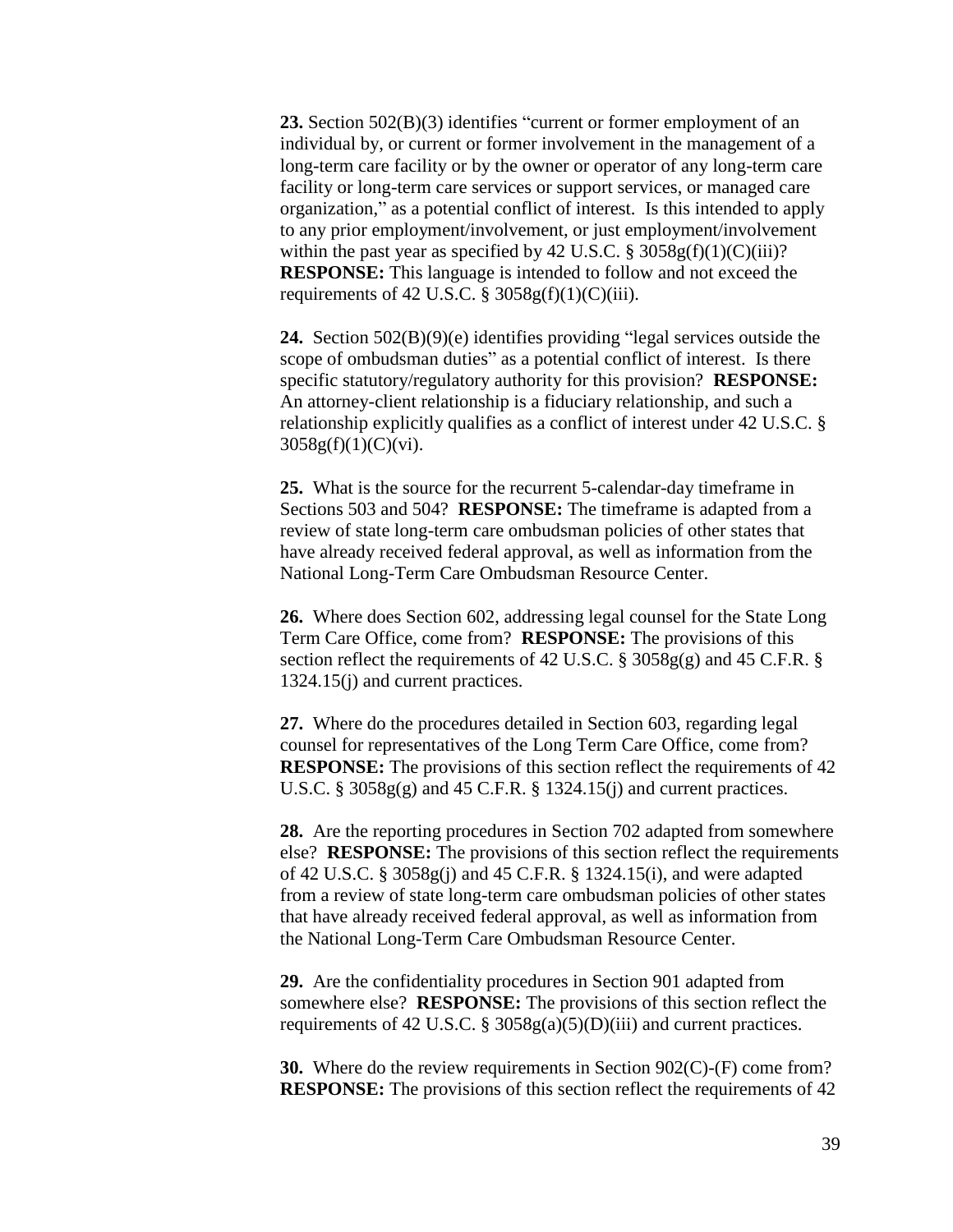U.S.C. § 3058g(a)(5)(D)(i) and 45 C.F.R. § 1324.15(e), and were adapted from a review of state long-term care ombudsman policies of other states that have already received federal approval, as well as information from the National Long-Term Care Ombudsman Resource Center.

**31.** Where do the disclosure determination procedures in Section 903(F) come from? **RESPONSE:** The provisions of this section reflect the requirements of 45 C.F.R. § 1324.13(e)(3) and current practices.

**32.** Where do the record maintenance procedures in Section 904 come from? **RESPONSE:** The provisions of this section reflect the requirements of 45 C.F.R. § 1324.13(d) and were adapted from a review of state long-term care ombudsman policies of other states that have already received federal approval, as well as information from the National Long-Term Care Ombudsman Resource Center.

**33.** Are the complaint processing procedures in Section 1001 adapted from somewhere else? **RESPONSE:** The provisions of this section reflect the requirements of 45 C.F.R. § 1324.19(b).

**34.** Section 1002(C) states, "Investigation by the ombudsman representative shall proceed only with the express consent of the resident or resident representative except in systemic cases." What is the statutory authority for this provision? **RESPONSE:** 42 U.S.C. § 3058g(a)(3)(A)(i) and 45 C.F.R. § 1324.19(b)(2)(ii)(B). The general statutory authority for the proposed rules is Ark. Code Ann. § 20-10-602, which gives broad authority to DHS to "establish and administer an ombudsman program" and to adopt rules necessary to administer the program.

**35.** Section 1002(F)(1) states that the State Ombudsman or designee shall refer the matter and disclose resident-identifying information to the appropriate agency/agencies if, among other things, "the ombudsman representative has reasonable cause to believe that the resident representative has taken an action, inaction, or decision that may adversely affect the health, safety, welfare, or rights of the resident." What is the statutory authority for this provision? **RESPONSE:** 42 U.S.C. § 3058g(a)(3)(A)(ii) and 45 C.F.R. § 1324.19(b)(7)(i). The general statutory authority for the proposed rules is Ark. Code Ann. § 20-10-602, which gives broad authority to DHS to "establish and administer an ombudsman program" and to adopt rules necessary to administer the program.

**36.** Where do the complaint investigation procedures in Section 1002(G) come from? **RESPONSE:** The provisions of this section reflect the requirements of 42 U.S.C. §  $3058g(a)(3)(A)(i)$  and 45 C.F.R. §  $1324.19(b)(2)(ii)(B).$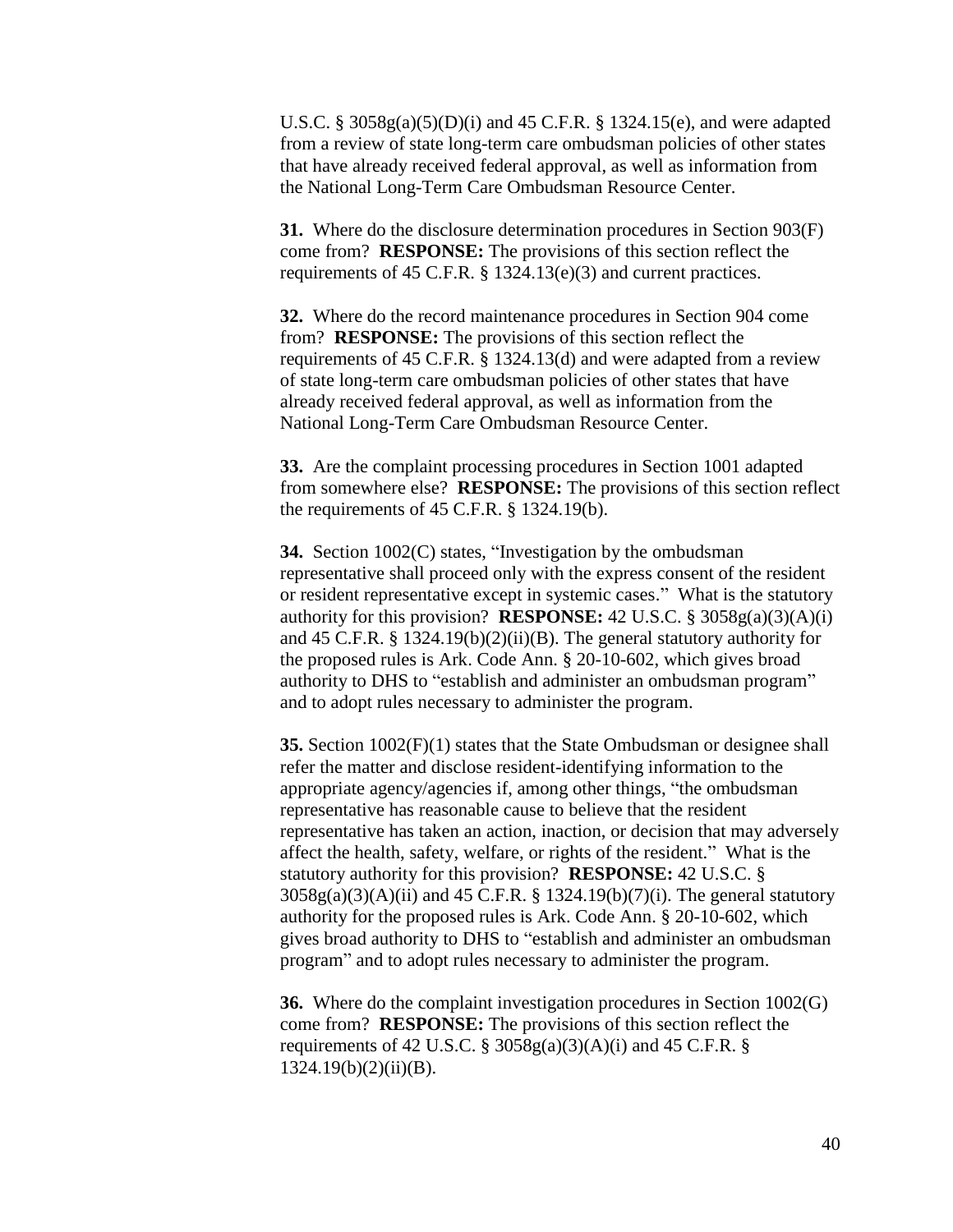**37.** Section 1002(I) addresses case closure when residents die. Where do these procedures come from? **RESPONSE:** The provisions of this section reflect the requirements of 42 U.S.C. § 3058g(a)(3)(A)(i) and 45 C.F.R. § 1324.19(b)(2)(ii)(B).

**38.** Are the complaint investigation procedures in Section 1002(J)-(O) adapted from somewhere else? **RESPONSE:** The provisions of these sections reflect the requirements of 45 C.F.R. § 1324.19(b) and were adapted from a review of state long-term care ombudsman policies of other states that have already received federal approval, as well as information from the National Long-Term Care Ombudsman Resource Center.

**39.** Where do the complaint verification provisions of Section 1003 come from? **RESPONSE:** The provisions of this section reflect the requirements of 42 U.S.C. §  $3058g(a)(3)(A)(i)$  and 45 C.F.R. § 1324.19(b)(2)(F).

**40.** Section 1004(C) lists classifications for case resolution status. Where do these classifications come from? **RESPONSE:** These classifications are taken from the National Ombudsman Reporting System (NORS), an ombudsman data collection tool provided by the Administration for Community Living of the U.S. Department of Health and Human Services.

**41.** What is the source for the case closure criteria in Section 1004(D)? **RESPONSE:** These criteria are taken from the National Ombudsman Reporting System (NORS), an ombudsman data collection tool provided by the Administration for Community Living of the U.S. Department of Health and Human Services.

**42.** Section 1005(F) addresses procedures when a resident refuses to consent to report suspected abuse or neglect. Where do these procedures come from? **RESPONSE:** These procedures are taken from current practice and reflect the requirement of 45 C.F.R. § 1324.17(a) that the State Long-Term Care Ombudsman retains programmatic oversight over local ombudsman entities.

**43.** What is the source for the procedures in Section 1005(I)-(J) dealing with suspected financial exploitation of a resident? **RESPONSE:** The procedures are taken from current practice and policies and a review of state long-term care ombudsman policies of other states that have already received federal approval.

**44.** Section 1006(D)(2) sets out procedures for referring a resident to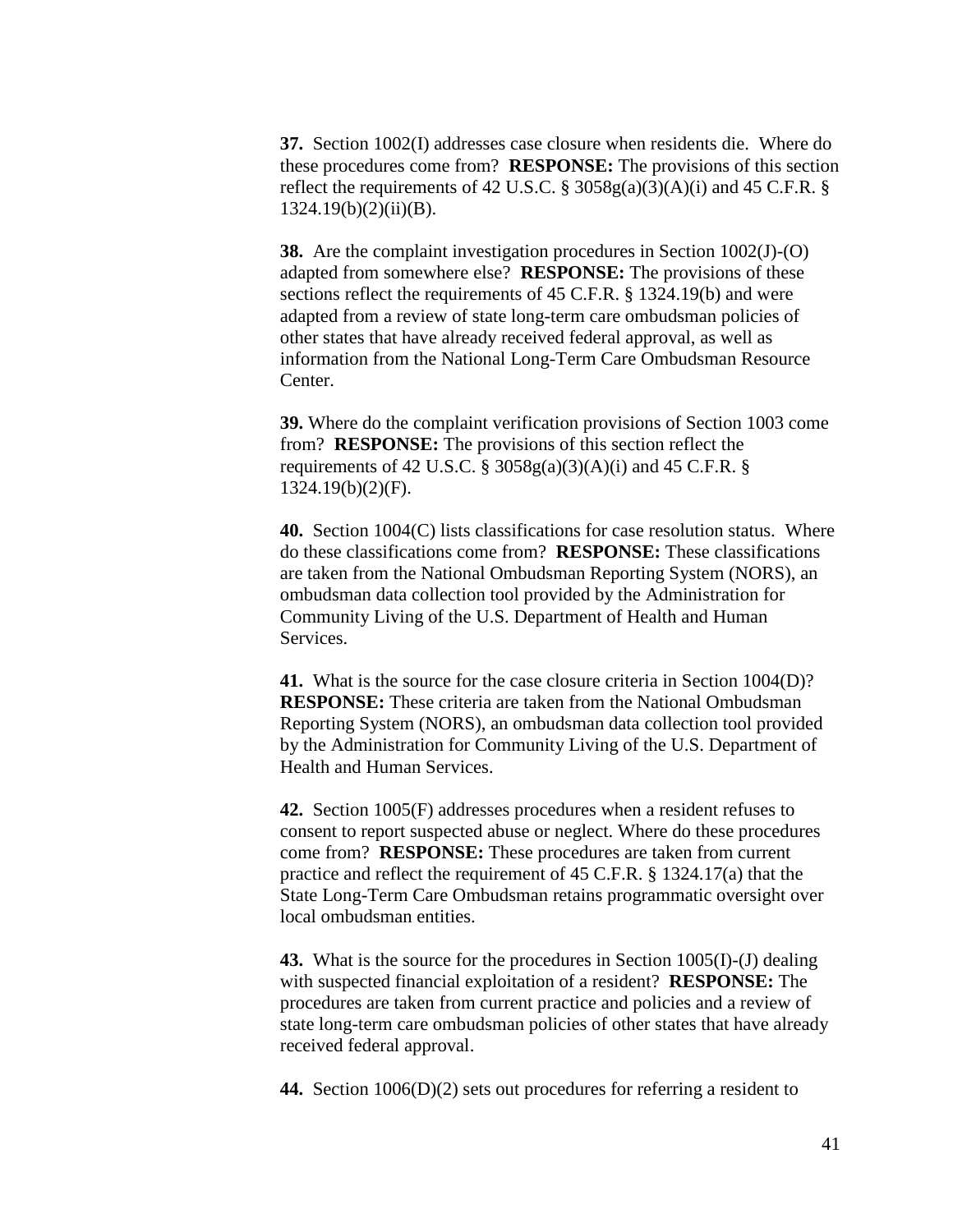private attorneys. Where do these procedures come from? **RESPONSE:** These procedures are implicitly required by 42 U.S.C. § 3058g(a)(3)(C). They are taken from current practice and policies and a review of state long-term care ombudsman policies of other states that have already received federal approval, as well as information from the National Long-Term Care Ombudsman Resource Center.

**45.** Are the training requirements in Appendix B based on specific statutory authority? If not, are they adapted from somewhere else? **RESPONSE:** The training requirements are published by the Administration for Community Living of the U.S. Department of Health and Human Services.

**46.** 45 C.F.R. § 1324.13(c)(2)(iii) requires that a state agency's training procedures "specify an annual number of hours of in-service training for all representatives of the Office." Does Appendix B address in-service training, or has the agency addressed this somewhere else? **RESPONSE:** This requirement is addressed in the proposed rules, in Appendix B, "CERTIFICATION-CONTINUATION REQUIREMENTS," section C.

The proposed effective date is pending legislative review and approval.

**FINANCIAL IMPACT:** The agency indicated that this rule does not have a financial impact.

**LEGAL AUTHORIZATION:** "The Division of Aging, Adult, and Behavioral Health Services of the Department of Human Services shall establish and administer an ombudsman program in accordance with the Older Americans Act . . . and all applicable federal and state laws . . . ." Ark. Code Ann. § 20-10-602. Federal regulations require state agencies on aging to "develop policies governing all aspects of . . . the ombudsman program whether operated directly by the State agency or under contract." 45 C.F.R. § 1321.11(a). The Department has the authority to promulgate rules as necessary or desirable to administer assigned forms of welfare activities and services, *see* Ark. Code Ann. § 20-76-201, and it may also promulgate rules as needed to conform its programs to federal law and receive federal funding. Ark. Code Ann. § 25-10-129.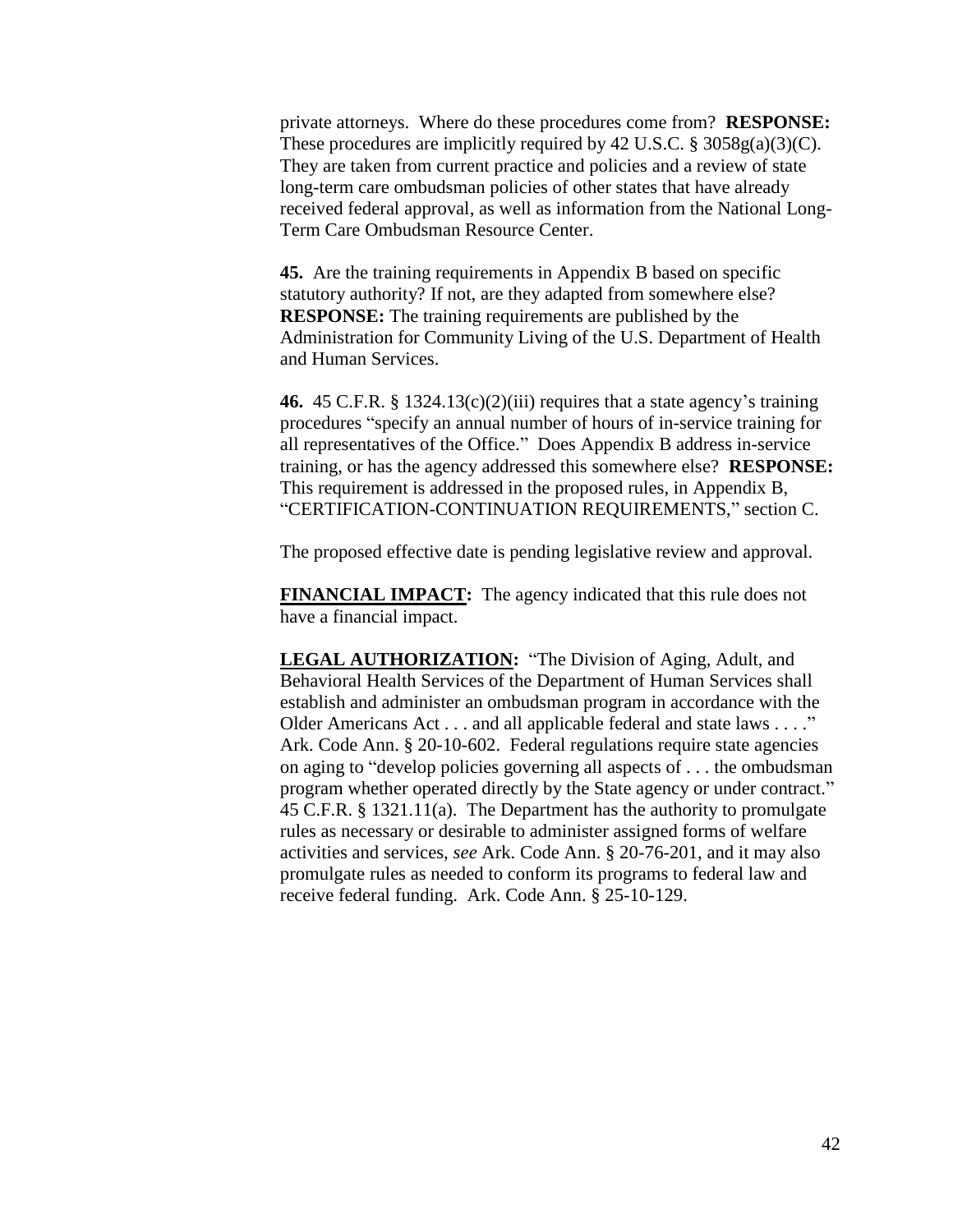## **10. DEPARTMENT OF HUMAN SERVICES, DIVISION OF MEDICAL SERVICES (Mr. Mark White, Ms. Janet Mann)**

**a. SUBJECT: Medication Assisted Treatment Including the Following Provider Manuals: Federally Qualified Health Center 1-19, Hospital-5-19, Nurse Practitioner-3-19, Outpatient Behavioral Health Services-1-19, Physician-4-19 and Rural Health Clinic-1-19; Pharmacy-2-19; Section I-4-19; State Plan Amendment #2020-0013**

#### **DESCRIPTION:**

#### Statement of Necessity

The Division of Medical Services (DMS) provider manuals and Arkansas Medicaid state plan are revised to comply with Act 964 of 2019. The purpose of the Act is to increase services and medications available to Arkansas Medicaid eligible beneficiaries diagnosed with Opioid Use Disorders. Act 964 mandates that Arkansas Medicaid may not require prior authorization (PA) nor impose other requirements other than a valid prescription and compliance with Medication-Assisted Treatment (MAT) guidelines by the Substance Abuse and Mental Health Services Administration (SAMHSA). The intent of the Act is to remove barriers to patients obtaining coverage for buprenorphine, naloxone, naltrexone, methadone, and their various formulations and combinations approved by the U.S. Food and Drug Administration (FDA) for the treatment of opioid addiction. This mandate to remove PA requirements pertains to prescription drugs for the treatment of opioid addiction designated as preferred on the evidence-based preferred drug list (PDL) provided there is at least one (1) of each of the drugs which has the preferred designation on the PDL, or available without PA. In addition, under Act 964, prescriptions for these drugs for this purpose may not count against any prescription limits imposed. An additional change was made to clarify that tobacco cessation products do not count toward the three-prescription limit.

SAMHSA defines MAT as the use of medications in combination with counseling and behavioral therapies for the treatment of substance use disorders. A combination of medication and behavioral therapies is effective in the treatment of substance use disorders and can help some people to sustain recovery. This definition and other MAT guidelines can be found at [https://www.integration.samhsa.gov/clinical](https://www.integration.samhsa.gov/clinical-practice/mat/mat-overview)[practice/mat/matoverview.](https://www.integration.samhsa.gov/clinical-practice/mat/mat-overview) Only providers who have an X-DEA identification number on file with Arkansas Medicaid may prescribe medication required for the treatment of Opioid Use Disorder as part of a MAT program for Arkansas Medicaid beneficiaries. These MAT providers are responsible for coordinating all follow-up and referrals for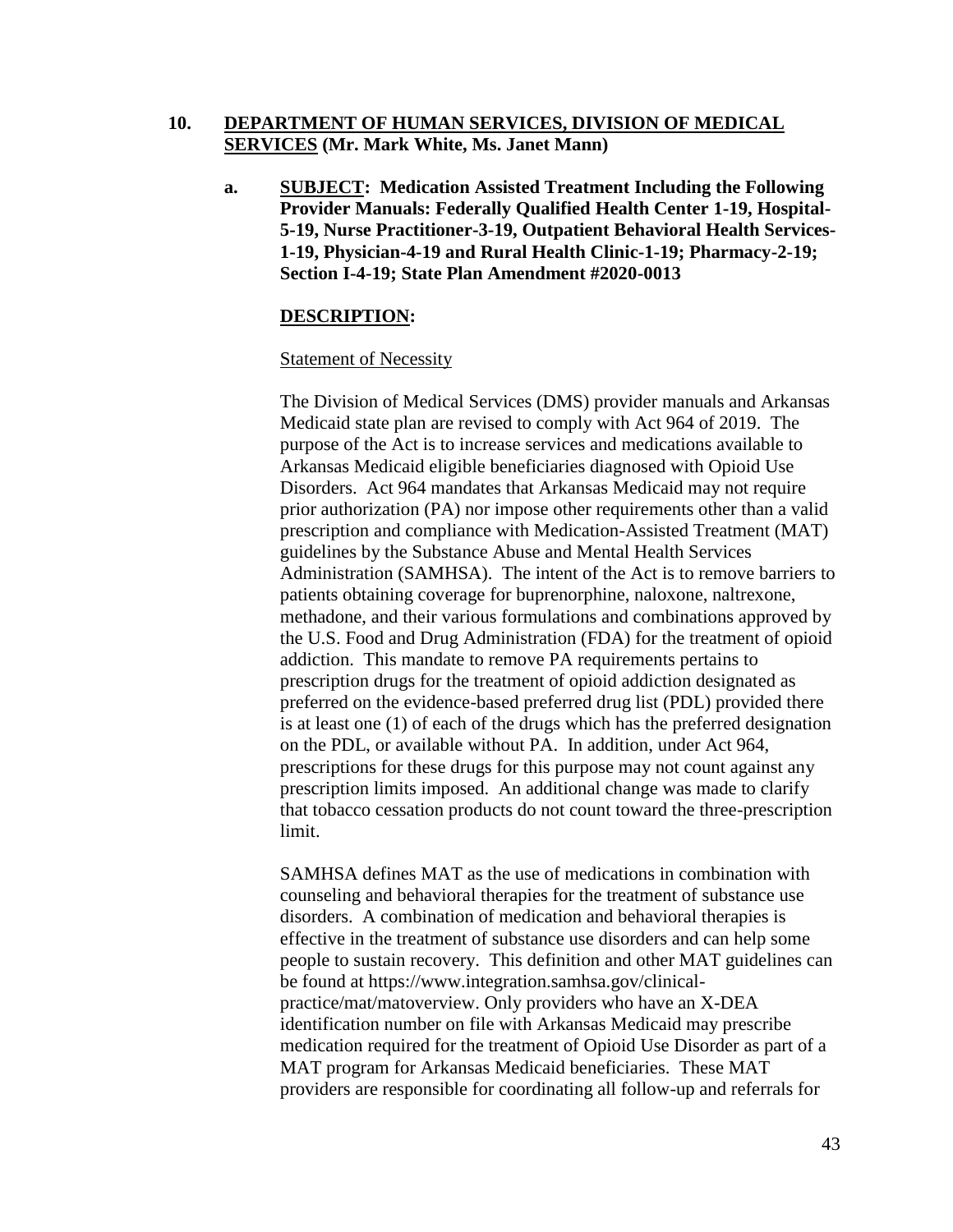counseling and other services in conjunction with prescribing medications. In support of building capacity for SAMHSA-compliant practices, Arkansas Medicaid is promulgating additional policy to recognize the importance of physician visits, counseling, and behavioral therapies in conjunction with prescribed medication by removing barriers to access. Visits to enrolled MAT practitioners will be excluded from the programmatic visit limits when the claim is coded with a specific Opioid Use Disorder (OUD) diagnosis. These services will also be excluded from the \$500 lab and x-ray limit.

#### Rule Summary

The proposed effective date for the rule revisions is September 1. The rule revisions are as follows:

Physician: **Sections 201.500 through 201.520** are revised to reflect Arkansas Medicaid participation requirements for providers of MAT for Opioid Use Disorder; **Section 203.270** is revised to replace the word "Mental" with "Behavioral"; **Section 203.271** is added to explain the MAT Provider role in administering Opioid Use Disorder services; **Section 225.000** is revised to automatically extend the outpatient hospital visit benefit limit when services are rendered for Opioid Use Disorder once monthly by MAT providers; **Section 225.100** is revised to automatically override benefit limitations when one (1) Opioid Use Disorder test per month is ordered by a MAT provider; **Section 226.000** is revised to automatically extend the physician visit benefit limit when services are rendered for Opioid Use Disorder once monthly by MAT providers; **Sections 230.000 through 230.100** are added to explain coverage rules for MAT and minimum requirement compliance standards; **Section 263.000** is revised to clarify where to locate information regarding procedures for physician-administered drugs; **Section 263.100** is added to explain coverage for MAT prescription products; **Section 272.600** is added to explain special reimbursement rules for MAT may be available; **Section 292.920** is added to outline special billing procedures for MAT.

- Outpatient Behavioral Health Services: **Section 211.200** has a grammatical change; **Section 214.200** is added to explain coverage rules for MAT and minimum requirement compliance standards.

Pharmacy: **Section 211.105** is added to explain coverage and limitations for MAT products in the pharmacy program; **Section 213.100** is revised to add prescriptions for Opioid Use Disorder and tobacco cessation products to the list of monthly prescription limits.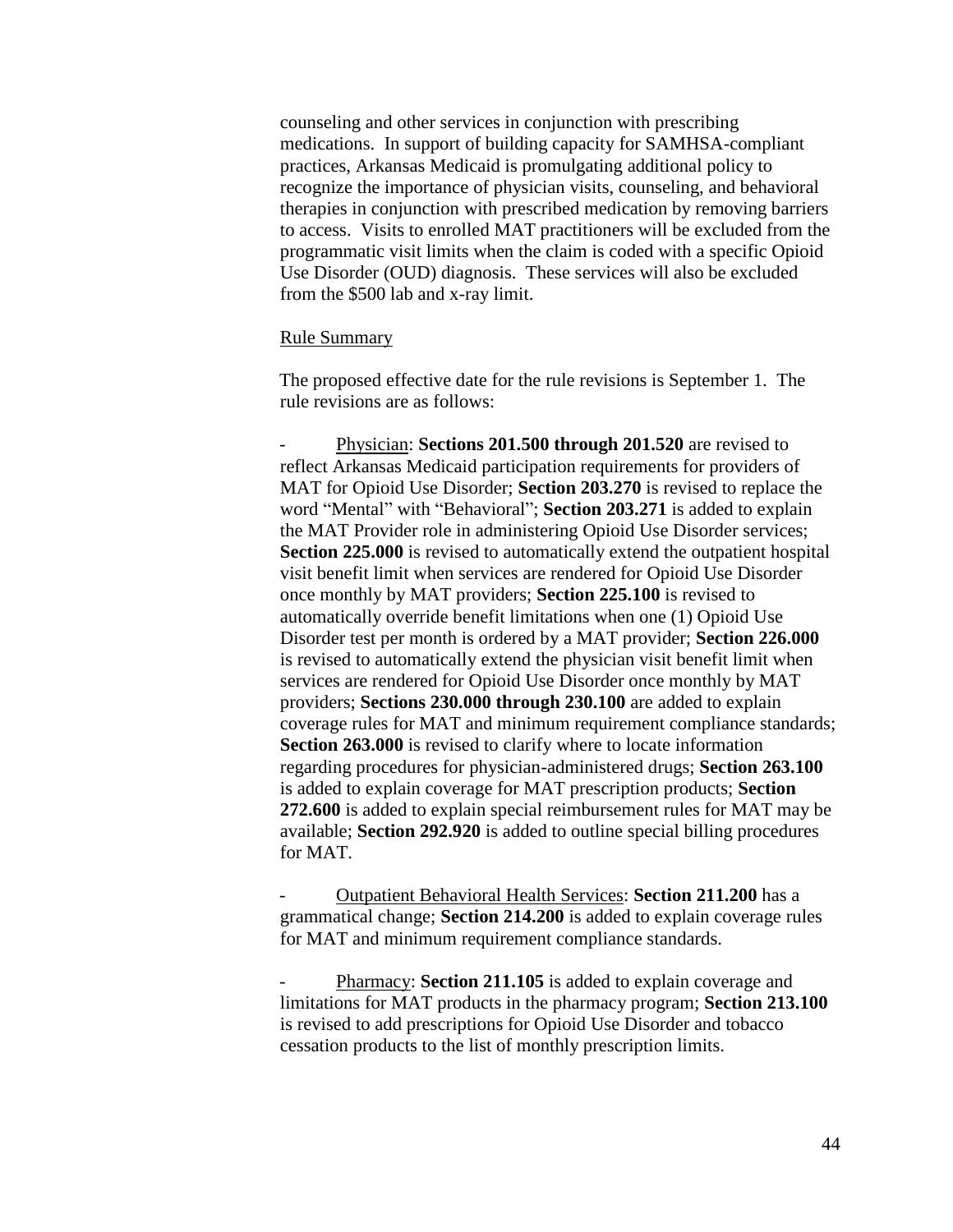- Federally Qualified Health Center: **Section 212.220** is revised to add MAT for Opioid Use Disorders when furnished in collaboration with a physician; **Section 220.000** is revised to exempt MAT for Opioid Use Disorder from the twelve (12) FQHC core service encounters per state fiscal year limit; **Section 220.200** is revised to add Opioid Use Disorder when treated with MAT to the list of diagnoses for extension of benefits; **Section 262.430** is added to provide guidelines for MAT billing.

- Hospital: **Section 272.501** is revised to incorporate coverage of MAT and Opioid Use Disorder treatment drugs when provided according to rules promulgated into the Arkansas Medicaid Physician's provider manual.

Nurse Practitioner: **Section 252.448** is revised to incorporate coverage of MAT and Opioid Use Disorder treatment drugs when provided according to rules promulgated into the Arkansas Medicaid Physician's provider manual.

- Rural Health Clinic: **Section 211.100** is revised to include MAT for Opioid Use Disorders as a core service; **Section 218.100** is revised to explain that the established benefit limit does not apply to individuals receiving MAT for Opioid Use Disorders when it is the primary diagnosis; **Section 252.400** has been added as a place holder for Special Billing Procedures; **Section 252.401** has been added to provide guidance for claims submitted for the Upper Respiratory Infection Acute Pharyngitis episode; **Section 252.402** has been added to provide guidance for MAT billing procedures.

The Arkansas Medicaid State Plan: has been updated throughout to add MAT program guidelines.

**PUBLIC COMMENT:** No public hearing was held on this rule. The public comment period expired June 13, 2020. The agency indicated that it received the following public comment and it provided the following response to that comment.

Commenter's Name: Steven C. Anderson, President and Chief Executive Officer, National Association of Chain Drug Stores

**COMMENT:** On behalf our members operating chain pharmacies in the state of Arkansas, the National Association of Chain Drug Stores (NACDS) appreciates the opportunity to comment on the proposed rule regarding Medication Assisted Treatment (MAT). We want to express our support for the new regulations associated with Arkansas Act 964 of 2019, which expands the availability of Opioid Use Disorder (OUD) medications and services for Medicaid eligible members.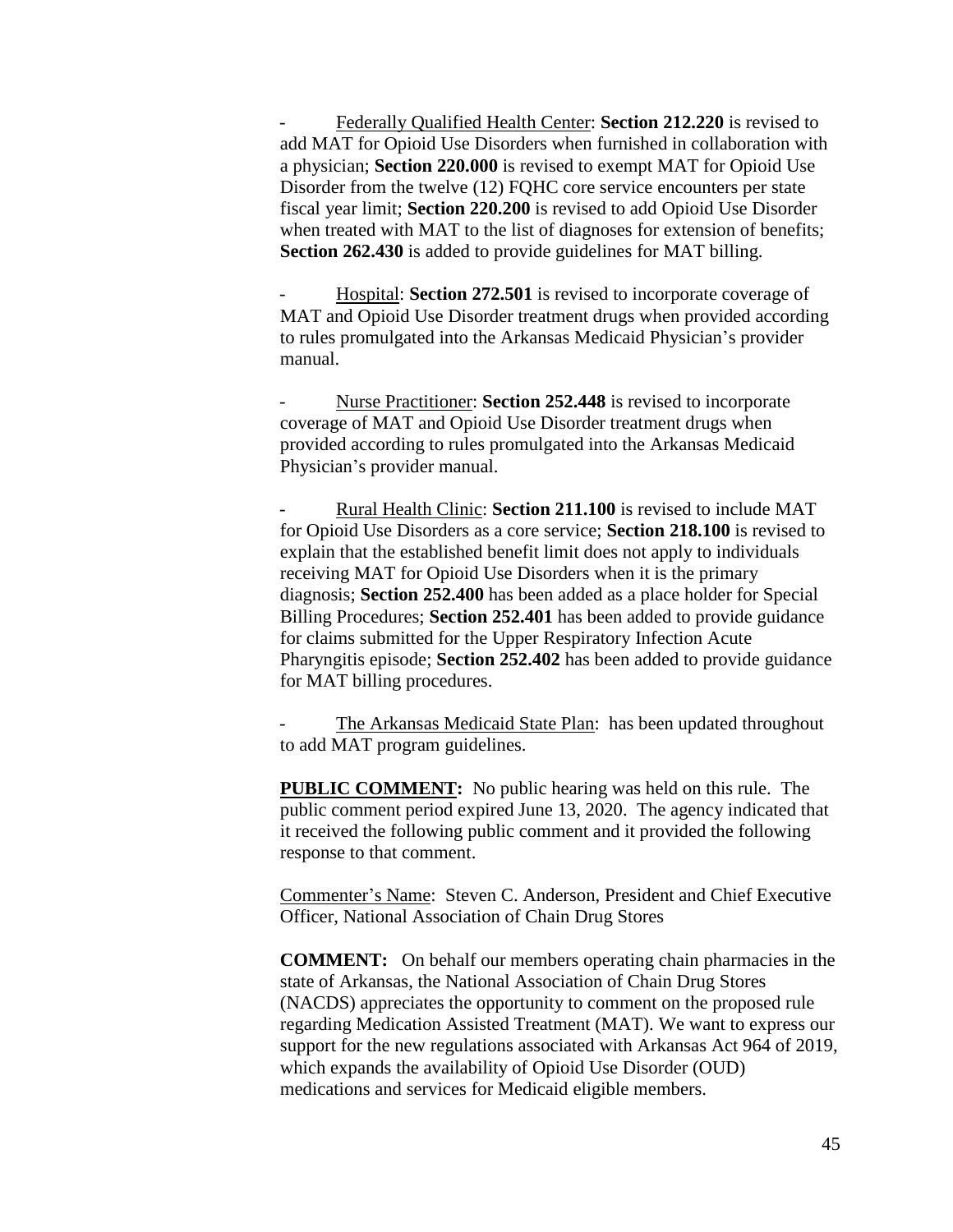NACDS and our member companies are committed to supporting policies and other initiatives to aggressively combat the opioid epidemic. We believe holistic approaches are needed not only to prevent misuse, abuse, diversion, and addiction from taking root, but also to provide treatment options for individuals who are currently suffering from opioid use disorders.

Section 211.105 of the new regulation is specific to pharmacies. The removal of prior authorization for preferred oral drugs for OUD helps alleviate administrative burdens on our pharmacists and enables patients to receive their prescriptions in a timelier manner. Additionally, allowing MAT drugs to be exempt from the monthly prescription benefit limit and copay requirement are important provisions which will improve access to these important OUD therapies.

NACDS is an active partner in helping states to address the opioid epidemic. We urge all states to utilize pharmacists to provide OUD medications and services to Medicaid beneficiaries and we thank the Division of Medical Services for taking action to address this important public health issue. If you have any questions, please do not hesitate to contact Mary Staples at mstaples@nacds.org or 817-442-1155.

**RESPONSE:** Thank you for your support.

Lacey Johnson, an attorney with the Bureau of Legislative Research, asked the following questions and received the following responses:

**1.** What is the status on CMS approval for the SPA? **RESPONSE:** The SPA was submitted on 5/14/20 and is currently pending. The 90th day is 8/12/20.

**2.** The hyperlink provided in Section 203.271 points to the Center of Excellence for Integrated Health Solutions' home page. Is this the correct link? **RESPONSE:** The link has changed. DMS is changing the language to include a hyperlink instead (see attached updated packet), which can be easily updated should this happen again. The correct link that will be attached to the hyperlink is: [https://store.samhsa.gov/product/TIP-63Medications-for-Opioid-Use-](https://gcc02.safelinks.protection.outlook.com/?url=https%3A%2F%2Fstore.samhsa.gov%2Fproduct%2FTIP-63-Medications-for-Opioid-Use-Disorder-Full-Document%2FPEP20-02-01-006&data=02%7C01%7CAlexandra.Rouse%40dhs.arkansas.gov%7C3d4da4613a7c4bd486a608d81138bd60%7C5ec1d8f0cb624000b3278e63b0547048%7C1%7C0%7C637278283465011052&sdata=pT4%2BRL9A9OPxSSj3fjsdi6noNZjXjeaCHVWVWRpHiy4%3D&reserved=0)[Disorder-Full-Document/PEP20-02-01-006.](https://gcc02.safelinks.protection.outlook.com/?url=https%3A%2F%2Fstore.samhsa.gov%2Fproduct%2FTIP-63-Medications-for-Opioid-Use-Disorder-Full-Document%2FPEP20-02-01-006&data=02%7C01%7CAlexandra.Rouse%40dhs.arkansas.gov%7C3d4da4613a7c4bd486a608d81138bd60%7C5ec1d8f0cb624000b3278e63b0547048%7C1%7C0%7C637278283465011052&sdata=pT4%2BRL9A9OPxSSj3fjsdi6noNZjXjeaCHVWVWRpHiy4%3D&reserved=0) The hyperlink in the policy will be activated when the rule becomes effective.

**3.** Where do the requirements in Section 230.000(D)(c) regarding maintenance treatment after the first year of treatment come from? **RESPONSE:** The guidelines were derived from TIP 63 in the SAMHSA guidelines and the state's objective for at least quarterly quality assurance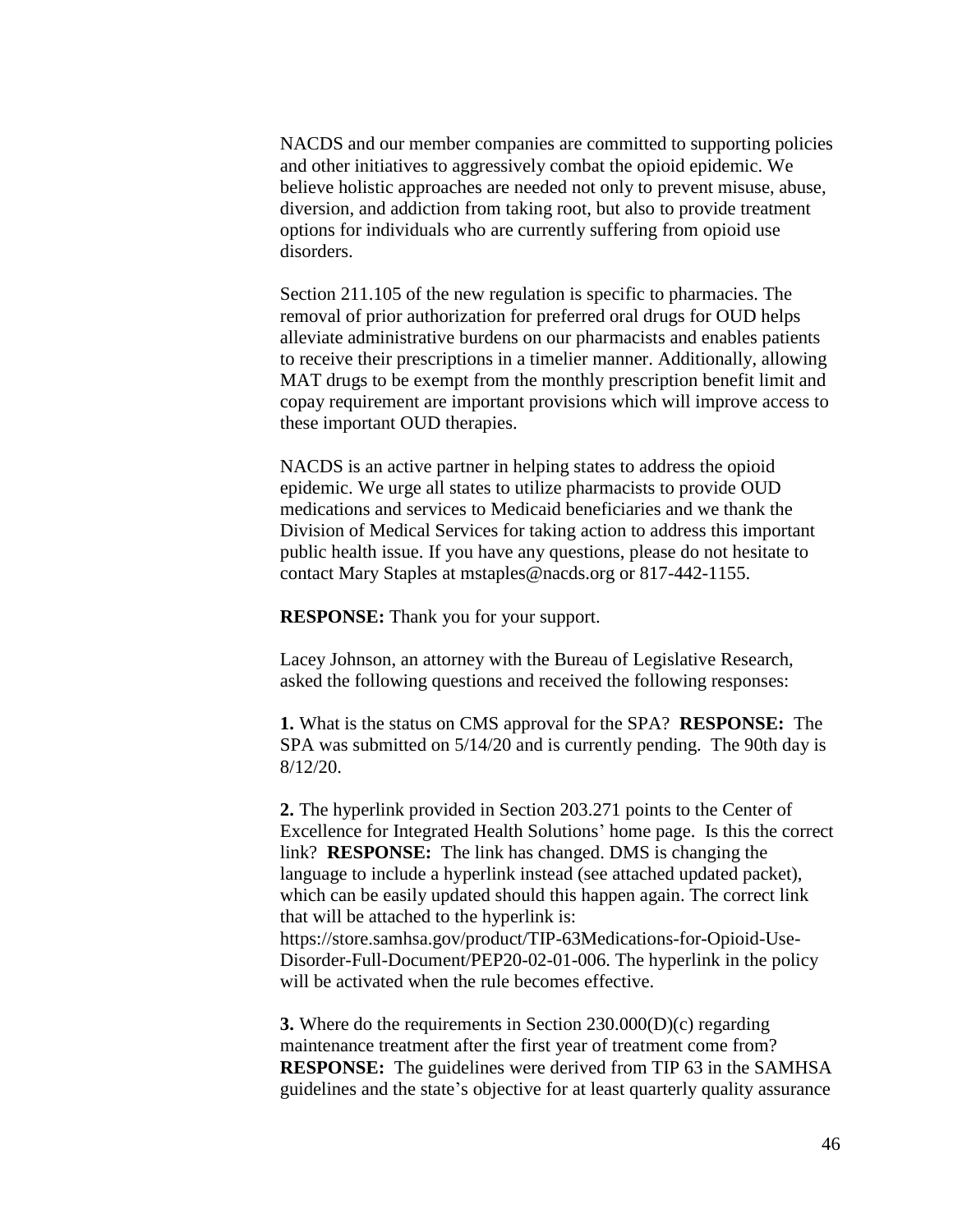to ensure that all persons on MAT are achieving objectives through treatment.

The proposed effective date is September 1, 2020.

**FINANCIAL IMPACT:** The agency indicated that this rule has a financial impact.

Per the agency, the additional cost of this rule is estimated at \$924,784 for the current fiscal year (\$265,017 in general revenue and \$659,767 in federal funds) and \$1,109,629 for the next fiscal year (\$316,355 in general revenue and \$793, 274 in federal funds). The total estimated cost by fiscal year to state, county, and municipal government to implement this rule is \$265,017 for the current fiscal year and \$316,355 for the next fiscal year.

The agency indicated that there is a new or increased cost or obligation of at least \$100,000 per year to a private individual, private entity, private business, state government, county government, municipal government, or to two or more of those entities combined. Accordingly, the agency provided the following written findings:

*(1) a statement of the rule's basis and purpose;* To combat opioid use disorders.

*(2) the problem the agency seeks to address with the proposed rule, including a statement of whether a rule is required by statute;* To comply with Act 964, which mandates that Arkansas Medicaid not require prior authorization other than a valid prescription and compliance with MAT guidelines by the Substance Abuse and Mental Health Services Administration.

*(3) a description of the factual evidence that:* 

*(a) justifies the agency's need for the proposed rule; and (b) describes how the benefits of the rule meet the relevant statutory objectives and justify the rule's costs;*

To combat opioid use disorders. To comply with Act 964, which mandates that Arkansas Medicaid not require prior authorization other than a valid prescription and compliance with Medication Assisted Treatment guidelines by the Substance Abuse and Mental Health Services Administration.

*(4) a list of less costly alternatives to the proposed rule and the reasons why the alternatives do not adequately address the problem to be solved by the proposed rule;*

No alternatives are proposed at this time.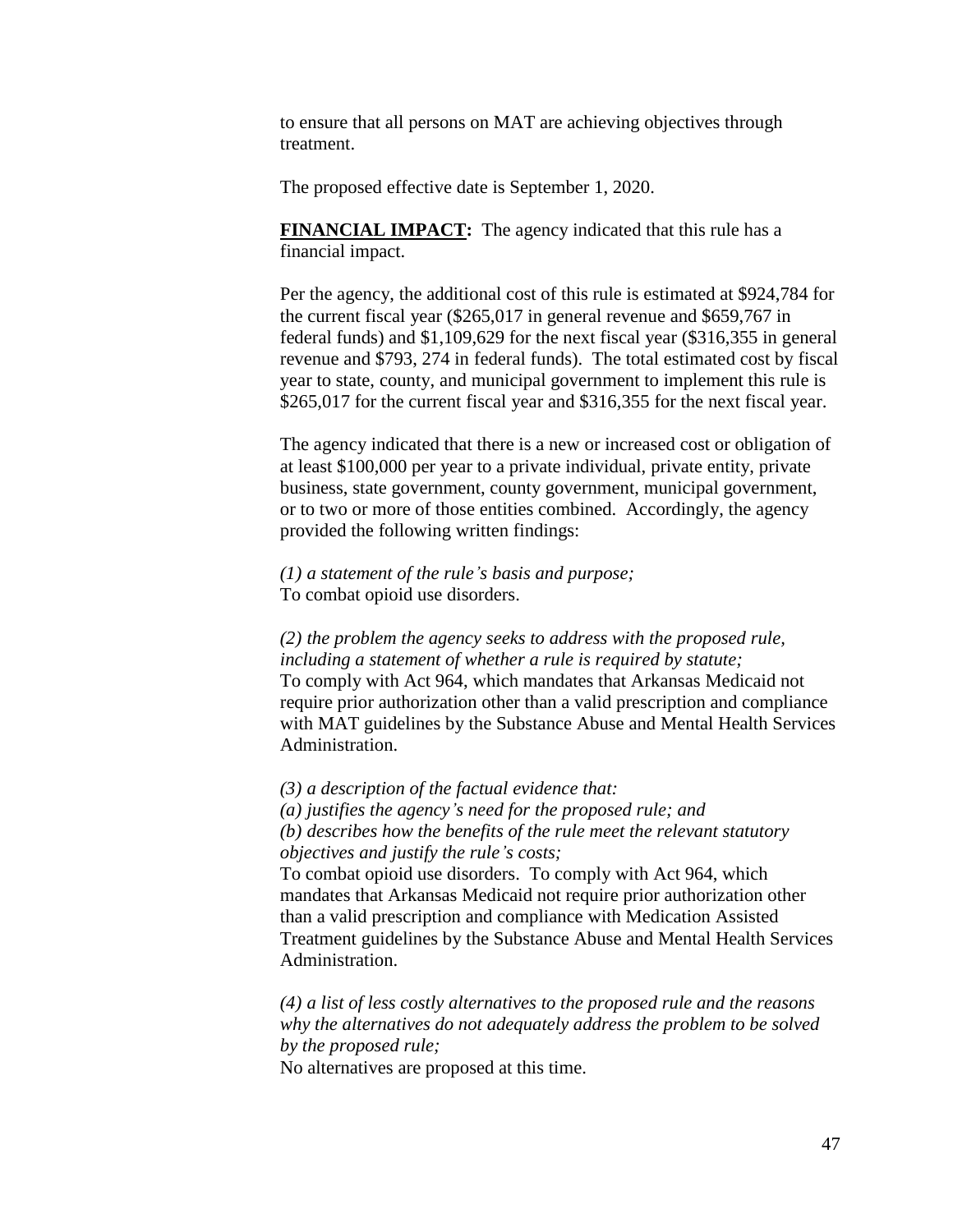*(5) a list of alternatives to the proposed rule that were suggested as a result of public comment and the reasons why the alternatives do not adequately address the problem to be solved by the proposed rule;* No comments have been received.

*(6) a statement of whether existing rules have created or contributed to the problem the agency seeks to address with the proposed rule and, if existing rules have created or contributed to the problem, an explanation of why amendment or repeal of the rule creating or contributing to the problem is not a sufficient response; and* Not applicable.

*(7) an agency plan for review of the rule no less than every ten years to determine whether, based upon the evidence, there remains a need for the rule including, without limitation, whether:* 

*(a) the rule is achieving the statutory objectives;* 

*(b) the benefits of the rule continue to justify its costs; and* 

*(c) the rule can be amended or repealed to reduce costs while continuing to achieve the statutory objectives*

The agency monitors state and federal rules and policies for opportunities to reduce and control costs.

**LEGAL AUTHORIZATION:** The Department of Human Services has the responsibility to administer assigned forms of public assistance and is specifically authorized to maintain an indigent medical care program (Arkansas Medicaid). *See* Ark. Code Ann. §§ 20-76-201(1), 20-77-  $107(a)(1)$ . The Department has the authority to make rules that are necessary or desirable to carry out its public assistance duties. Ark. Code Ann. § 20-76-201(12). The Department and its divisions also have the authority to promulgate rules as necessary to conform their programs to federal law and receive federal funding. Ark. Code Ann. § 25-10-129(b).

This proposed rule implements Act 964 of 2019, sponsored by Representative Deborah Ferguson, which amended the Prior Authorization Transparency Act and prohibited prior authorization for medication-assisted treatment.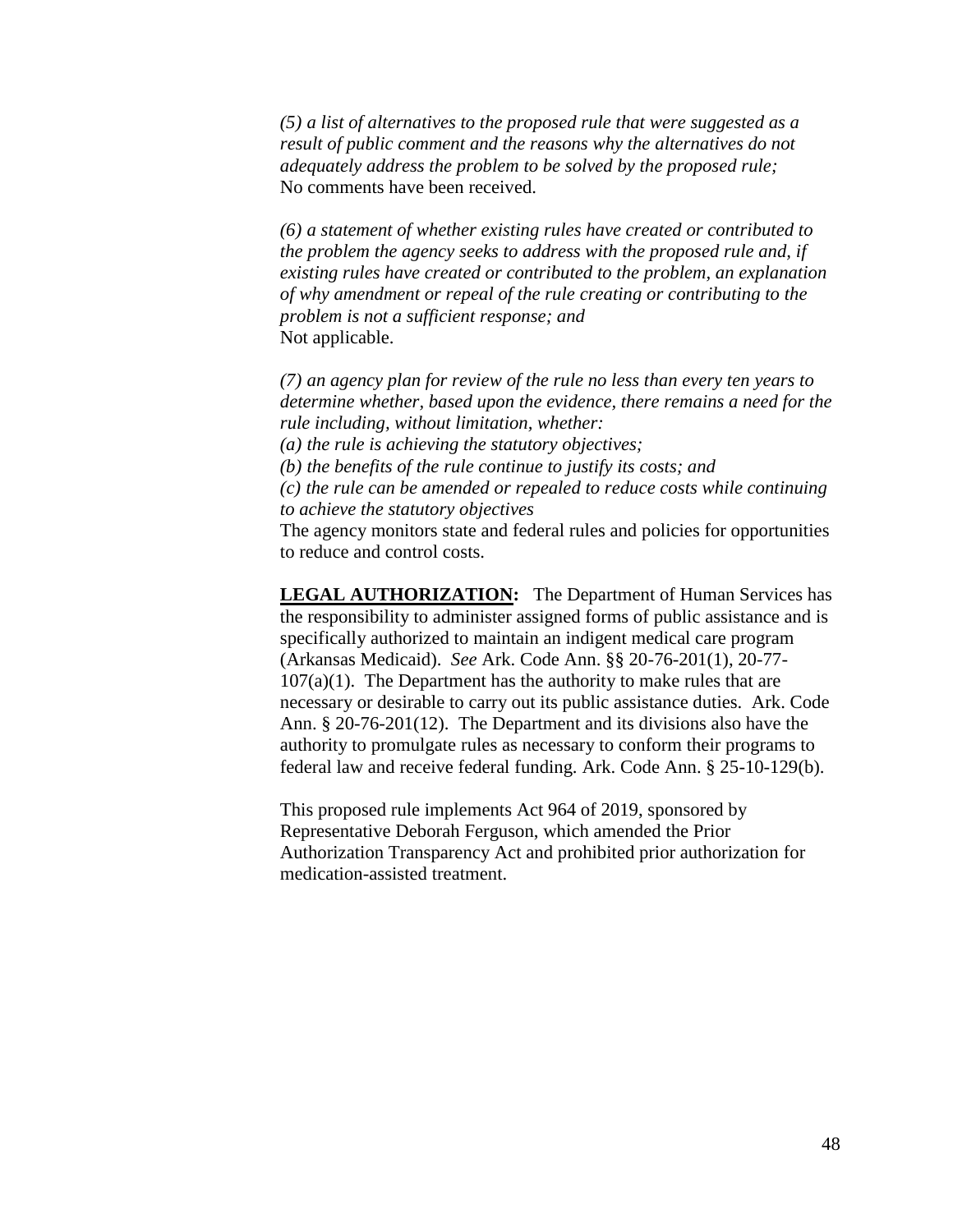# **11. DEPARTMENT OF LABOR AND LICENSING, DIVISION OF OCCUPATIONAL & PROF. LICENSING BOARDS AND COMMISSIONS, STATE BOARD OF PUBLIC ACCOUNTANCY (Mr. Jimmy Corley)**

## **a. SUBJECT: Rule 19 Licensure for Military Members/Veterans/Spouses**

**DESCRIPTION:** In 2015, the legislature passed Act 848, entitled "An act to amend Arkansas Law concerning the licensure, certification, or permitting of active duty service members, returning military veterans, and spouses." This Act required all state boards or commissions that issue licenses to:

• Expedite the process/procedure for full licensure for military service members, veterans, or their spouses;

• Provide for a temporary license while the full license application process is ongoing;

• Consider the applicant's military training and experience and accept it in lieu of experience or education requirements required for licensure if deemed satisfactory by the Board;

• Grant partial or full exemptions of continuing education requirements in certain circumstances; and

• Extend the expiration date of the license of a military service member deployed outside the state of Arkansas or spouse to 180 days following the individual's return from active deployment.

Act 848 also authorized Boards and commissions to promulgate rules necessary to carry out the required provisions. The Arkansas State Board of Public Accountancy did promulgate rules as required by Act 848. Board Rule 19 "Licensure for active duty service members, returning military veterans, and spouses" was created during this promulgation process. Also, Board Rule 13 "Continuing Education" was modified to allow for continuing education exemptions in certain circumstances.

In 2017 Act 248 was passed which amended the law to "require that all state boards and commissions promulgate rules to expedite the process and procedures for full licensure…for active duty service members, returning military veterans, and their spouses." Because our Board had already promulgated such rules that became effective in February 2016, the Board of Accountancy did not take any additional action based on Act 248.

In 2019 the Legislature passed Act 820 entitled "An Act to amend the Law concerning the occupational licensure of active duty service members, returning military veterans, and their spouses; to provide automatic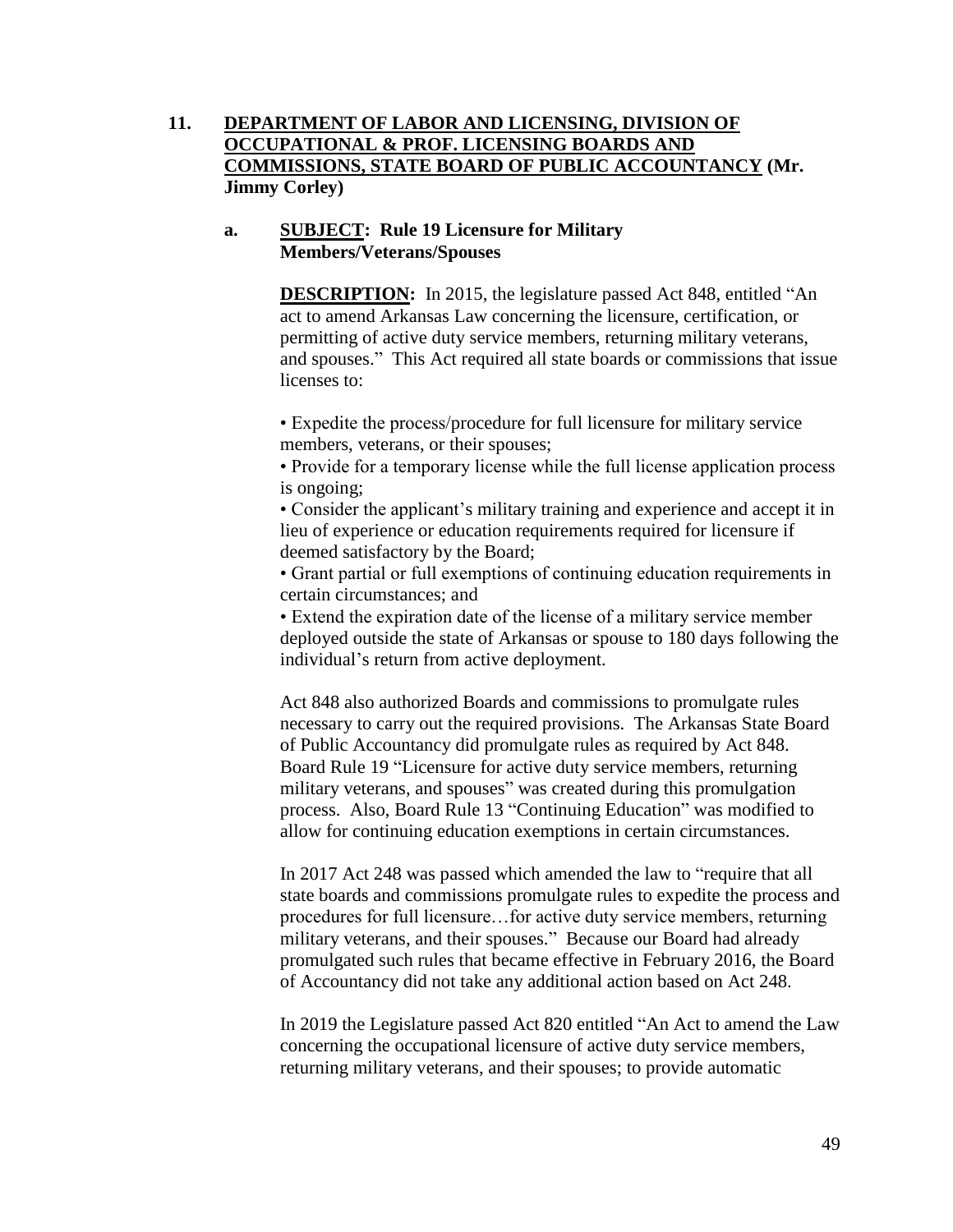licensure; to require review and approval of rules submitted by occupational entities; and for other purposes."

This Act provided for automatic licensure for military service members, returning military veterans, or spouses unless rules were approved by the Administrative Rules and Regulations Subcommittee of the Legislative Council. The Act was silent on Boards and Commissions who had already promulgated (and obtained approval for) rules regarding licensure for military service members, returning military veterans, and spouses. Out of an abundance of caution our Board decided to make changes to Rule 19 and seek approval from the Administrative Rules and Regulations Subcommittee of the Legislative Council.

While the changes we are proposing to Rule 19 are not substantive from the practical point of view of a qualified applicant seeking the benefits Rule 19 provides, the changes might be considered substantive from a legal point of view. The prior version of Rule 19 offered temporary licensure during the expedited application review process under Rule 19.1. This temporary licensure was based on the specific requirement of Act 848 of 2015 to offer such temporary licensure. The changes made to Ark. Code Ann. § 17-1-106 by Act 820 of 2019 eliminated the statutory temporary licensure provisions. However, the board determined that temporary licensure could still be granted as part of the expedited review process mandated under 2019 revision to Ark. Code Ann. § 17-1-106. In amending Rule 19, the board decided to reverse the order of prior Rules 19.1 and 19.2 and make clear that temporary licensure is now considered part of the expedited review process and not an independent benefit, as it might have been considered under the 2015 statutory authorization.

**PUBLIC COMMENT:** A public hearing was not held in this matter. The public comment period expired on June 30, 2020. The State Board of Accountancy received no public comments.

Suba Desikan, an attorney with the Bureau of Legislative Research, asked the following questions and received the following responses thereto:

**QUESTION 1:** Concerning Section 19.2(2) of the rule, is appeal of denial of an application for licensure governed by provisions of the Administrative Procedure Act? **RESPONSE:** Yes – under Ark. Code Ann. § 17-12-603(j), "[a]nyone adversely affected by any order of the board shall be entitled to pursue all rights and remedies available under the Arkansas Administrative Procedure Act, § 25-15-201 et seq.

**QUESTION 2**: If the Administrative Procedure Act applies to this decision, would it also govern the determination of "the expiration of any period of time permitted to seek judicial review of the denial of an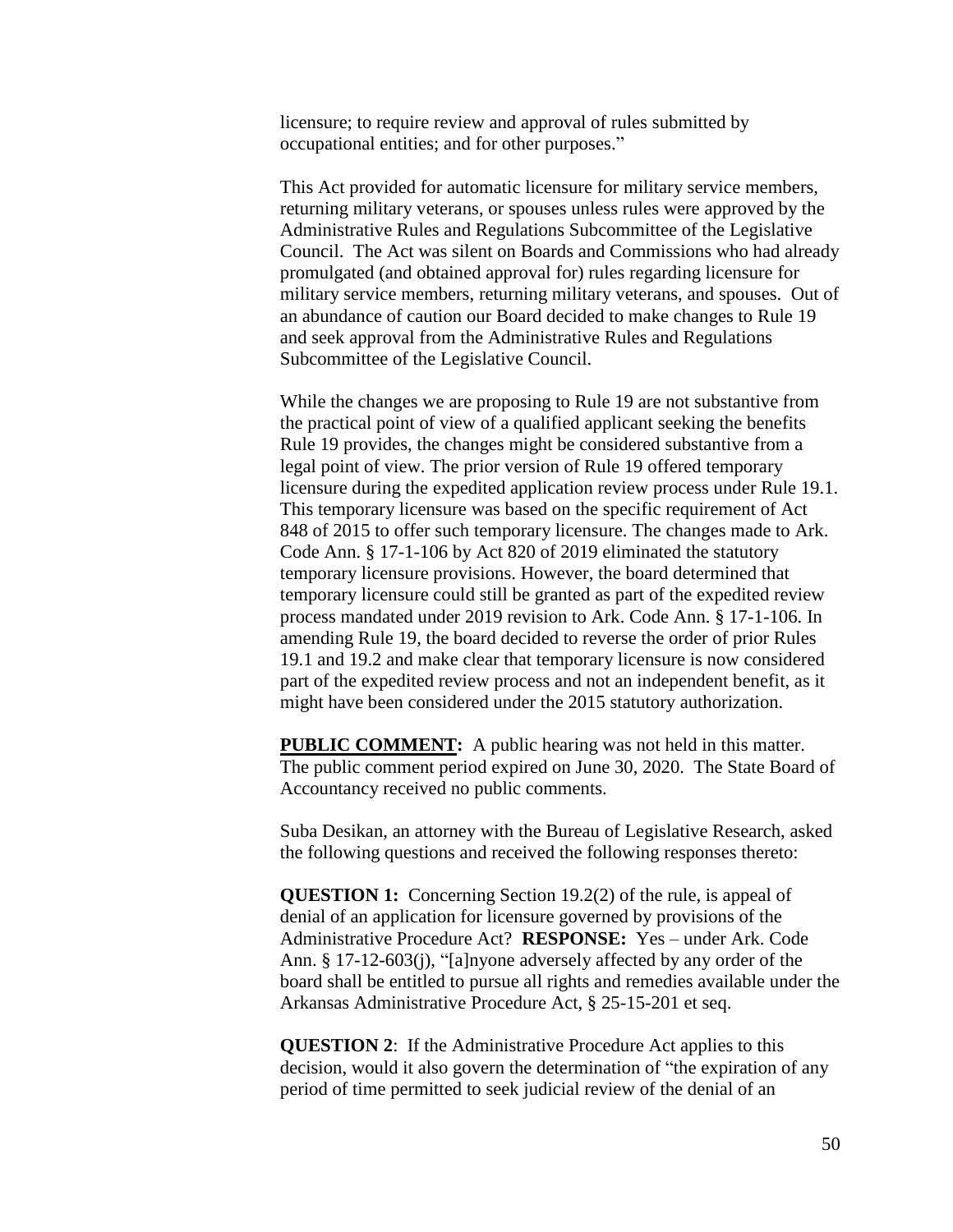application…and any remand following judicial review," as anticipated by the rule? **RESPONSE:** Yes, it would.

The proposed effective date is pending legislative review and approval.

**FINANCIAL IMPACT:** The State Board of Accountancy indicated that the proposed rules do not have a financial impact.

**LEGAL AUTHORIZATION:** The Arkansas State Board of Accountancy has authority to adopt, and amend from time to time, rules for the orderly conduct of its affairs and for the administration of Title 17, Chapter 12 of the Arkansas Code concerning Accountants. *See* Ark. Code Ann. § 17-12-203(a). In addition, the board may also adopt rules as necessary and proper to carry out the purposes of subchapter 2 concerning the board's powers and duties. *See* Ark. Code Ann. § 17-12-203(e)(1).

The proposed rules implement Act 820 of 2019, sponsored by Senator Missy Irvin, which provides for automatic licensure of active duty service members, returning military veterans and their spouses, in circumstances where the individual is a holder in good standing of a substantially equivalent occupational license issued by another state, territory, or district of the United States. *See* Ark. Code Ann. § 17-1-106(b)(1). An occupational licensing entity may, however, submit proposed rules recommending an expedited process and procedure for licensure, to the Administrative Rules Subcommittee of the Legislative Council. *See* Ark. Code Ann. § 17-1-106(c). An occupational licensing entity shall be required to provide automatic licensure if the proposed rules are not approved as required under subsection (d)(2) of this section. *See* Ark. Code Ann. § 17-1-106(b)(2).

# **12. DEPARTMENT OF LABOR AND LICENSING, DIVISION OF OCCUPATIONAL & PROF. LICENSING BOARDS AND COMMISSIONS, AUCTIONEER'S LICENSING BOARD (Ms. Kristy Arnold, Mr. Brad Wooley)**

## **a. SUBJECT: Rules of the Arkansas Auctioneer's Licensing Board**

**DESCRIPTION:** The Arkansas Auctioneer's Licensing Board is proposing amendments to its rules pursuant to its authority under Ark. Code Ann. § 17-17-207. The proposed amendments update existing rules to:

 provide for the criminal background check process mandated by Ark. Code Ann. § 17-3-101 *et seq.*;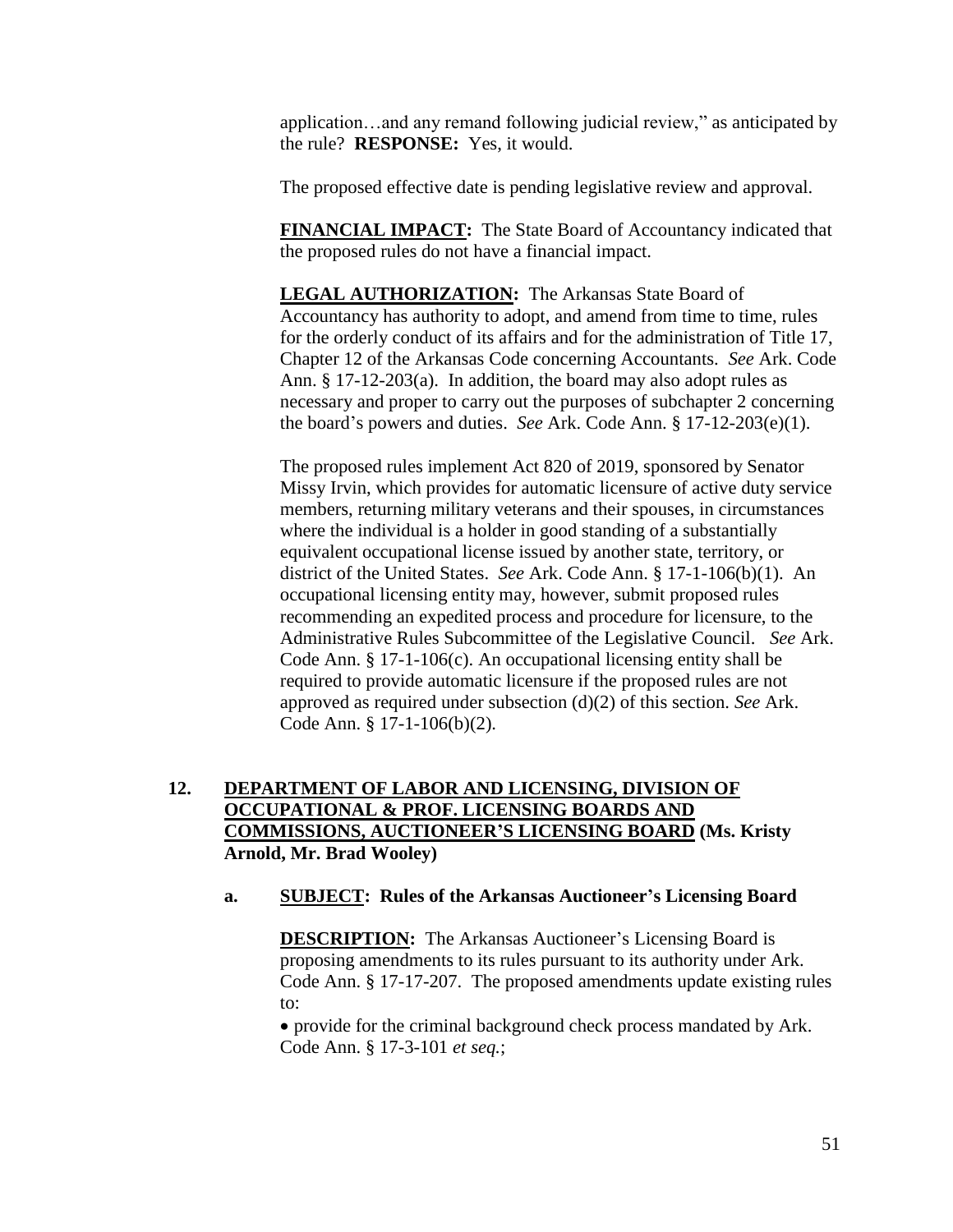provide for automatic licensure of active duty service members, returning service members, and their spouses pursuant to Ark. Code Ann. § 17-1-106;

• clarify the reciprocity process pursuant to Acts 426 and 1011 of 2019; and

• remove the term "regulation" pursuant to Act 315 of 2019.

**PUBLIC COMMENT:** A public hearing was not held in this matter. The public comment period expired on May 19, 2020. The Arkansas Auctioneer's Licensing Board did not receive any public comments.

Suba Desikan, an attorney with the Bureau of Legislative Research, asked the following question and receive the following response thereto:

**QUESTION:** Concerning Rule 9.3.2, what does the board consider to be a "reasonable time?" **RESPONSE:** The board considers 30 days to be a "reasonable time."

The proposed effective date is pending legislative review and approval.

**FINANCIAL IMPACT:** The board indicated that the proposed rules do not have a financial impact.

**LEGAL AUTHORIZATION:** The Auctioneer's Licensing Board has authority to promulgate such rules as may be necessary to implement Title 17, Chapter 17 of the Arkansas Code concerning auctioneers, and may establish by rule such forms as may be necessary to administer this chapter. *See* Ark. Code Ann. § 17-17-207. The proposed rules implement the following Acts of the 2019 Regular Session:

Act 315 of 2019, sponsored by Representative Jim Dotson, provides for the uniform use of the term "rule" for an agency statement of general applicability and future effect that implements, interprets, or prescribes law or policy, or describes the organization, procedure, or practice of an agency and includes, but is not limited to, the amendment or repeal of a prior rule throughout the Arkansas Code as envisioned by defining the term in the Arkansas Administrative Procedure Act. *See* Act 315 of 2019,  $§ 1(a)(4).$ 

Act 426 of 2019, sponsored by Representative Bruce Cozart, authorizes occupational licensing entities to grant expedited temporary and provisional licensing for certain individuals. *See* Act 426 of 2019.

Act 820 of 2019, sponsored by Senator Missy Irvin, amended the law concerning the occupational licensure of active duty service members, returning military veterans, and their spouses to provide for automatic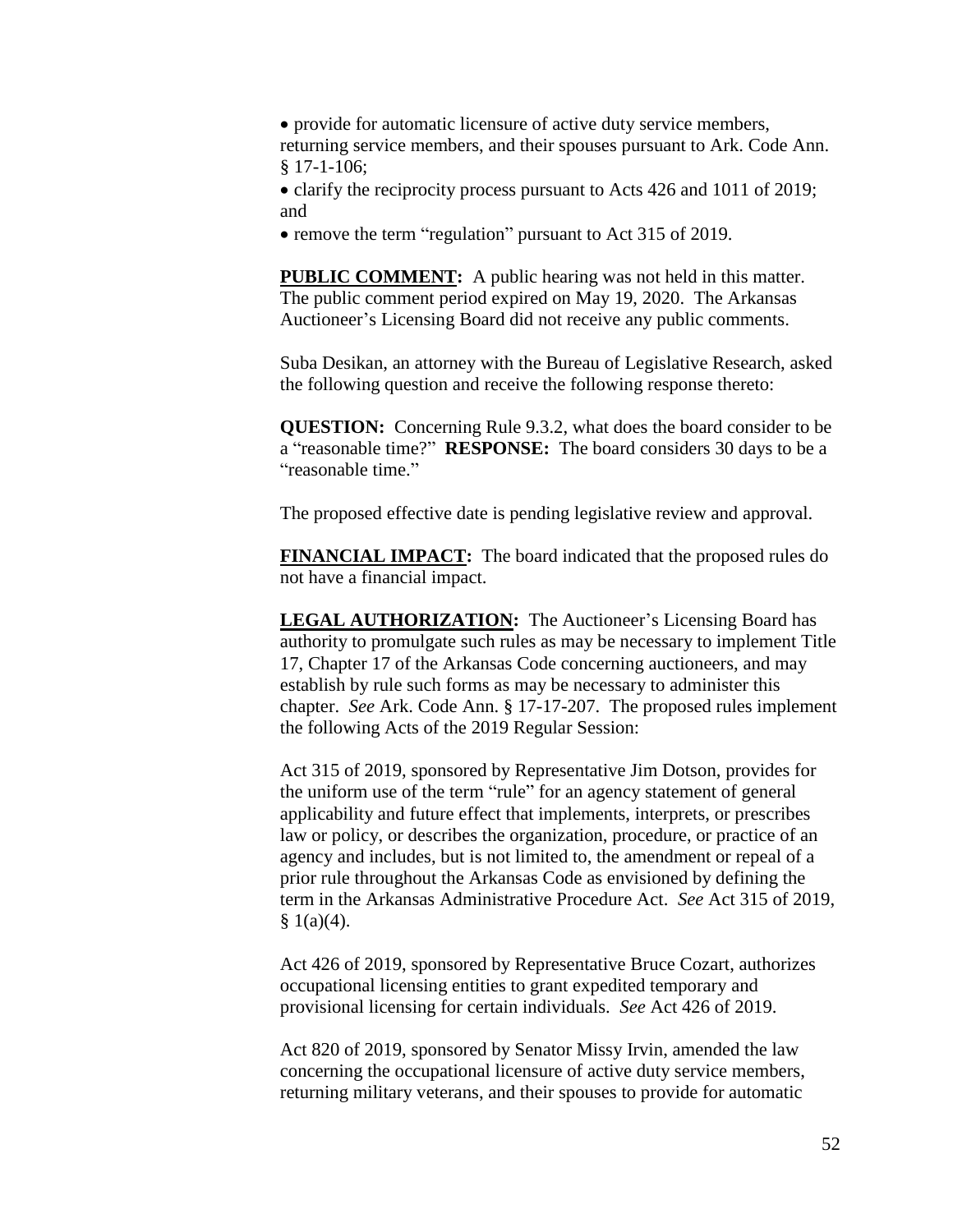licensure. The Act required occupational licensing agencies to grant automatic occupational licensure to these individuals if they hold a substantially equivalent occupational license in good standing issued by another state, territory or district of the United States. *See* Act 820 of 2019, § 2(b).

Act 990 of 2019, sponsored by Senator John Cooper, amended the law regarding criminal background checks for professions and occupations to obtain consistency regarding criminal background checks and disqualifying offenses for licensure. An individual with a criminal record may petition a licensing entity at any time for a determination of whether the criminal record of the individual will disqualify the individual from licensure and whether or not he or she could obtain a waiver under Ark. Code Ann. § 17-3-102(b). *See* Ark. Code Ann. § 17-3-103(a)(1). A licensing entity shall adopt or amend rules necessary for the implementation of Title 17, Chapter 3, of the Arkansas Code, concerning occupational criminal background checks. *See* Ark. Code Ann. § 17-3-  $104(a)$ .

# **13. DEPARTMENT OF LABOR AND LICENSING, DIVISION OF OCCUPATIONAL & PROF. LICENSING BOARDS AND COMMISSIONS, STATE BOARD OF LICENSURE FOR PROFESSIONAL ENGINEERS AND PROFESSIONAL SURVEYORS (Ms. Denise Oxley, Ms. Heather Richardson)**

## **a. SUBJECT: Rules of the Board of Licensure for Professional Engineers and Professional Surveyors**

**DESCRIPTION:** The proposed amendments to the existing Rules of the Board of Licensure for Professional Engineers and Professional Surveyors will delete board duties that will be performed by the Secretary of Labor and Licensing, pursuant to the Transformation Act 910 and delete character requirements such as "good moral character" and "moral turpitude" in compliance with Act 990 of 2019. The Board seeks to amend reciprocity (which is referred to in the industry as comity) for all applicants who hold substantially similar licenses in other states, pursuant to Act 1011 and amend temporary license, in compliance with Act 426 and Act 1011. The amendment seeks to clarify and expedite the licensure process by allowing the Board's Director to conditionally approve, subject to Board ratification, all qualified reciprocity (comity) and intern licensure applications. The current rule requires the Board to approve original applications and admit the applicants to exams prior to licensure. The amendment would enable the Board to issue a licenses to qualified original applicants if the applicants previously passed exams. The amendment seeks to remove specific college course and hour curriculum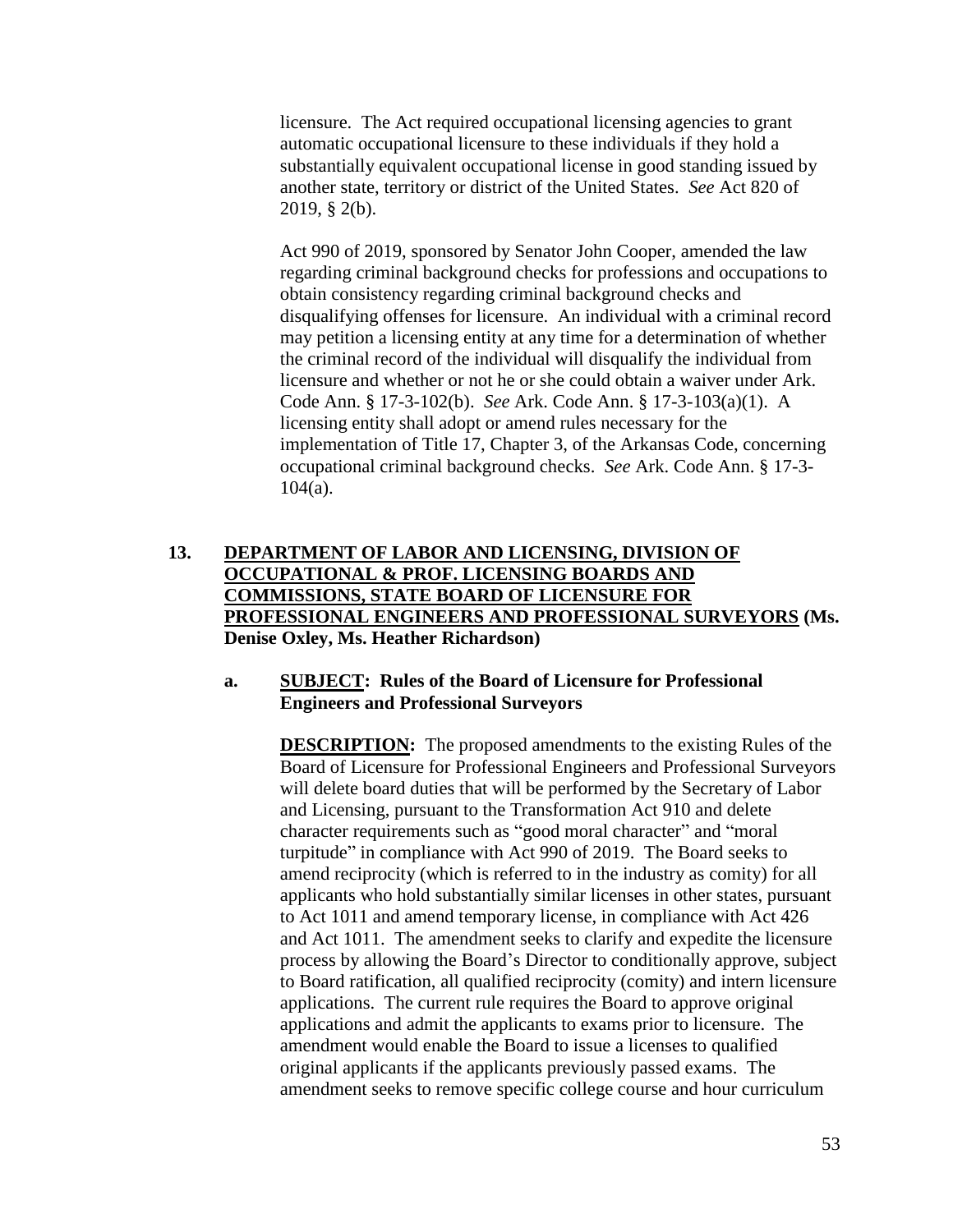requirements for original Surveyor Intern and Professional Surveyor applicants. The amendment clarifies that all licenses are renewed biennially. The Continuing Professional Competency (CPC) requirements for Professional Surveyors are amended to include at least 2 hours of Standards of Practice No. 1 for Property Boundary Surveys and Plats for each biennial renewal period. The amendment specifies when and where the seal of an individual and/or firm must be used. The amendments also include moving all licensure-related provisions under Article 8; deleting obsolete fees; deleting duplicative and unnecessary provisions; and updating and clarifying terminology.

**PUBLIC COMMENT:** A public hearing was not held in this matter. The public comment period expired on June 20, 2020. The board provided the following summary of comments received and its responses thereto:

**1.** Comments of Randy Johnson, E.I.; Kiron Browning, P.E.; John Campbell, P.E.; Dwayne Calhoun, P.E.; Sam Paulus, P.S.; John Harty, P.E.; and Rick Nichols, P.E. were regarding the deleting of character requirements such as "good moral character" and "moral turpitude."

**Board Response:** On July 14, 2020, the Board discussed and voted that the character requirements such as "good moral character" and "moral turpitude" will be deleted from the Board's Rules pursuant to Act 990 of 2019. Rules of the Board, Article 20. Ethics and Rules of Professional Conduct did not contain such character requirements; therefore, no requirements were deleted from this article.

**2.** Comment of John Campbell, P.E. was to add "webinars" to the PDH credits.

**Board Response:** On July 14, 2020, the Board discussed and voted that Article 19

Continuing Professional Competency (CPC) D.1.d, D.2.d, lists seminars as a qualifying unit for PDHs.; therefore, there was no change to the rule.

**3.** Comment of Kiron Browning, P.E. was wanting clarification of amending reciprocity/comity requirements for all applicants who hold substantially similar licenses.

**Board Response:** On July 14, 2020, the Board discussed and voted that the amendments to the current rule regarding reciprocity/comity licensure was pursuant to Act 1011 of 2019.

**4.** Comment of Kiron Browning, P.E. was wanting clarification of amending the temporary license.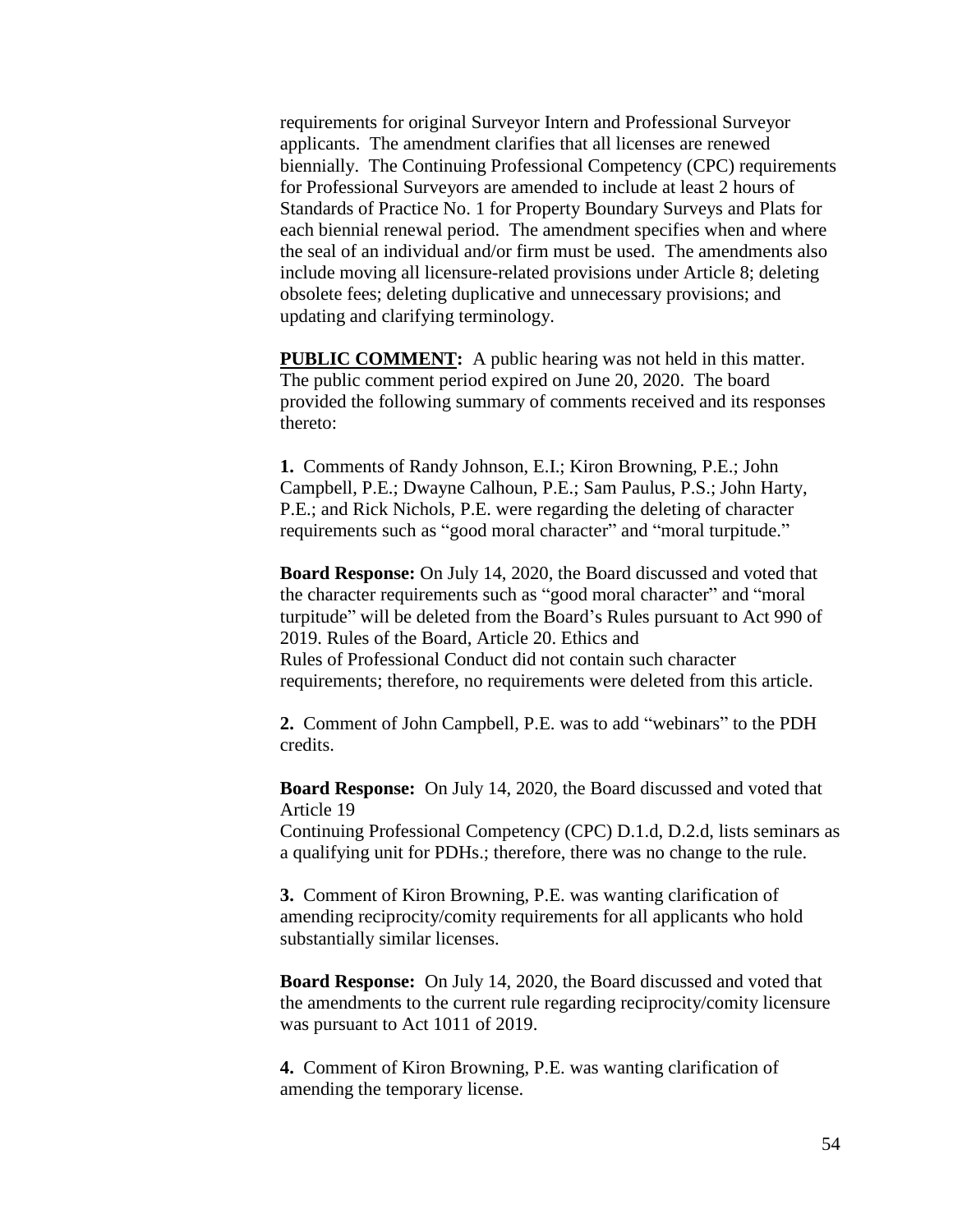**Board Response:** On July 14, 2020, the Board discussed and voted that the amendments to the current rule regarding temporary licensure was pursuant to Act 1011 of 2019 and Act 426 of 2019.

**5.** Comment of Kiron Browning, P.E. was wanting clarification of amending the rule regarding members of the military and their spouses to include expedited licensure for Professional Surveyor applicants and automatic licensure for Professional Engineers, Engineer Intern, and Surveyor Intern applicants.

**Board Response:** On July 14, 2020, the Board discussed and voted that the amendments to the current rule regarding the members of the military and their spouses was pursuant to Act 820 of 2019. Article 8.I Military Licensure rule received initial approval by the Legislative Administrative Rules Subcommittee on May 14, 2020.

**6.** Comment of "Trey" Roy Lee Lewis, S.I. was seeking clarification whether the original applicants would still be required to get board permission to take the NCEES Professional and Practice Exams.

**Board Response:** On July 14, 2020 the Board discussed and voted that amendments to the current rule Articles 8.C.1.e and 8.E.1.d would give the Professional Engineer‐Original license applicant and Professional Surveyor‐Original license applicant the option to either request approval and/or permission to take the NCEES Professional and Practice Exam or the applicant may take and pass the NCEES Professional and Practice Exam without approval and/or permission and apply for licensure once they pass the exam and meet all qualifications for licensure.

**7.** Comment of Sam Paulus, P.S. was seeking clarification regarding the "removal of college requirements for original applicants."

**Board Response:** On July 14, 2020 the Board discussed and voted that amendments to the current rule in Article 8.D.1.c and Article 8.E.1.a.iii would clarify the education qualifications for Surveyor Intern applicant and Professional Surveyor‐Original applicant seeking licensure with a non‐surveying degree by eliminating the outdated, specified 30 hours of course requirements and requiring proof of completing 30 hours of survey courses to be combined with a bachelor's degree.

**8.** Comment of Joe McGartland, P.E. was removing the social security number (SSN) from the applications.

**Board Response:** On July 14, 2020 the Board discussed and voted that there would not be an amendment to the rule due to the SSN is required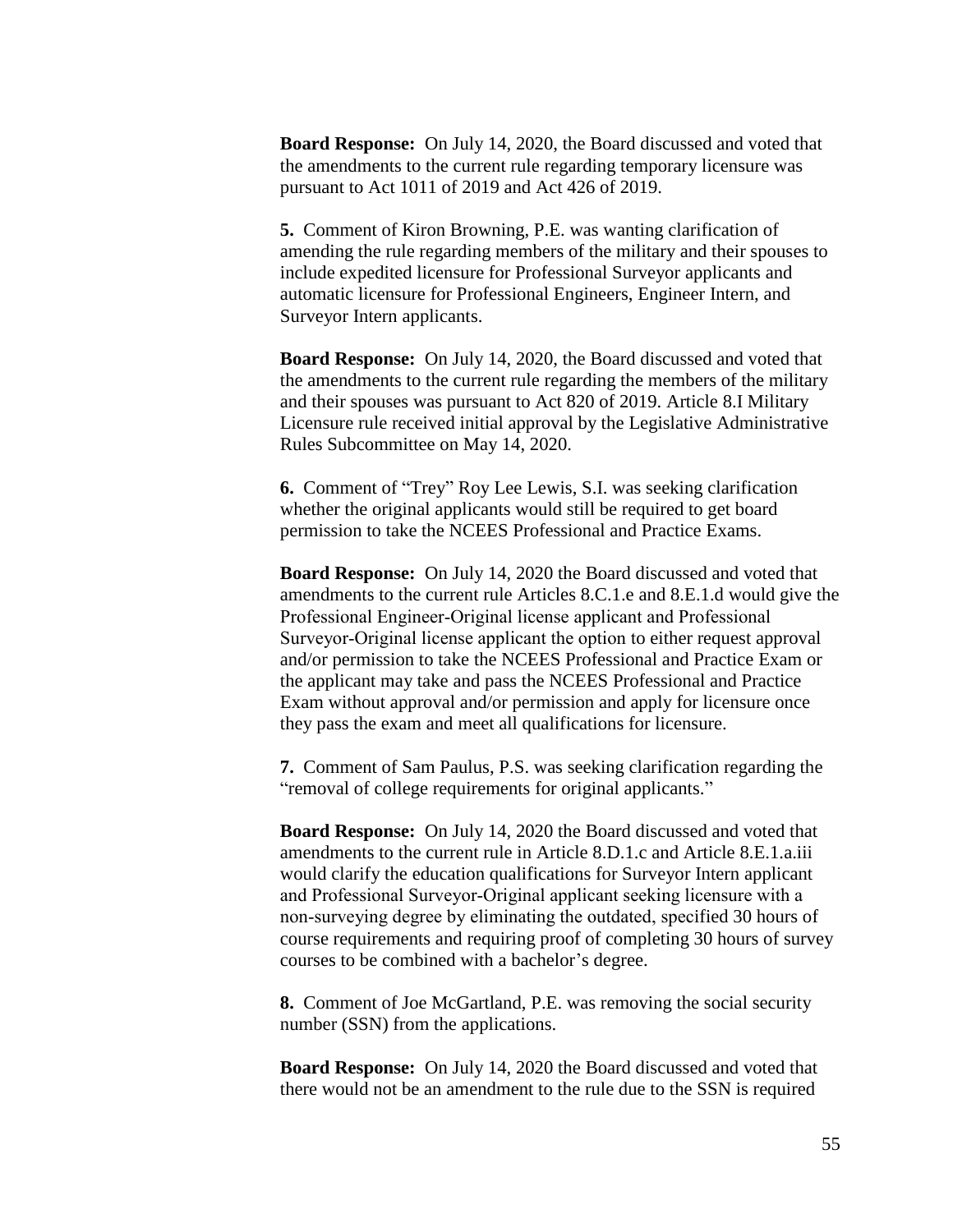pursuant to Federal Law (the Social Security Act section 466(a)(13)), and State Law (A.C.A. §17-1-1 04(a)) disclosure of the Social Security Number (SSN) is mandatory and will be used under the child support enforcement program.

**9.** Comment of John Harty, P.E. was the Director should not "approve licensure at his discretion" and he gives "no credence to the qualifying statements regarding Board ratification and "qualified applicants." To allow one person to wield that kind of power is to invite corruption and public endangerment."

**Board Response:** On July 14, 2020, the Board discussed and voted that amendments to the current rule were necessary to make a long‐standing Board Policy from 1998 a board rule. Article 8.A.4 will allow the Director the authority to Conditionally Approve qualified applicants who meet all the licensure qualifications subject to later Board ratification. Original licensure applicants are not Conditionally Approved.

**10.** Comment of Leland Dyson, P.E. Arkansas State Engineer was to clarify the proposed rule regarding the sealing and signing of the cover sheet of drawings.

**Board Response:** On July 14, 2020, the Board discussed, agreed with the comment, and voted to remove proposed amendments to Article 12.B.1. The proposed corrected language is as follows: *"Each page of each final engineering document to include drawings, and the cover sheet of each volume of specifications and the signature page of written reports prepared by a licensee shall, when issued, be dated, signed and stamped with the said seal or facsimile thereof by the responsible licensee(s)."*

**11.** Comment of Jason Waldemer, P.S. was verifying that the rule change "would require PDH's in Minimum Technical standards or standards of practice."

**Board Response:** On July 14, 2020, the Board discussed and voted that amendments to Article 19.C.2 would require 2 PDH of Arkansas Standards of Practice No. 1 for Professional Surveyor licensees during the biennial renewal period.

Suba Desikan, an attorney with the Bureau of Legislative Research, asked the following questions and received the following responses thereto:

**QUESTION 1:** For both professional engineers and professional surveyors, there is language in the rule indicating that "As evidence that the applicant is sufficiently competent, the applicant shall pass an examination in the fundamentals of engineering/surveying." Is this an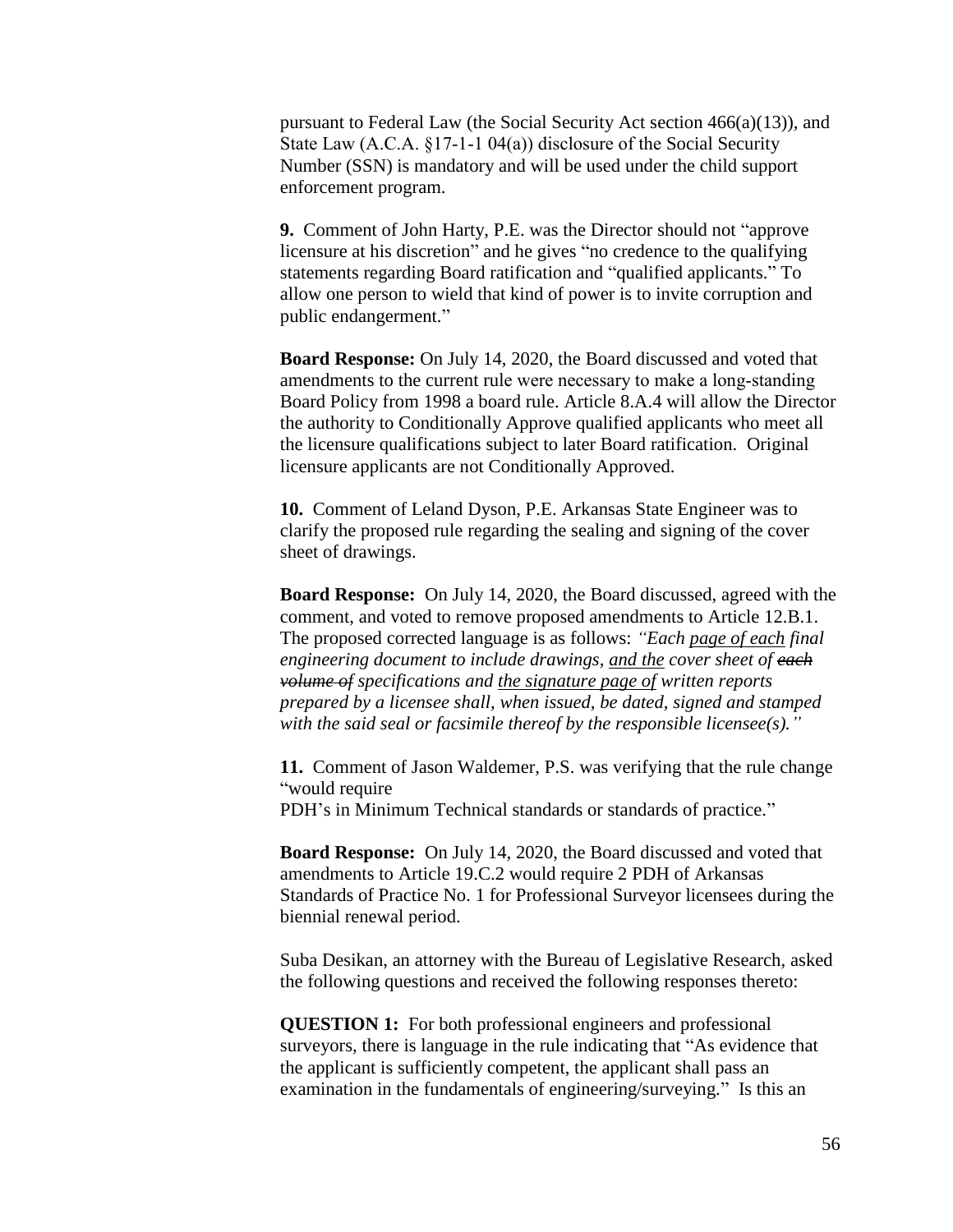examination given by the board, or a National examination? Would passing the final examination of a class be sufficient? Could you please clarify and make changes to the rule if necessary? **RESPONSE:** The Fundamentals of Engineering exam (FE) is an exam administered by NCEES, a national organization. The exam is a competency exam not associated with a particular class. Taking and/or passing the FE exam may be a requirement for graduation from some university programs. The NCEES FE exam has been a requirement for Engineer Intern (EI) licensure in Arkansas since May 1965. More information about the exam can be found at [https://ncees.org/engineering/fe/\)](https://ncees.org/engineering/fe/)

**QUESTION 2:** Section A of Article 14 appears to incorrectly cite Ark. Code Ann. § 17-2-102, rather than § 17-3-102. Could you please explain or correct this? **RESPONSE:** This has been corrected in the attached revised markup and clean versions

**QUESTION 3:** Could you please provide statutory authority for the fine listed in Article 14 (C)? **RESPONSE:** Ark. Code Ann. § 17-30-305(b)

**QUESTION 4:** Article 21(A)(3) references a "reasonable time" for the board's response. What does the board consider to be a reasonable time? **RESPONSE:** Assuming the applicant/petitioner supplies the sufficient documentation, 30 days would be a reasonable time. This language is part of the AG's model language for Act 990 and has been approved by ADH and the Governor's Office.

**QUESTION 5:** Section B(1) of Article 21 appears to incorrectly cite Ark. Code Ann. § 17-2-102, rather than § 17-3-102 twice. Could you please explain or correct these?

**RESPONSE:** This has been corrected in the attached revised markup and clean versions.

**QUESTION 6:** What is the anticipated timeframe for the board to respond to a waiver request under Article 21(B)? **RESPONSE:** Since the waiver request will be a board agenda item, the board response will be submitted to the requestor days after the board's decision. This language is part of the AG's model language for Act 990 and has been approved by ADH and the Governor's Office.

The proposed effective date is pending legislative review and approval.

**FINANCIAL IMPACT:** The board indicated that the proposed rules have a financial impact. The total estimated cost for the next fiscal year to private individuals, entities and businesses subjected to the proposed rules is \$150.00. The agency explained that professional surveyors will have the option of applying for a temporary license for a fee of \$150.00.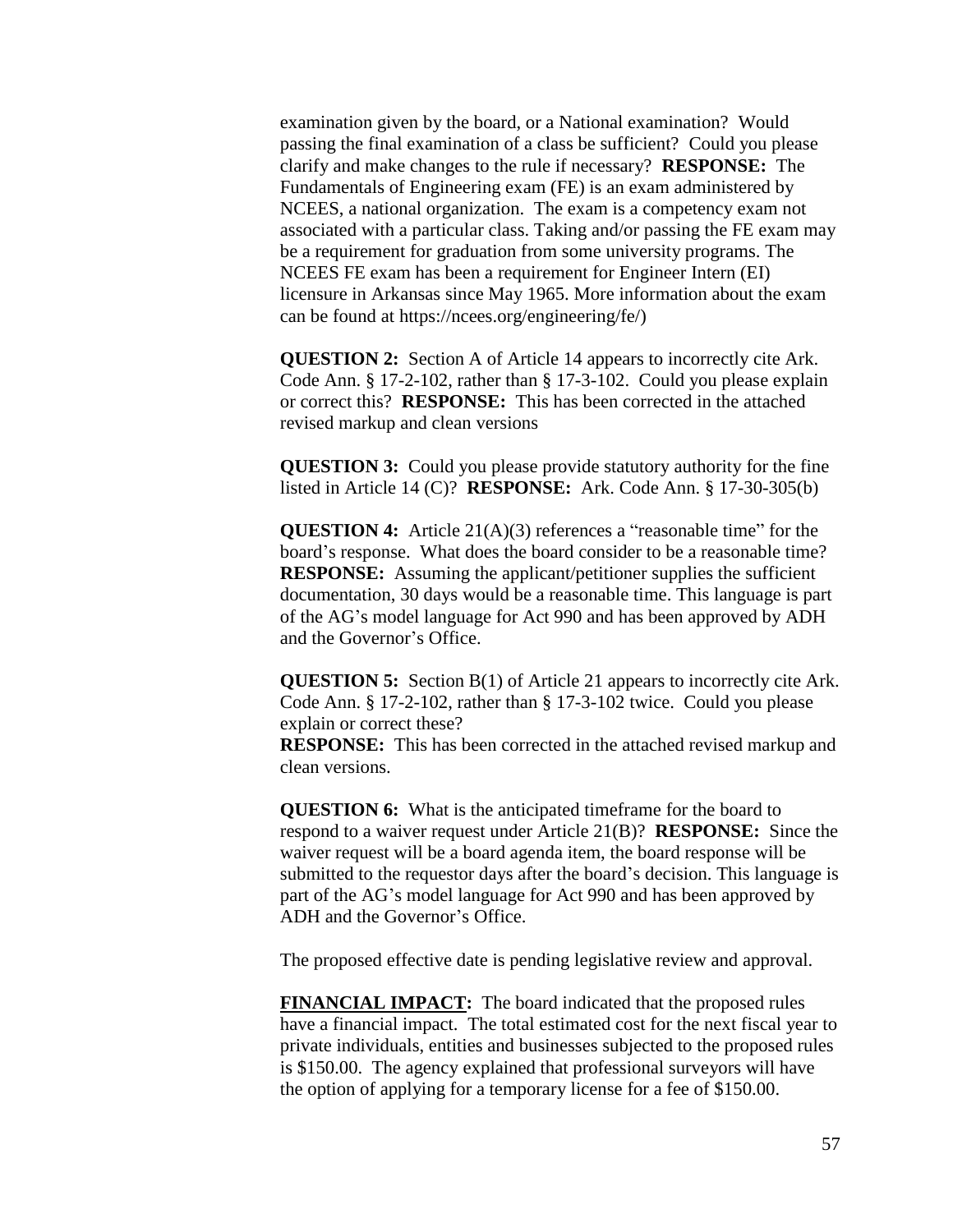Additionally, the only potential cost to the agency for the amended rules is to implement the new temporary license for surveyors with computer programming in the PELS database. The agency states that the cost is unknown at this time.

**LEGAL AUTHORIZATION:** Concerning professional engineers, the State Board of Licensure for Professional Engineers and Professional Surveyors has authority to adopt rules not inconsistent with Title 17, Chapter 30 of the Arkansas Code. *See* Ark. Code Ann. § 17-30-203(b)(4). The board also has authority to have a seal affixed to each certificate of licensure, determine the persons entitled to be licensed and those whose licenses shall be suspended or revoked, fix fees and renewal fees, and to hold examinations for applicants for licensure. *See* Ark. Code Ann. §§ 17- 30-203(a) and 17-30-203(b). Persons violating this chapter or a rule of the board shall pay the board a civil penalty in an amount determined by the board of not more than five thousand dollars for each offense. *See* Ark. Code Ann. § 17-30-305(b).

Concerning professional surveyors, the board has authority to adopt and amend all bylaws and rules of procedure not inconsistent with the Arkansas Constitution and laws of this state that may be reasonably necessary for the proper performance of its duties and the regulation of its proceedings, meetings, records, examinations and conduct thereof. *See* Ark. Code Ann. § 17-48-104(a). The board may also establish application fees, certificate fees, renewal fees, license reinstatement fees, examination fees, penalties for late renewals or cancellations, and any other fee it deems necessary within the guidelines of the State of Arkansas. *See* Ark. Code Ann. § 17-48-104(e). The proposed rules implement the following Acts of the 2019 Regular Session:

Act 426 of 2019, sponsored by Representative Bruce Cozart, authorizes occupational licensing entities to grant expedited temporary and provisional licensing for certain individuals. *See* Act 426 of 2019.

Act 820 of 2019, sponsored by Senator Missy Irvin, amended the law concerning the occupational licensure of active duty service members, returning military veterans, and their spouses to provide for automatic licensure. The Act required occupational licensing agencies to grant automatic occupational licensure to these individuals if they hold a substantially equivalent occupational license in good standing issued by another state, territory or district of the United States. *See* Act 820 of 2019, § 2(b).

Act 990 of 2019, sponsored by Senator John Cooper, amended the law regarding criminal background checks for professions and occupations to obtain consistency regarding criminal background checks and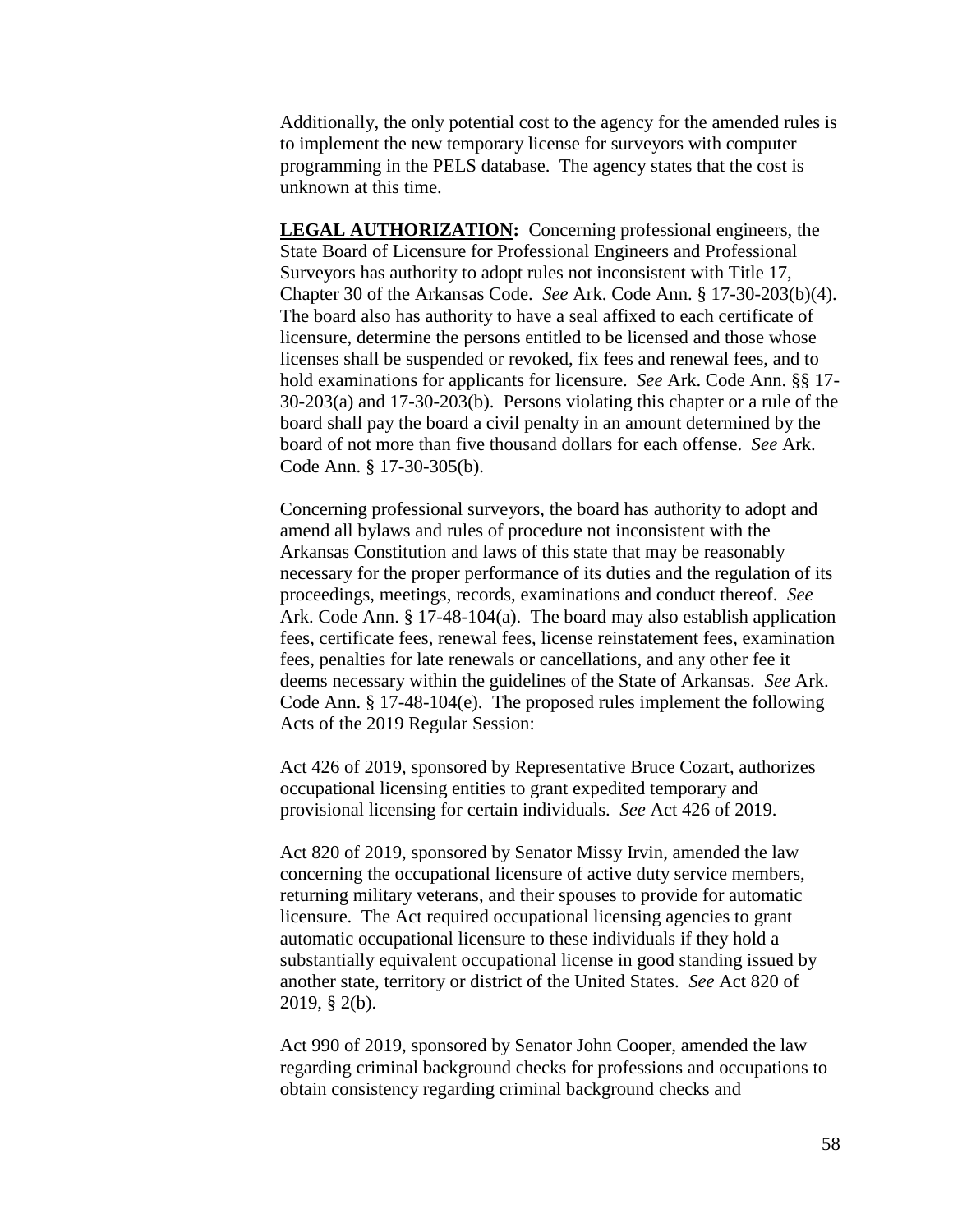disqualifying offenses for licensure. An individual with a criminal record may petition a licensing entity at any time for a determination of whether the criminal record of the individual will disqualify the individual from licensure and whether or not he or she could obtain a waiver under Ark. Code Ann. § 17-3-102(b). *See* Ark. Code Ann. § 17-3-103(a)(1). A licensing entity shall adopt or amend rules necessary for the implementation of Title 17, Chapter 3, of the Arkansas Code, concerning occupational criminal background checks. *See* Ark. Code Ann. § 17-3-  $104(a)$ .

Act 1011 of 2019, sponsored by Representative Jim Dotson, amended the law concerning licensing, registration, and certification for certain professions and established a system of endorsement, recognition, and reciprocity for licensing, registration, and certification for certain professions. *See* Act 1011 of 2019.

# **14. DEPARTMENT OF LABOR AND LICENSING, DIVISION OF OCCUPATIONAL & PROF. LICENSING BOARDS AND COMMISSIONS, HVAC LICENSING BOARD (Ms. Denise Oxley)**

## **a. SUBJECT: Administrative Rules Pertaining to the Licensing of Heating, Ventilation, Air Conditioning and Refrigeration Contractors**

**DESCRIPTION:** The proposed amendments to the rules of the HVAC/R Board would accomplish the following:

- 1. Revises organizational names as needed. 2019 Ark. Acts 910;
- 2. Replaces the term "regulations" with "rules." 2019 Ark. Acts 315;

3. Revises definitions to include a definition of "substantially similar license." See 2019 Ark. Acts 426;

4. Revises the general licensing requirements to clarify that criminal background checks are not required, and that apprenticeship, education, or training is not a condition of licensure;

5. Revises the provisions regarding proof of experience to be least restrictive;

6. Adds a provision on temporary or provisional licensing to comply with Ark. Code Ann. § 17-1-108. 2019 Ark. Acts 426 and 1011;

7. Adds a provision regarding disqualification for criminal offenses to comply with 2019 Ark. Acts 990. This provision provides that the board may grant a waiver in certain circumstances, although criminal background checks are not authorized. Further, the board may inquire about criminal convictions at the time of application or renewal. Providing false information to the board may result in license denial, suspension or revocation;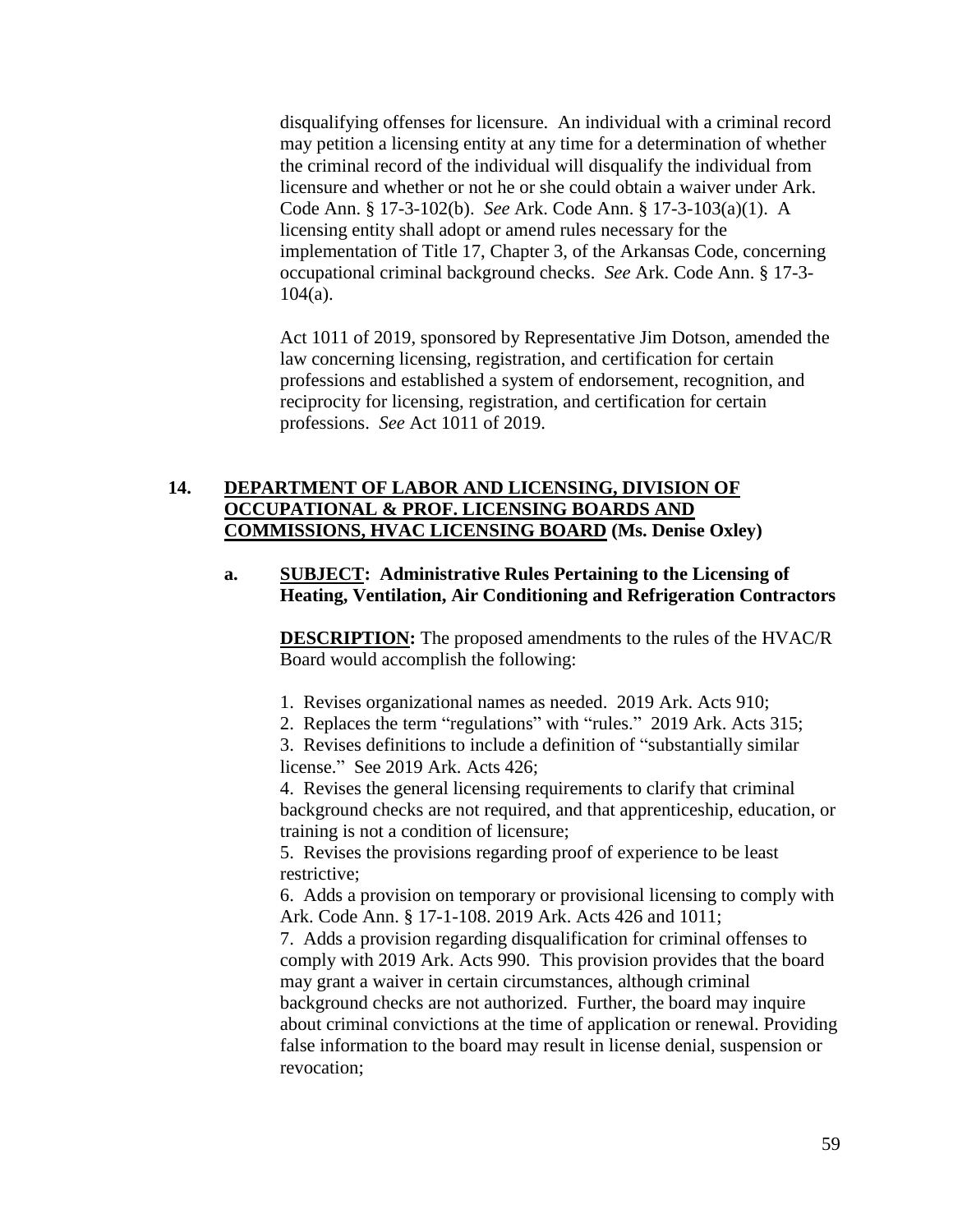8. Revises the provision on reciprocity to comply with Ark. Code Ann. § 17-1-107. 2019 Ark. Acts 426 and 1011; and

9. Adds a provision to provide for automatic licensure of active duty service members, returning military veterans and their spouses. 2019 Ark. Acts 820.

**PUBLIC COMMENT:** A public hearing was held on July 8, 2020. The public comment period expired on July 8, 2020. The board received no public comments.

Suba Desikan, an attorney with the Bureau of Legislative Research, asked the following question and received the following response thereto:

**QUESTION:** In Section V(D) of the rule, there appear to be two references to Ark. Code Ann. § 17-2-102 et seq. Should these be Ark. Code Ann. § 17-3-102 instead? If so, could you please send me a revised markup? **RESPONSE:** A revised mark-up and clean copy were submitted.

The proposed effective date is September 1, 2020.

**FINANCIAL IMPACT:** The board indicated that the proposed rules do not have a financial impact.

**LEGAL AUTHORIZATION:** The HVACR Licensing Board is authorized to adopt certain rules to ensure the proper administration and enforcement of Title 17, Chapter 33 of the Arkansas Code concerning heating, ventilation, air conditioning, and refrigeration workers. *See* Ark. Code Ann. § 17-33-202(1). In addition, the board may also: (1) adopt a mechanical code and standards for the conduct of HVACR work, (2) establish HVACR code inspection programs, (3) review applications for examination for a Class A, Class B, Class C, Class D, Class E, and Class L license, and (4) establish fees for the proper administration of the requirements of this chapter. *See* Ark. Code Ann. §§ 17-33-202(2), (5), (7), and (10). The proposed rules implement the following Acts of the 2019 Regular Session:

Act 315 of 2019, sponsored by Representative Jim Dotson, provides for the uniform use of the term "rule" for an agency statement of general applicability and future effect that implements, interprets, or prescribes law or policy, or describes the organization, procedure, or practice of an agency and includes, but is not limited to, the amendment or repeal of a prior rule throughout the Arkansas Code as envisioned by defining the term in the Arkansas Administrative Procedure Act. *See* Act 315 of 2019,  $§ 1(a)(4).$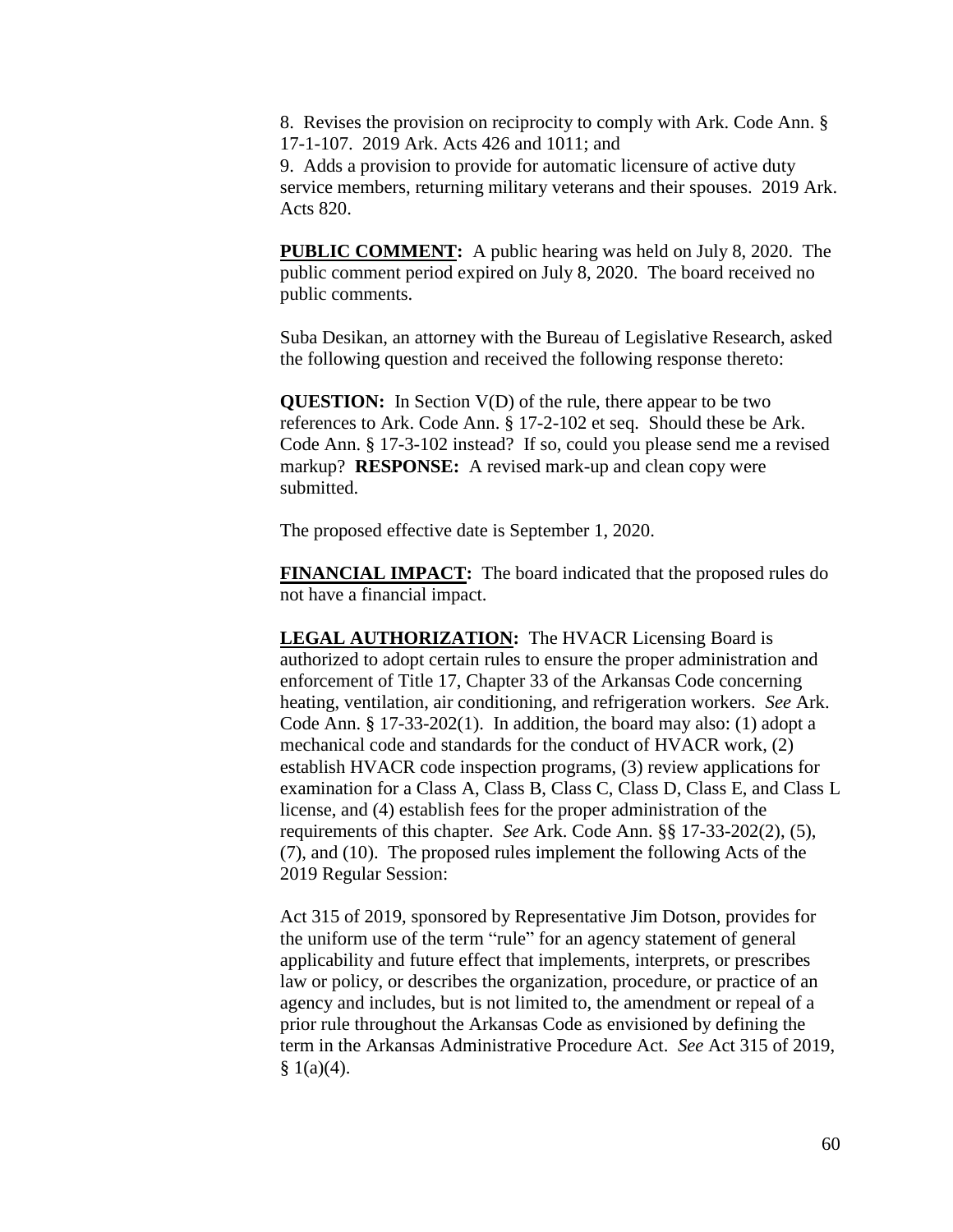Act 426 of 2019, sponsored by Representative Bruce Cozart, authorizes occupational licensing entities to grant expedited temporary and provisional licensing for certain individuals. *See* Act 426 of 2019.

Act 820 of 2019, sponsored by Senator Missy Irvin, amended the law concerning the occupational licensure of active duty service members, returning military veterans, and their spouses to provide for automatic licensure. The Act required occupational licensing agencies to grant automatic occupational licensure to these individuals if they hold a substantially equivalent occupational license in good standing issued by another state, territory or district of the United States. *See* Act 820 of 2019, § 2(b).

Act 990 of 2019, sponsored by Senator John Cooper, amended the law regarding criminal background checks for professions and occupations to obtain consistency regarding criminal background checks and disqualifying offenses for licensure. An individual with a criminal record may petition a licensing entity at any time for a determination of whether the criminal record of the individual will disqualify the individual from licensure and whether or not he or she could obtain a waiver under Ark. Code Ann. § 17-3-102(b). *See* Ark. Code Ann. § 17-3-103(a)(1). A licensing entity shall adopt or amend rules necessary for the implementation of Title 17, Chapter 3, of the Arkansas Code, concerning occupational criminal background checks. *See* Ark. Code Ann. § 17-3- 104(a).

Act 1011 of 2019, sponsored by Representative Jim Dotson, amended the law concerning licensing, registration, and certification for certain professions and established a system of endorsement, recognition, and reciprocity for licensing, registration, and certification for certain professions. *See* Act 1011 of 2019.

## **15. DEPARTMENT OF TRANSFORMATION AND SHARED SERVICES, DIVISION OF BUILDING AUTHORITY (Ms. Ann Purvis)**

## **a. SUBJECT: Building Authority Minimum Standards and Criteria, Section Three: Construction; 3-324**

**DESCRIPTION:** The changes in this proposed rule provide for a method of determining contractors' eligibility to bid on future state agency capital improvement projects when a material issue exists on a state agency contract. The proposed rule determines what is a "material issue," the process of notifying the Contractor of the issue, and the appeal process to the State Procurement Director.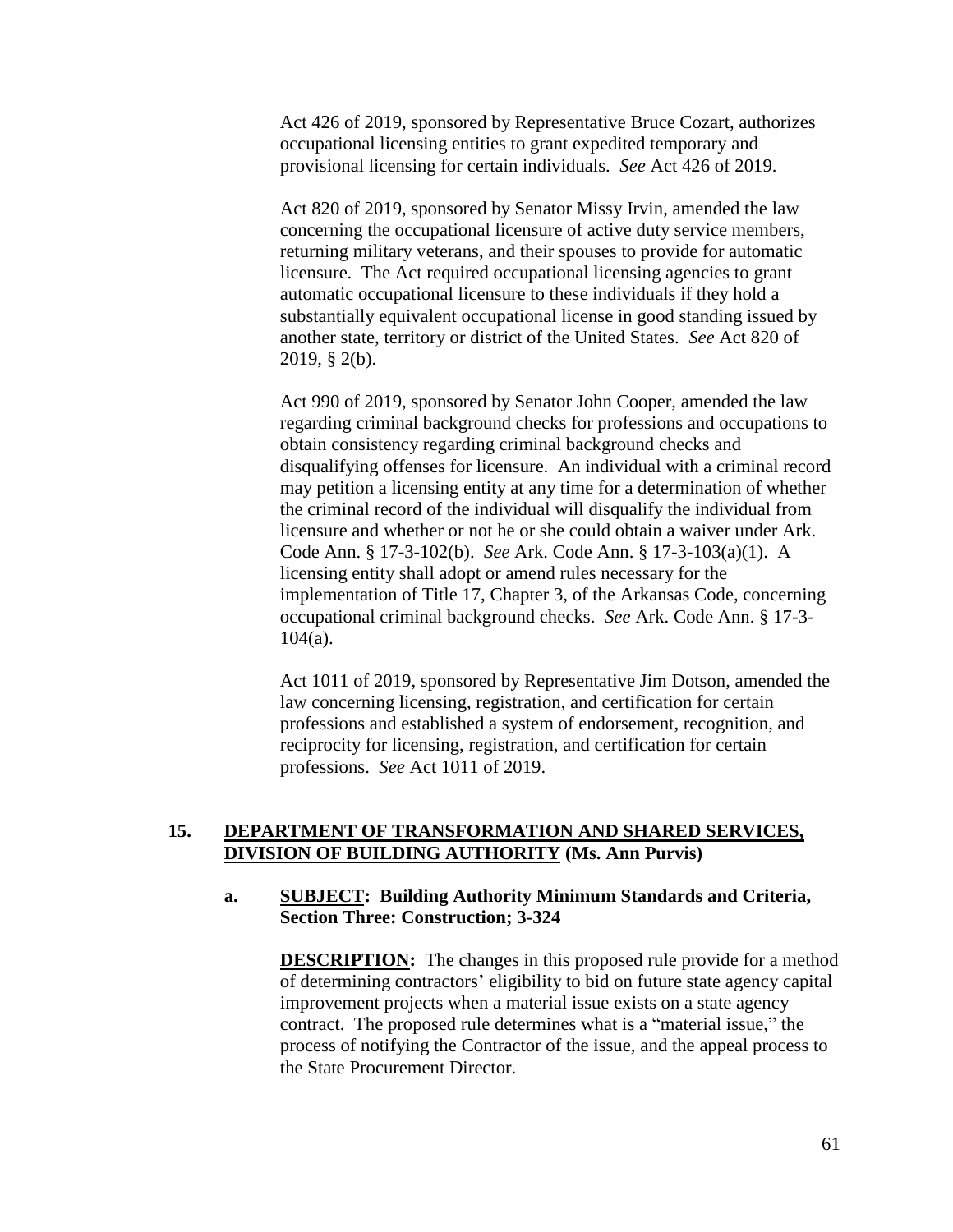A state agency determines a material issue exists and provides the Contractor written notification.

 Material issues are related to a contractor taking too long to begin a contract, taking too long to complete a project, committing fraud, providing inferior work, failing to provide warranty work, and failing to provide payments to subcontractors.

 Appeals of state agency determinations are made to the Office of Procurement.

 If a timely appeal is not provided or if the appeal is denied, the names of the ineligible contractors are placed on the Division of Building Authority and the Department of Higher Education websites.

 The prohibition shall not last for more than 3 years and shall remain until the state agency provides notification that the material issue is no longer of concern or the contract has been terminated or closed out, whichever is sooner. At this point the contractor's name is removed from the website.

**PUBLIC COMMENT:** A public hearing was held on this rule on June 24, 2020. The public comment period expired July 7, 2020. The agency indicated that it received no public comments other than questions submitted by BLR staff.

Lacey Johnson, an attorney with the Bureau of Legislative Research, asked the following questions and received the following answers:

**1.** Are the "material issues" listed in section  $(A)(1)(c)$ -(f) and (i) of the proposed rules taken from a specific statutory source, or are they based on something else? **RESPONSE:** They do not come from a rule or code reference. The law stated that the rule would provide guidance on what is considered a "material issue". The issues listed are the main problems that state agencies/higher education have on construction projects. These material issues were developed in discussions DBA had with the Associated General Contractors (contractors' group) and University of Arkansas staff.

**2.** Ark. Code Ann. § 22-9-105(a)(2)(C) states that the State Procurement Director shall adopt rules to establish the process and procedure for appeals. Are these rules being promulgated by OSP in any capacity? **RESPONSE:** No, OSP provided the language contained in the rule regarding the appeal processes. Since DBA and OSP are all under TSS and the subject matter involved capital improvements (of which OSP does not have authority over), I believe DBA was the one chosen as a practical matter to push the promulgation under the TSS umbrella since the topic of the rule is capital improvements.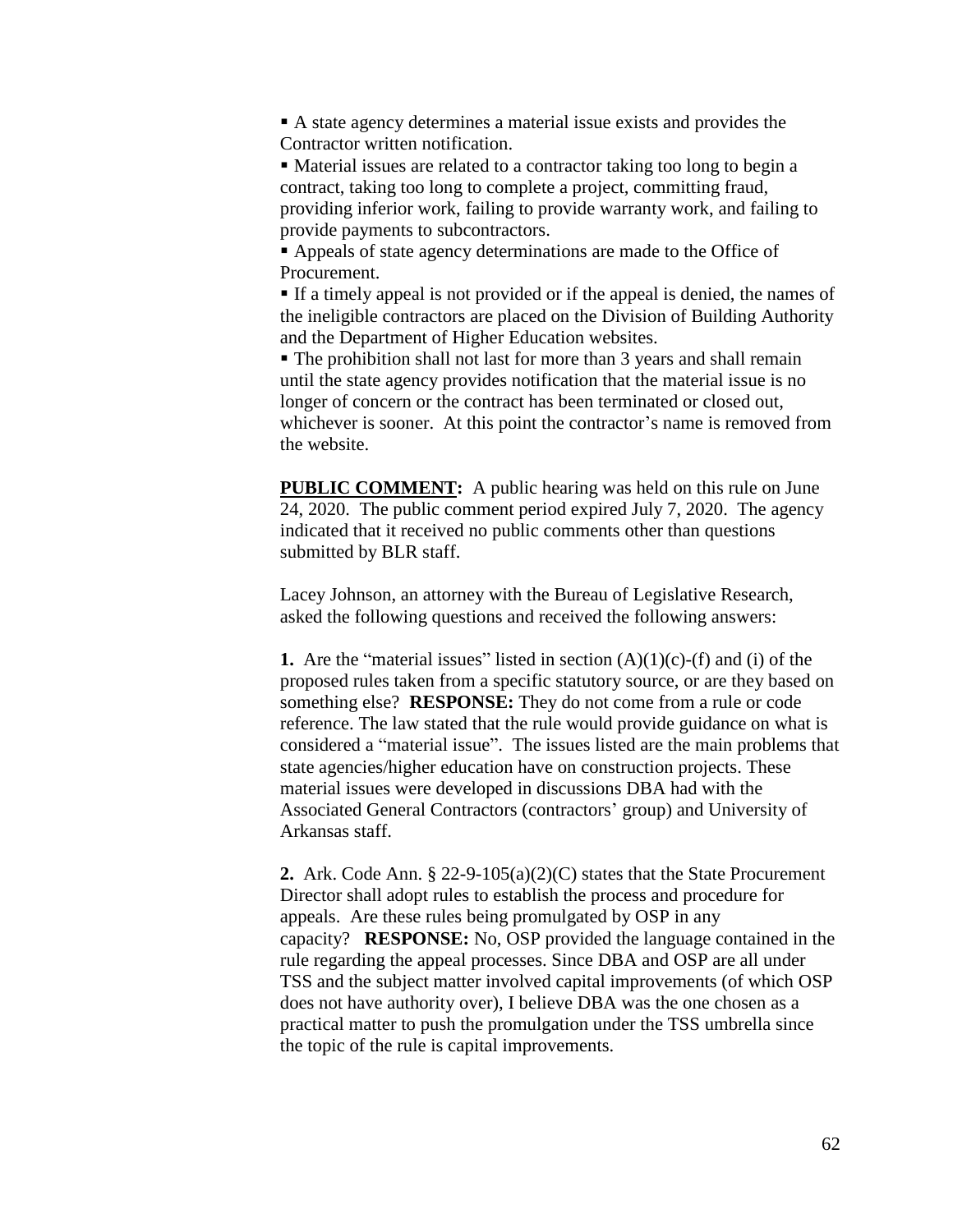**3.** Per Act 422 and Ark. Code Ann. § 22-9-105(c), "the Secretary of the Department of Finance and Administration shall adopt rules to provide guidance on what is considered to be a material issue . . . ." Is DFA involved in the promulgation of these rules? **RESPONSE:** Both DBA and OSP were under DFA when the legislation was signed, but they have since been moved under TSS which is why these are being promulgated and adopted by the Secretary of TSS, not DFA.

**4.** Is there specific authority for the fourteen calendar day timeframe within which appeals must be submitted (section  $(A)(2)(a)(iii)$ )? **RESPONSE:** While this Act does not specify a specific timeline, Ark. Code Ann. 19-11-244 outlines a 14-day timeline for protesting solicitations and awards so the same was used for this section.

**5.** Where does the three-year timeframe on bid prohibitions come from (section (A)(2)(b))? **RESPONSE:** The 3-year language was requested by higher education to give the prohibition more meaning to the "carrot/stick" approach of having the contractor perform better on existing contracts.

The proposed effective date is September 1, 2020.

**FINANCIAL IMPACT:** The agency indicated that this rule will not have a financial impact.

Contractors who have a material issue on an existing capital improvement contract will be prohibited from bidding on projects. While there is no guarantee a bid will turn into an award of contract, prohibited bidders will nonetheless be unable to seek any award of state capital improvement contracts which exceed \$35,000.

The agency indicated that there is a new or increased cost or obligation of at least \$100,000 per year to a private individual, private entity, private business, state government, county government, municipal government, or to two or more of those entities combined. Accordingly, the agency provided the following written findings:

There is a possibility of lost profits reaching the amount of \$100,000 if the contractor is prohibited in bidding and being determined as the "lowest responsible bidder." Per the agency, colleges and universities have more bid projects than DBA. The majority of DBA bid projects are in the mid ranges of \$300,000-\$750,000. While a contractor profit margin on DBA bid projects may not reach \$100,000 on one project, it is conceivable that a combination of project awards could reach that amount.

*(1) a statement of the rule's basis and purpose;*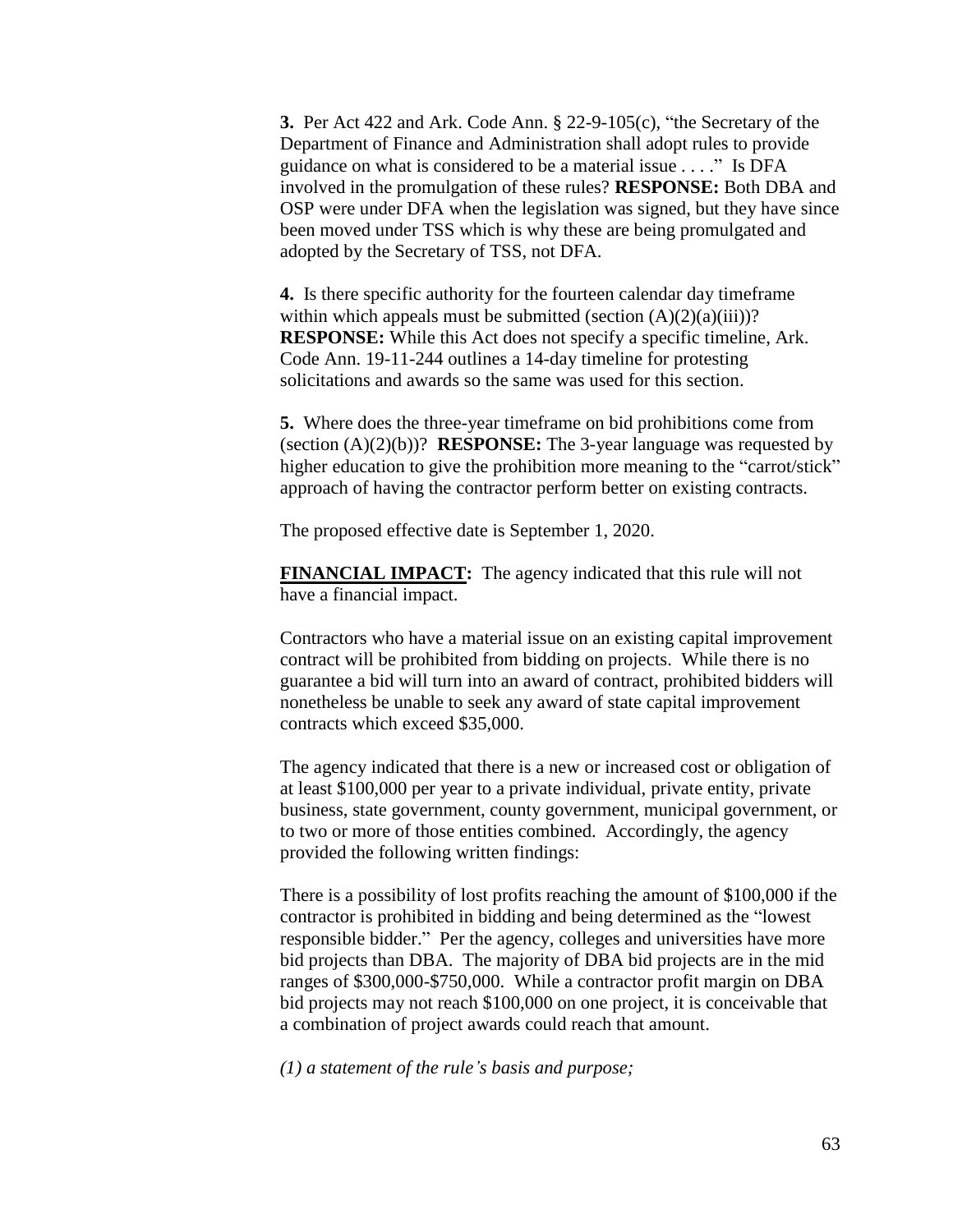The changes in this proposed rule provide for a method of determining contractors' eligibility to bid on future state agency capital improvement projects when a material issue exists on a state agency contract. The proposed rule determines what is a "material issue," the process of notifying the Contractor of the issue, and the appeal process to the State Procurement Director.

 A state agency determines a material issue exists and provides the Contractor written notification.

 Material issues are related to a contractor taking too long to begin a contract, taking too long to complete a project, committing fraud, providing inferior work, failing to provide warranty work, and failing to provide payments to subcontractors.

 Appeals of state agency determinations are made to the Office of Procurement.

 If a timely appeal is not provided or if the appeal is denied, the names of the ineligible contractors are placed on the Division of Building Authority and the Department of Higher Education websites.

 The prohibition shall not last for more than 3 years and shall remain until the state agency provides notification that the material issue is no longer of concern or the contract has been terminated or closed out, whichever is sooner. At this point the contractor's name is removed from the website.

*(2) the problem the agency seeks to address with the proposed rule, including a statement of whether a rule is required by statute;*

The proposed rule is required by Ark. Code Ann. § 22-9-205. The rule addresses the issue of poor performing contractors on existing state contracts from seeking other state capital improvements until the performance is corrected or the contract is terminated, but the prohibition cannot last for more than 3 years.

*(3) a description of the factual evidence that: (a) justifies the agency's need for the proposed rule; and (b) describes how the benefits of the rule meet the relevant statutory objectives and justify the rule's costs;*

The proposed rule is being implemented due to concerns raised in 2018 by the Ikaso Consulting LLC report to the ALC – Review Subcommittee regarding the State's procurement issues. Act 422 of 2019 was enacted as a result of the report. The benefit of the bidder's prohibitions contained in the proposed rule (pursuant to Ark. Code Ann. § 22-9-105) is to encourage contractors to provide quality work on state projects.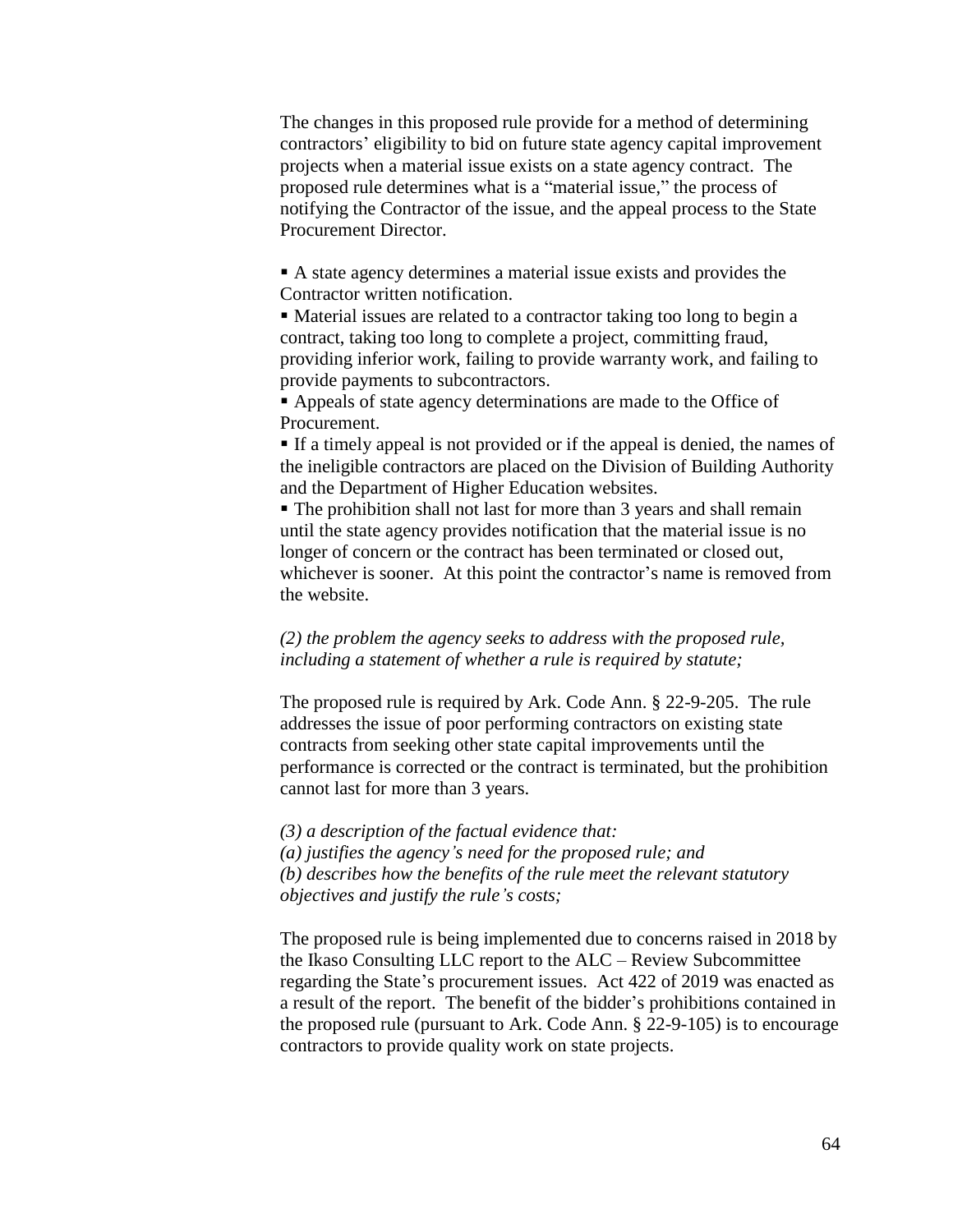*(4) a list of less costly alternatives to the proposed rule and the reasons why the alternatives do no adequately address the problem to be solved by the proposed rule;*

The rule is mandated by law and specifically tailored to impact poor performing contractors. There is not a list of less costly alternatives to the proposed rule.

*(5) a list of alternatives to the proposed rule that were suggested as a result of public comment and the reasons why the alternatives do not adequately address the problem to be solved by the proposed rule;*

Public comments will be furnished at the close of the public comment period.

*(6) a statement of whether existing rules have created or contributed to the problem the agency seeks to address with the proposed rule and, if existing rules have created or contributed to the problem, an explanation of why amendment or repeal of the rule creating or contributing to the problem is not a sufficient response; and*

Existing rules have not contributed to the problem.

*(7) an agency plan for review of the rule no less than every ten (10) years to determine whether, based upon the evidence, there remains a need for the rule including, without limitation, whether: (a) the rule is achieving the statutory objectives; (b) the benefits of the rule continue to justify its costs; and (c) the rule can be amended or repealed to reduce costs while continuing to achieve the statutory objectives.* 

TSS will implement an agency-wide review of the Department's rules on a regular basis regarding  $(a) - (c)$  above.

**LEGAL AUTHORIZATION:** The Department of Transformation and Shared Services, Building Authority Division has the authority to "execute contracts necessary to accomplish the purposes of [the Arkansas Building Authority Division Act], including without limitation a statewide contract for design services to expedite the procurement of design services by a state agency in an emergency." Ark. Code Ann. § 22-2-108(7)(a). The Division may promulgate rules as necessary to accomplish its duties under the Building Authority Division Act. Ark. Code Ann. § 22-2-108(16). These proposed rules implement Act 422 of 2019.

Act 422, sponsored by Representative Jeff Wardlaw, amended the law concerning the procurement of design services contracts. The Act